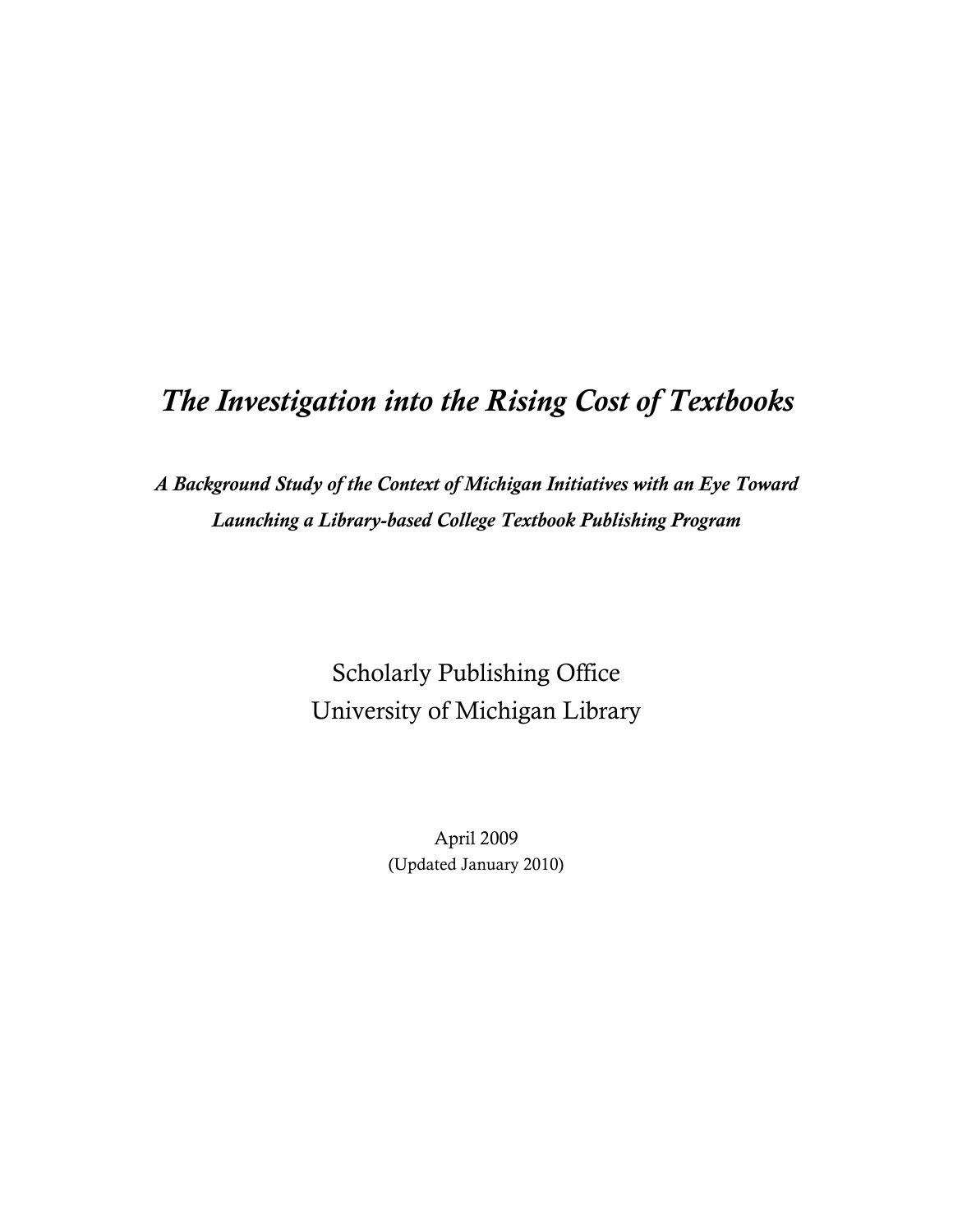This report was prepared by—

Natsuko Hayashi Nicholls

hayashin@umich.edu

Research Area Specialist Associate Scholarly Publishing Office University of Michigan Library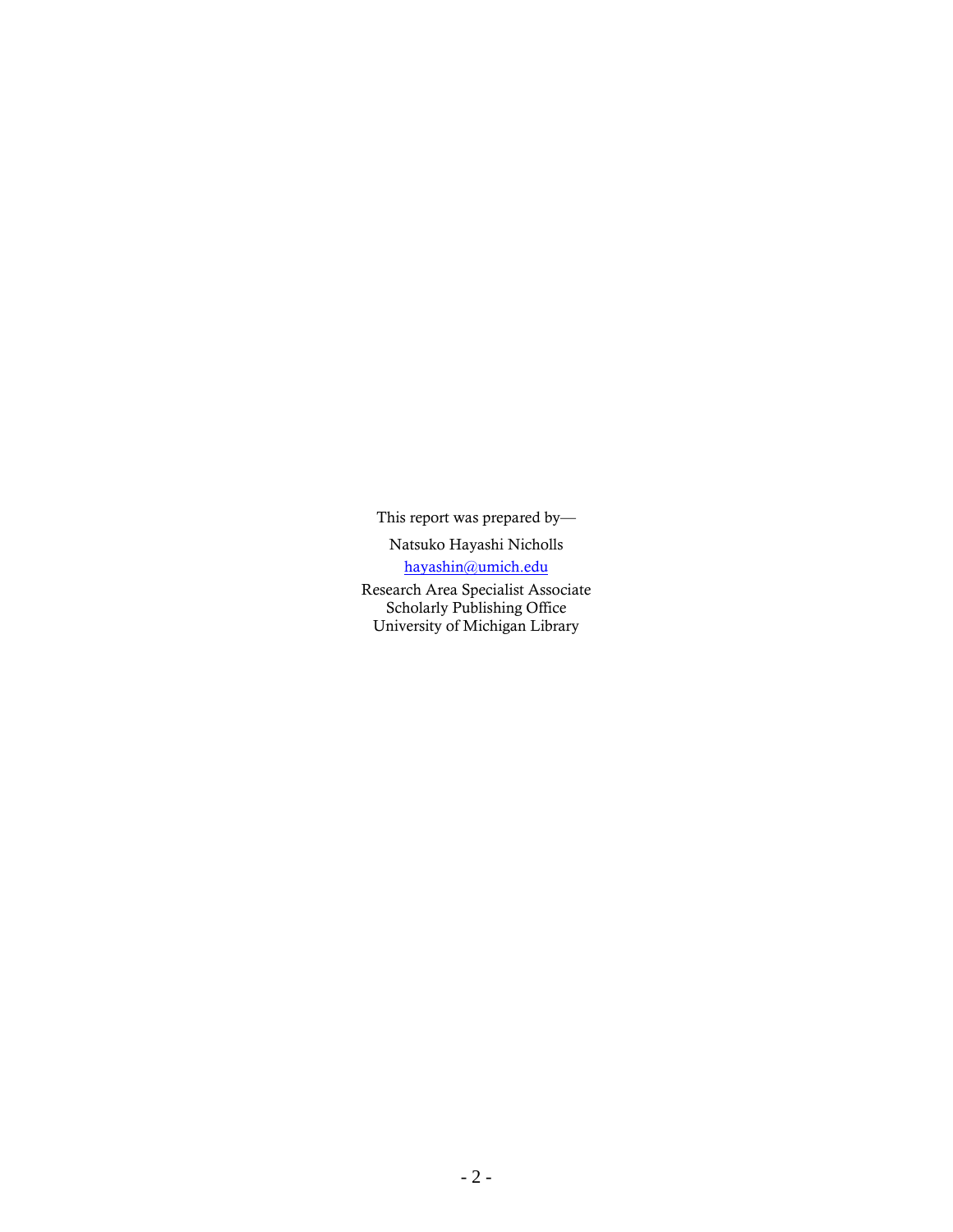# Table of Contents

| 1. |                                                                                   |  |  |  |  |
|----|-----------------------------------------------------------------------------------|--|--|--|--|
| 2. | Facts Concerning the Rising Cost of College Textbooks                             |  |  |  |  |
|    |                                                                                   |  |  |  |  |
|    |                                                                                   |  |  |  |  |
| 3. | A Search for Solutions: Federal, State, and Campus Level Initiatives              |  |  |  |  |
|    | 3.1. Federal and State Governments' Endeavors: Making New Laws as a First Step 10 |  |  |  |  |
|    |                                                                                   |  |  |  |  |
| 4. | <b>Digital Educational Resources</b>                                              |  |  |  |  |
|    |                                                                                   |  |  |  |  |
|    |                                                                                   |  |  |  |  |
|    |                                                                                   |  |  |  |  |
|    |                                                                                   |  |  |  |  |
| 5. |                                                                                   |  |  |  |  |
|    |                                                                                   |  |  |  |  |
|    |                                                                                   |  |  |  |  |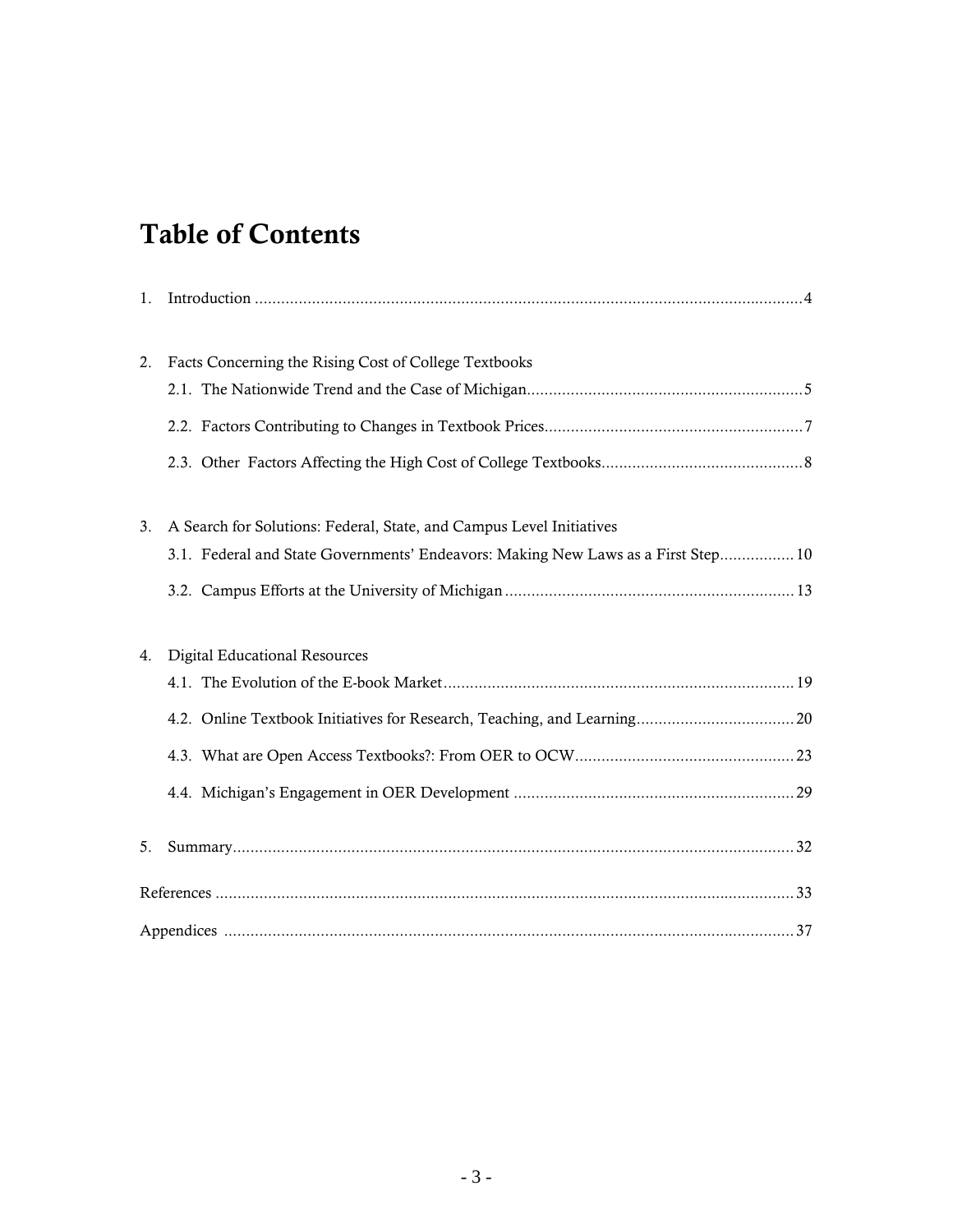### **1) Introduction**

In this report we investigate the facts concerning the rapidly rising cost of college textbooks. The lack of textbook affordability has drawn increased nationwide attention over the last decade. To identify the reason and context behind the escalating prices of college textbooks, a number of review boards have been established at federal, state, and campus levels, proposing a variety of new and more creative methods of textbook development and distribution. The University of Michigan is not an exception. This study report aims first to help us better understand the overall context of today's textbook problem and then to tackle the questions of what choices we have today and what other alternatives, such as open textbooks, we should further consider in order to increase productivity and efficiency of teaching for faculty as well as to provide low-cost instructional materials for students, making education and resources more affordable. This is a preliminary study to be followed by an indepth analysis that explores the potential of putting Michigan ideas into practice, including launching a library-based college textbook publishing program as a new approach to textbook affordability.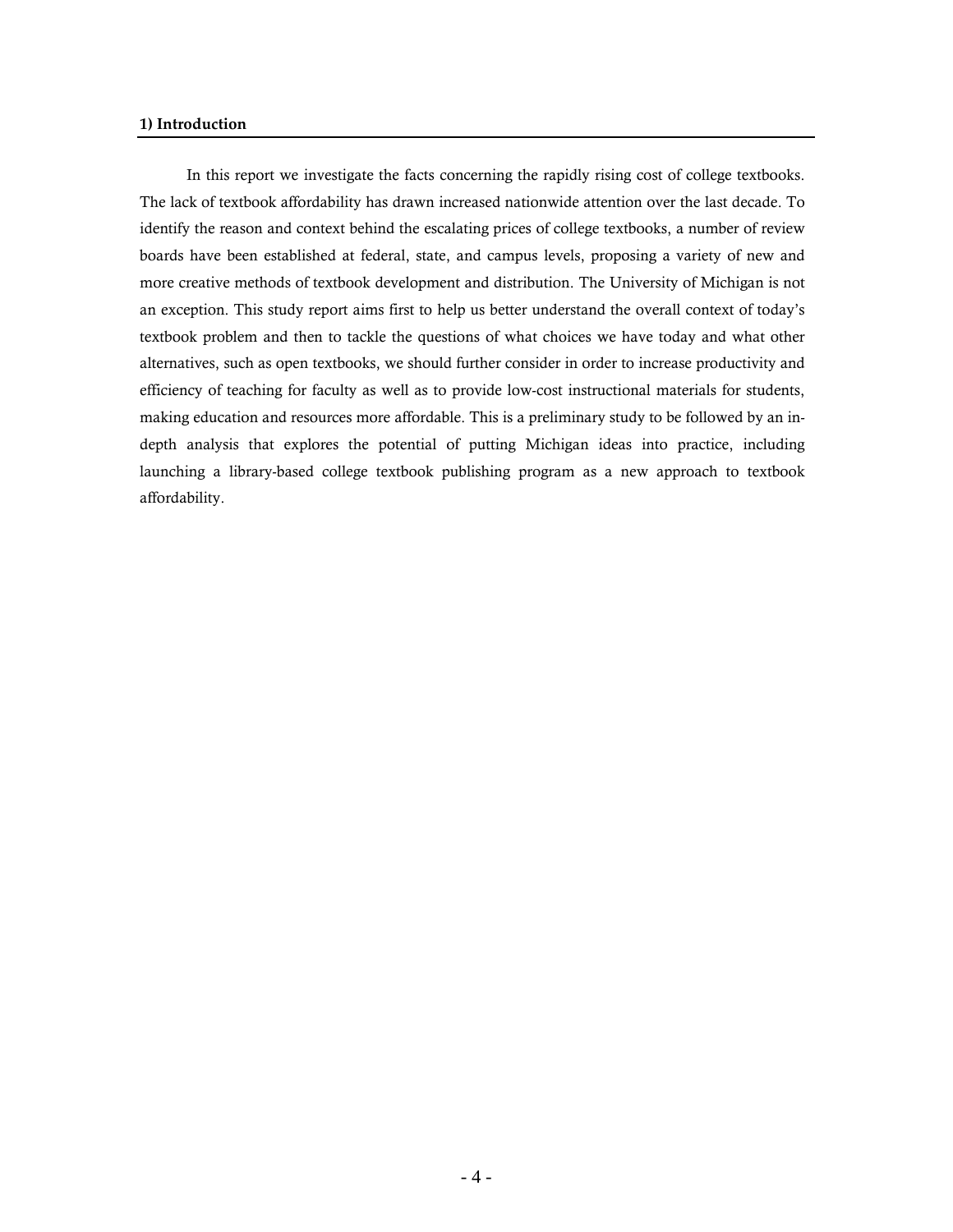#### 2.1 The Nationwide Trend and the Case of Michigan

 $\overline{a}$ 

Concern over the price of textbooks has risen to the level of national outcry, drawing increasing attention and action from public interest groups, state and federal legislatures, faculty, students, bookstores, publishers, and university leadership. According to the US Government Accountability Office, college textbook prices have increased at twice the rate of inflation over the last two decades (GAO 2005).



Figure 1. Changes in textbook prices 1986-2004

As Figure 1 shows, between December of 1986 and December of 2004, textbook prices have increased at twice the rate of inflation, increasing by 186 percent, whereas tuition and fees increased by 240 percent and overall price inflation grew by 72 percent (*ibid*.). While increases in textbook prices have followed close behind tuition increases, the estimated cost of textbooks and supplies for the average four-year undergraduate student was \$898 for the academic year 2003-2004, or about 26 percent of the cost of tuition and fees at four-year public institutions.<sup>1</sup> Continuing these rapid increases, during the 2006-2007 academic year the average four-year undergraduate student spent \$942 on textbooks and supplies according to the College Board (Bell and Badolato 2008). Today, students and their families are estimated to spend as much as \$6 billion on college textbooks and supplies (National Association

<sup>&</sup>lt;sup>1</sup> More specifically, first-time, full-time students spent a total of \$898 at four-year public colleges and \$886 at two-year public colleges on books and supplies in 2003-2004. The College Board also provides similar data; sample average undergraduate budgets for 2003-2004 put annual expenditures on books and supplies at \$817 at four-year public colleges and \$745 at two-year public colleges (College Board 2003). As of this writing, the most recent data show that, as the College Board reported, for the 2007-2008 academic year an average student spent an estimated \$805 to \$1,229 on college books and supplies. http://abcnews.go.com/OnCampus/story?id=6510643&page=1 (accessed January 26, 2010) and http://www.govtrack.us/congress/billtext.xpd?bill=s111-1714&version=is&nid=t0%3Ais%3A22 (accessed January 26, 2010).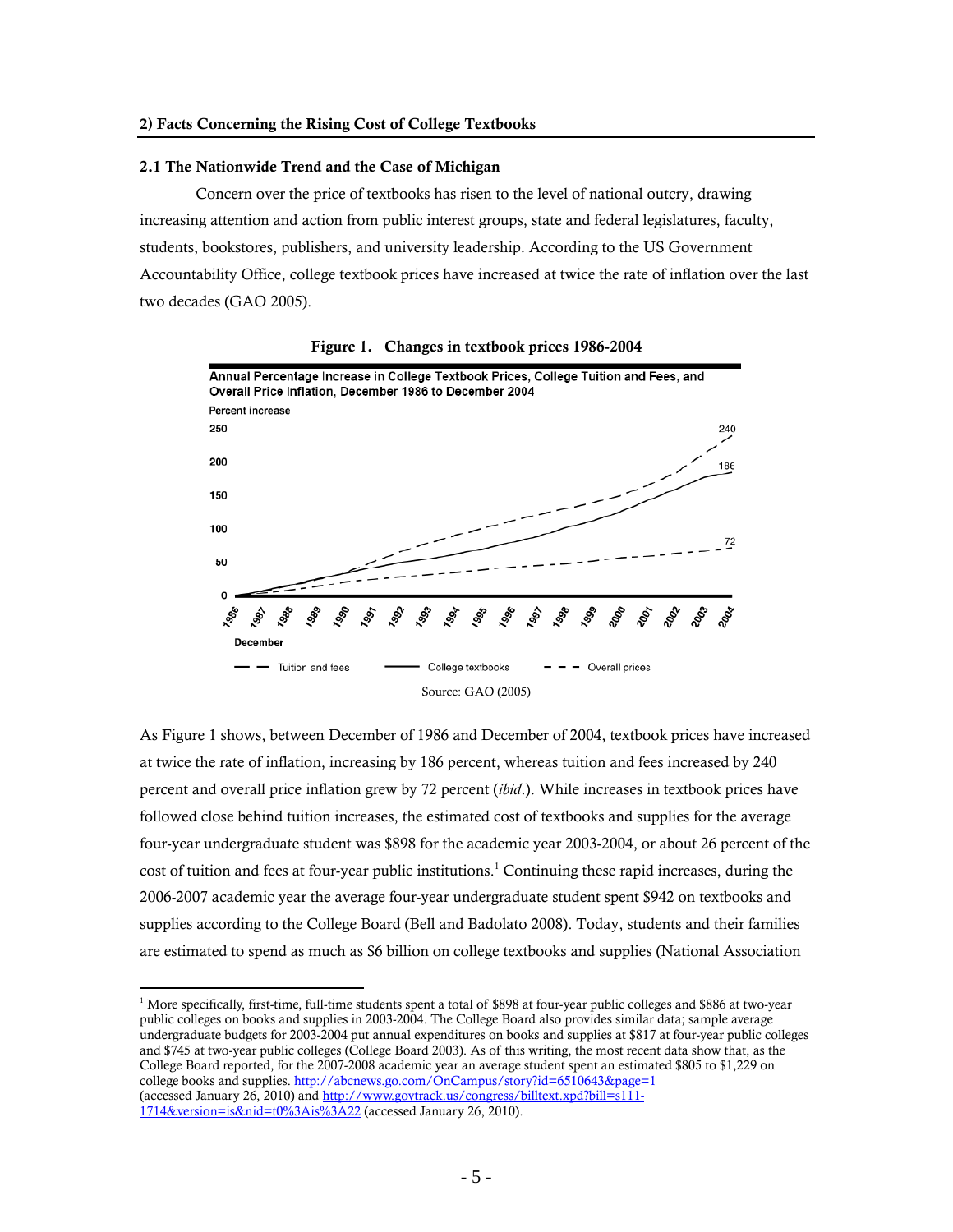of College Stores 2005; Koch 2006). While other estimates of annual expenses on textbooks vary by the year and the type of institution attended (see Figure 2), it is reasonable to conclude that perstudent expenditures on textbooks can easily reach \$1,000 annually.<sup>2</sup>



 Figure 2. Average amount spent on textbooks by schools surveyed by CALPIRG for 2003-2004

To better understand the state of soaring textbook prices in the local context, an overview of the case of Michigan should be useful. At the University of Michigan (Ann Arbor) campus, for the 2002-2003 academic year the average undergraduate student spent \$740 on books each year and the average professional-level or graduate student spent around \$860 each year, according to estimates by the Office of Financial Aid at the University of Michigan.<sup>3</sup> More recently, for Winter 2007 the average total textbook cost per course was \$126, according to the report presented by the Textbook Task Force at the University of Michigan Provost Office (2007). The Task Force studied 21 high-enrollment courses (those with 600+ students enrolled), each including between 636 students (Engineering 101) and 1,795 students (Psychology 111). In each course students are assigned, and in most cases are required, to purchase one or two new or used textbooks, making the average cost \$126 for a single course with the range of \$45-\$224. What is striking is that simply multiplying the total number of undergraduate students at this institution as of Winter 2007 (26,083) by the average total cost of textbooks (\$126) generates approximately \$3.3 million if each student took a single course in Winter 2007. Imagine how much one undergraduate Michigan student would have to spend on textbooks while taking several courses per semester for four years. Given that most students take 4-5 courses per semester, the estimated total costs of textbooks would reach approximately \$15 million. It is apparent

Source: Fairchild (2004)

<sup>&</sup>lt;sup>2</sup> James Koch (2006) points out that students at California public universities spent an average of \$898 on textbooks in the 2004-2005 academic year, and if textbook prices have continued to rise at six percent per year, then this expenditure would have risen to \$1,009 in the 2006-2007 academic year.

<sup>3</sup> Doug Wernert, "Students Seek Out Best Book Deals," *The Michigan Daily*, 6 January 2005. Available at http://www.michigandaily.com/content/students-seek-out-best-book-deals (accessed February 2, 2009).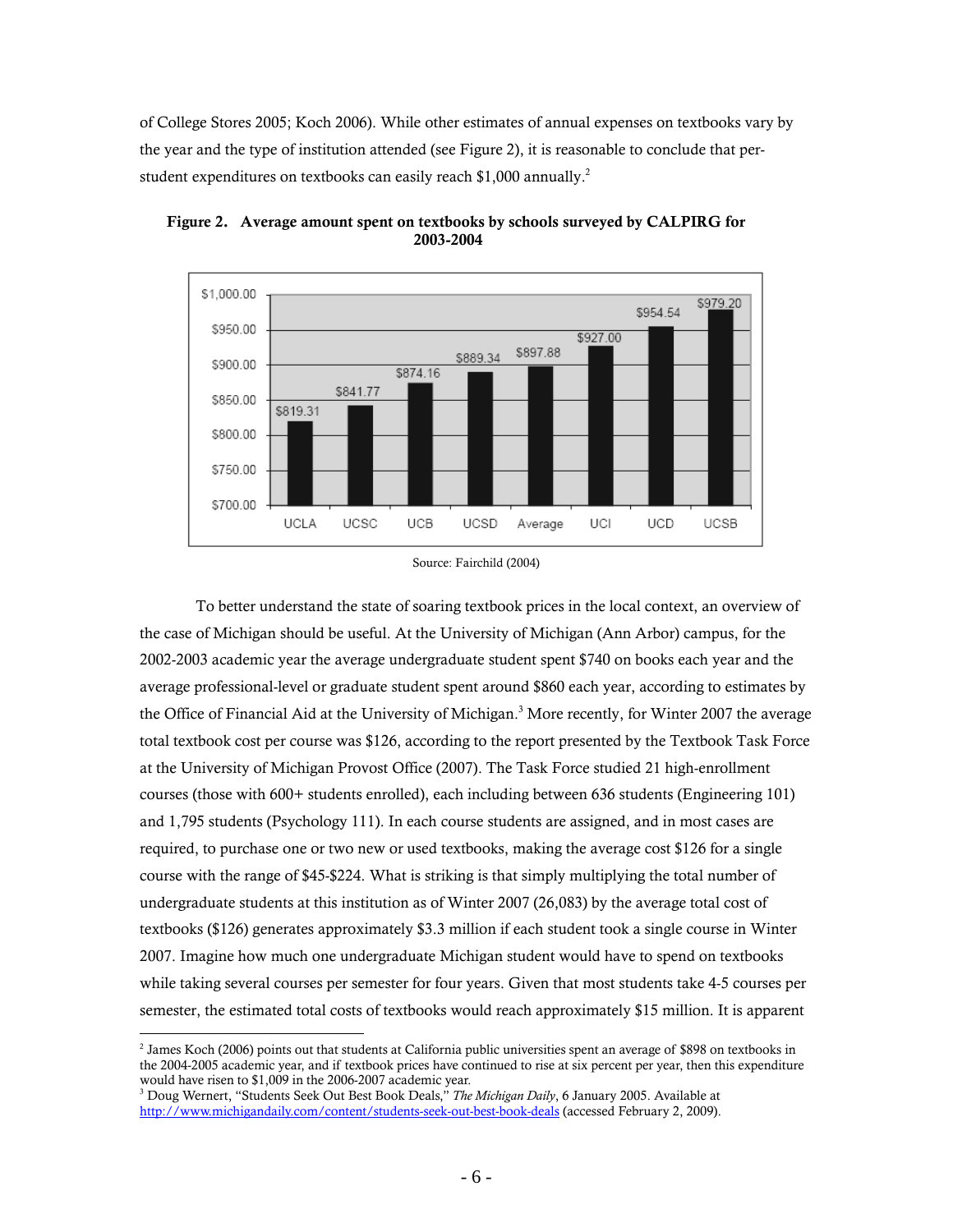that the cost of college textbooks imposes a significant financial burden on Michigan students and their families and, by extension, on the University of Michigan financial aid department.

At Michigan, for over a decade, textbook prices have been a priority among campus issues for candidates to address during Michigan Student Assembly presidential campaigns.<sup>4</sup> In the spring of 1998, Michigan Student Assembly presidential candidates had already expressed concerns about the high prices students pay for textbooks. One candidate stated that "(t)he textbook issue is something that needs to be explored. Is there anything that can be done about it or is it out of our hands? It will be interesting to see what happens with this issue because it is a big issue that affects all students on this campus" (Cohen-Vrignaud and Wright 1998). It is interesting to note that despite Michigan's earlier concern about the textbook cost and its financial impact, a similar nationwide outcry, primarily from the Student PIRGs (Public Interest Research Groups), was not realized with lobbying activities until the mid-2000s.<sup>5</sup> University of Michigan students have expressed their concerns over the rising costs of college textbooks for over a decade now even though there is no PIRG chapter in Michigan as of this writing. Independent of PIRGs' initiatives, Michigan students, led by the Michigan Student Assembly, have continued to engage the textbook issue.

#### 2.2 Factors Contributing to Changes in Textbook Prices

 $\overline{a}$ 

While there are many factors that affect textbook pricing, the price of textbooks has increased in recent years for two major reasons (GAO 2005). First, the revision cycle of three to four years common to many books, regardless of whether or not the previous edition needed updating, contributes to the changes in textbook prices. The reason is that short revision cycles, or more frequent revisions, limit students' ability to reduce their costs by purchasing used textbooks and selling their textbooks back to bookstores at the end of the term. The California PIRG, which is taking on the publishing industry on behalf of students, claims that the most widely purchased textbooks on college campuses had new editions published within three to four years and that they cost, on average, approximately 50 percent more than used copies of the previous edition (Fairchild 2004; Bell and Badolato 2008). Even though faculty indicate new editions are justified only half the time or less, the publishers continue to update them frequently and students have to buy new books (*op. cit.*).6

<sup>4</sup> The Michigan Student Assembly has played a significant role in addressing as well as tackling the question of rising textbook prices. Gerard Cohen-Vrignaud and Kristin Wright, "Dueling Platforms," *The Michigan Daily*, March 13 1998. Available at <u>http://www.pub.umich.edu/daily/1998/mar/03-13-98/news/news24.html</u> (accessed March 13, 2009).<br><sup>5</sup> For a brief history of the Student PIPGs' cumpaigns to reduce college textbook costs, see the website of the M <sup>5</sup> For a brief history of the Student PIRGs' campaigns to reduce college textbook costs, see the website of the Make Textbooks Affordable Project, available at http://www.maketextbooksaffordable.org/ (accessed March 13, 2009). This project was launched in 2003 and one of its primary missions is to engage in the campaign for more affordable alternatives to traditional textbooks, asking faculty members around the nation to share students' concerns about the high cost of college textbooks by signing "The Open Textbooks Statement to Make Textbooks Affordable." In this statement faculty members state their intent to include open textbooks in their search for the most appropriate course materials, and they declare their preference to adopt an open textbook in place of an expensive, commercial textbook, if the open textbook is the best option. Seven University of Michigan faculty members signed this statement. For the full text of the open textbooks statement of intent, see Appendix A. I also discuss open textbooks as one of the feasible alternatives to conventional expensive textbooks in detail in section 3 below. 6

According to CALPIRG, 76 percent of faculty report that the new editions they use are justified "never" to "half the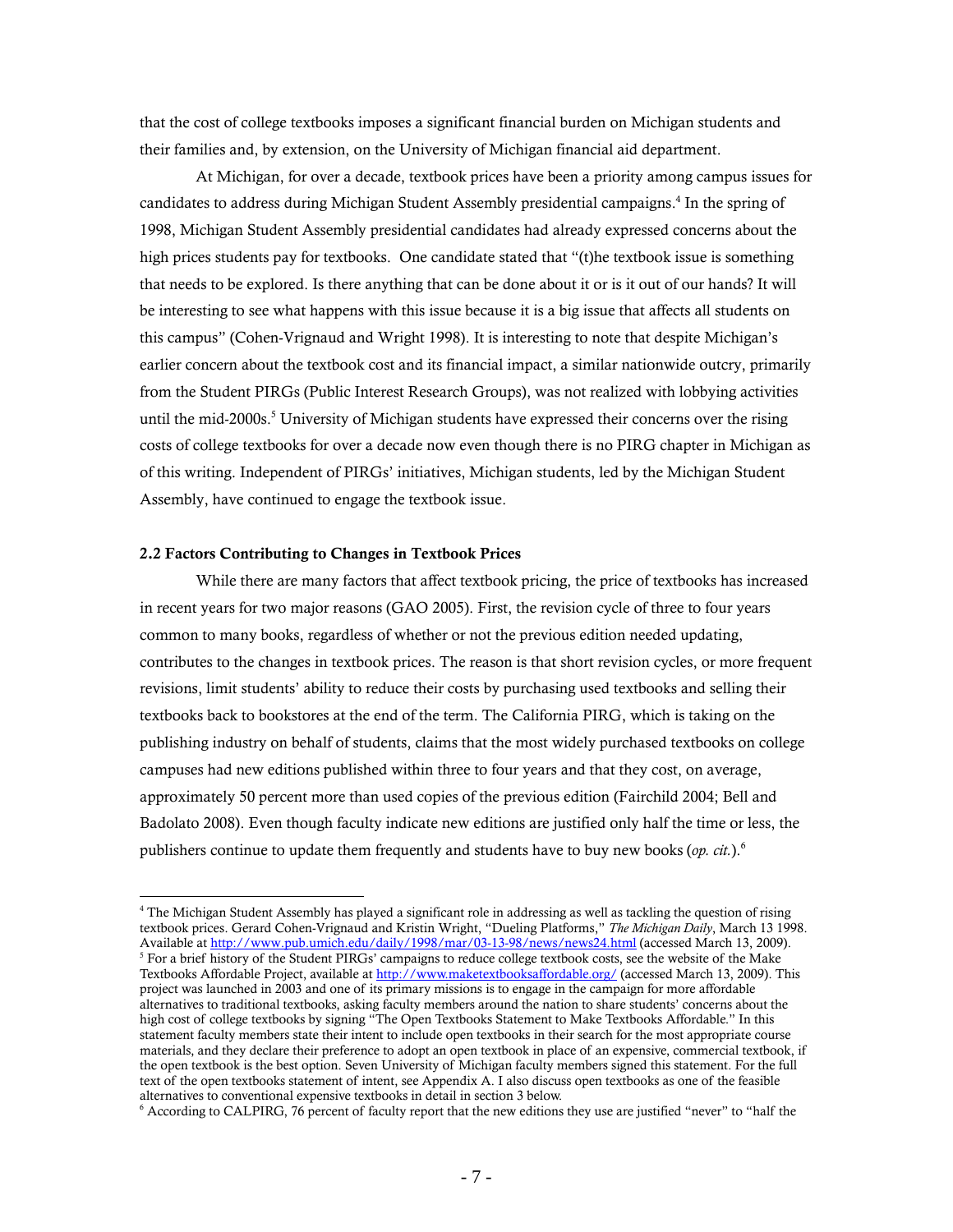The second contribution to the significant rise in textbook cost is a more recent trend, i.e. enhanced offerings of additional instructional materials such as software and workbooks bundled into textbooks. According to CALPIRG, in a certain instance a textbook was available both bundled and unbundled (only the textbook), and the bundled version was more than twice as expensive as the unbundled version of the same textbook. Publishers say they have increased investments in the development of supplements, particularly web-based tutorials and self-assessment tools, to meet the increased demands from instructors who hope to enhance student learning (GAO 2005). However, 65 percent of faculty report that they "rarely" or "never" use the bundled materials in their courses (Fairchild 2004). Above all, the increasing practice of packaging textbooks and supplements effectively limits the students' ability to purchase less expensive used books.

#### 2.3 Other Factors Affecting the High Cost of College Textbooks

Over the last several years, a large body of work has been done to examine why the textbook prices have been rising so rapidly, and most studies shed light on unusual, uncommon characteristics of textbook markets (e.g. Koch 2006; Lewis 2009; University of Wisconsin System). Koch (2006), for instance, addresses the question of how textbook markets differ from most other markets by looking at both supply and demand sides of the market. He argues that the textbook market is remarkable in that the primary individuals who choose college textbooks, faculty, are not the people that pay for those textbooks, namely students. The textbook markets are often described as analogous to the market for prescription drugs, where prices have also risen rapidly, and where doctors prescribe expensive drugs while it is the patients who actually pay for them. In the words of Preston McAfee, an economics professor at California Institute of Technology, "both textbook publishers and drug makers benefit from the problem of 'moral hazards'—that is, the doctor who prescribes medication and the professor who requires a textbook don't have to bear the cost and thus usually don't think twice about it."<sup>7</sup> In these unusual markets, the separation of textbook choice and textbook payment profoundly influences pricing—just like the separation of prescription and consumption in a comparable situation in medicine—thereby forcing students to pay for faculty's assignment of textbooks as a long-standing academic custom.

Thus, what makes students' textbook purchases even less responsive to price increases than any other commodities is that many faculty members choose and assign their textbooks with little regard to the cost of the textbooks. A Connecticut Board of Governors for High Education study (2006) revealed that only 58 percent of that state's faculty were aware of the cost of the textbooks they selected for their courses.<sup>8</sup> In the summer of 2009, the Scholarly Publishing Office of the University of Michigan Library administered a survey of Michigan faculty probing concerns over rising textbook  $\overline{a}$ 

time," and 40 percent of faculty report that the new editions are "rarely" to "never" justified (2004). 7 Noam Cohen, "Don't Buy That Textbook, Download It Free," *New York Times*, September 12, 2008. Available at http://www.nytimes.com/2008/09/15/technology/15link.html (accessed March 13, 2009).

<sup>&</sup>lt;sup>8</sup> Board of Governors for High Education, Department of Higher Education, State of Connecticut (2006), cited in Koch (2006).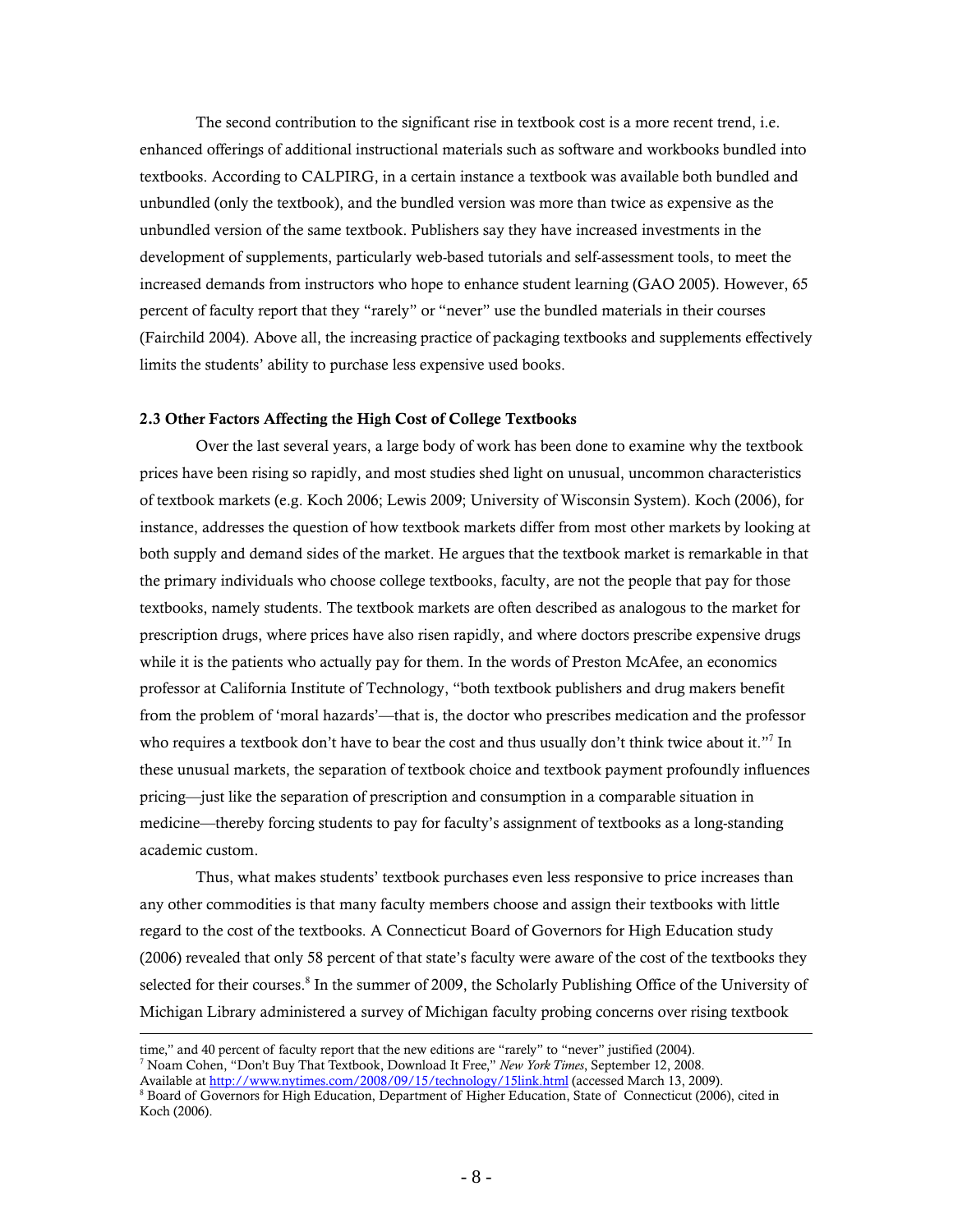expenses and our survey results show that 66% of Michigan faculty reported being aware of textbook prices before assigning their books.<sup>9</sup>

At any rate, it is important to note that the unusual separation existing between those who choose the textbooks and those who eventually pay for them contributes to the rising costs of textbooks and a lack of concern over how to increase affordability of college textbooks.

 9 To find out more about survey results, see SPO Textbook Study Report available at http://www.lib.umich.edu/files/SPOTextbookStudy.pdf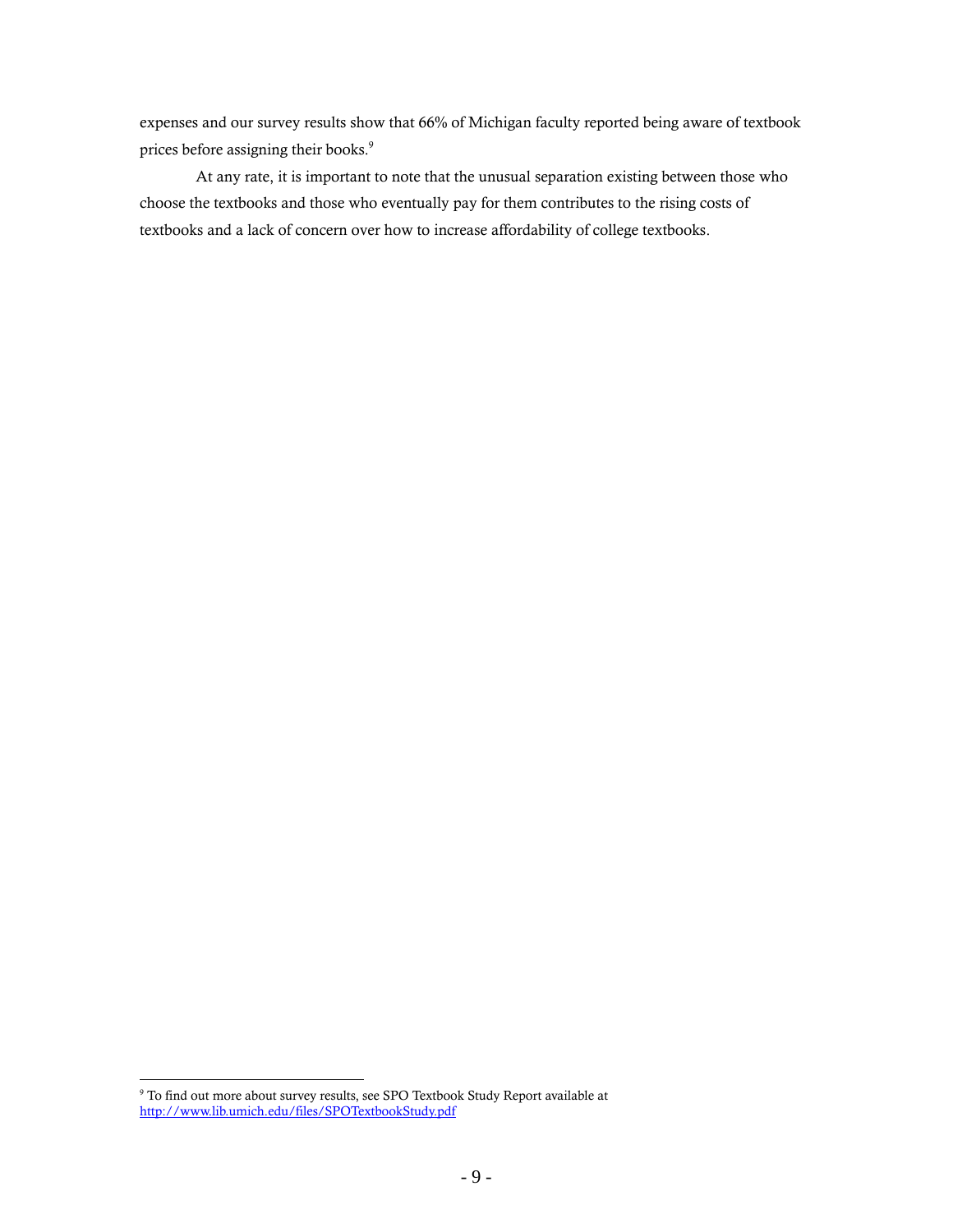#### 3.1 Federal and State Governments' Endeavors: Making New Laws as a First Step

The fact that textbooks now cost approximately \$1,000 annually is a tremendous financial burden for many students and their families. At the same time, escalating educational costs (tuition and textbooks) have a negative impact on federal and state government spending as financial aid providers. As a result, both federal and state governments have taken action aiming to contain soaring textbook prices and to improve affordability. The proposed solutions to lower student textbook costs include a variety of federal and state government policies and programs, including advocacy and legislative pressure on textbook publishers requiring transparent pricing, unbundling of supplemental material, and less frequent textbook revising.<sup>10</sup>

A significant first step was taken in November 2007 by presenting to the House of Representatives a bipartisan bill, College Opportunity and Affordability Act, a part of which is "designed to rein in skyrocketing book prices."11 This bill requires "publishers to provide more pricing information to professors." In addition, this proposal requires "publishers to 'unbundle' the increasingly common and expensive packages of textbooks, CD-ROMs, workbooks, and Web tools" so students are able to purchase whatever part they need without being required to buy the parts they don't need. This bill was passed by the House in February 2008 as Higher Education Opportunity Act, H.R. 4137 [110th], and became Public Law 110-315 after Senate's approval in July 2008 followed by the Presidential signature in August 2008.12 The effectiveness of Public Law 110-315 will not be known until sometime after the federal law takes effect in 2010.

More recent legislative activities include the newly proposed bill H.R. 1464: Learning Opportunity with Creation of Open Source Textbooks (Low Cost) Act of 2009. This bill was presented to the House of Representatives on March 12, 2009, requiring federal agencies to collaborate in the development of freely-available open source educational materials in college-level physics, chemistry, and math, and for other fields. In particular, the bill requires each federal agency that expends more than \$10 million in a fiscal year on scientific education and outreach to use at least 2 percent of such funds for collaboration on the development and implementation of open source materials as an educational outreach effort. It also directs such agencies, under the joint guidance of the Director of the National Science Foundation (NSF) and the Secretary of Energy (DOE), to

 $\overline{a}$ 

http://www.ohe.state.mn.us/pdf/textbookCostsReport.pdf (accessed January 26, 2010); Jeffrey Grove (2009). "Focus on Rising College Textbook Prices." Southern Regional Education Board, Atlanta, GA, available at http://publications.sreb.org/2009/09S04 Focus textbook prices.pdf (accessed January 27, 2010).

<sup>&</sup>lt;sup>10</sup> In prior to legislative activities, some states conduced background studies, including Minnesota and six SREB states (Arkansas, Florida, Louisiana, Tennessee, Virginia and West Virginia). See The Minnesota Office of Higher Education (2007). *Strategies for Reducing Students' Textbook Costs.* St. Paul, MN, available at

<sup>&</sup>lt;sup>11</sup> For more information on new laws, see Kim Clark, "Four Reasons Textbook Costs Will Drop," *U.S. News & World Report*, July 21, 2008, available at http://www.usnews.com/articles/education/2008/07/21/four-reasons-textbookcosts-will-drop.html?s\_cid=related-links:TOP (accessed January 23, 2010). 12 The relevant section concerning textbook costs is Section 112 of HR 4137 (Higher Education Opportunity Act). For a

Congressional Research Service summary of the bill, see Appendix B and available at http://www.govtrack.us/congress/bill.xpd?bill=h110-4137&tab=summary (accessed March 13, 2009).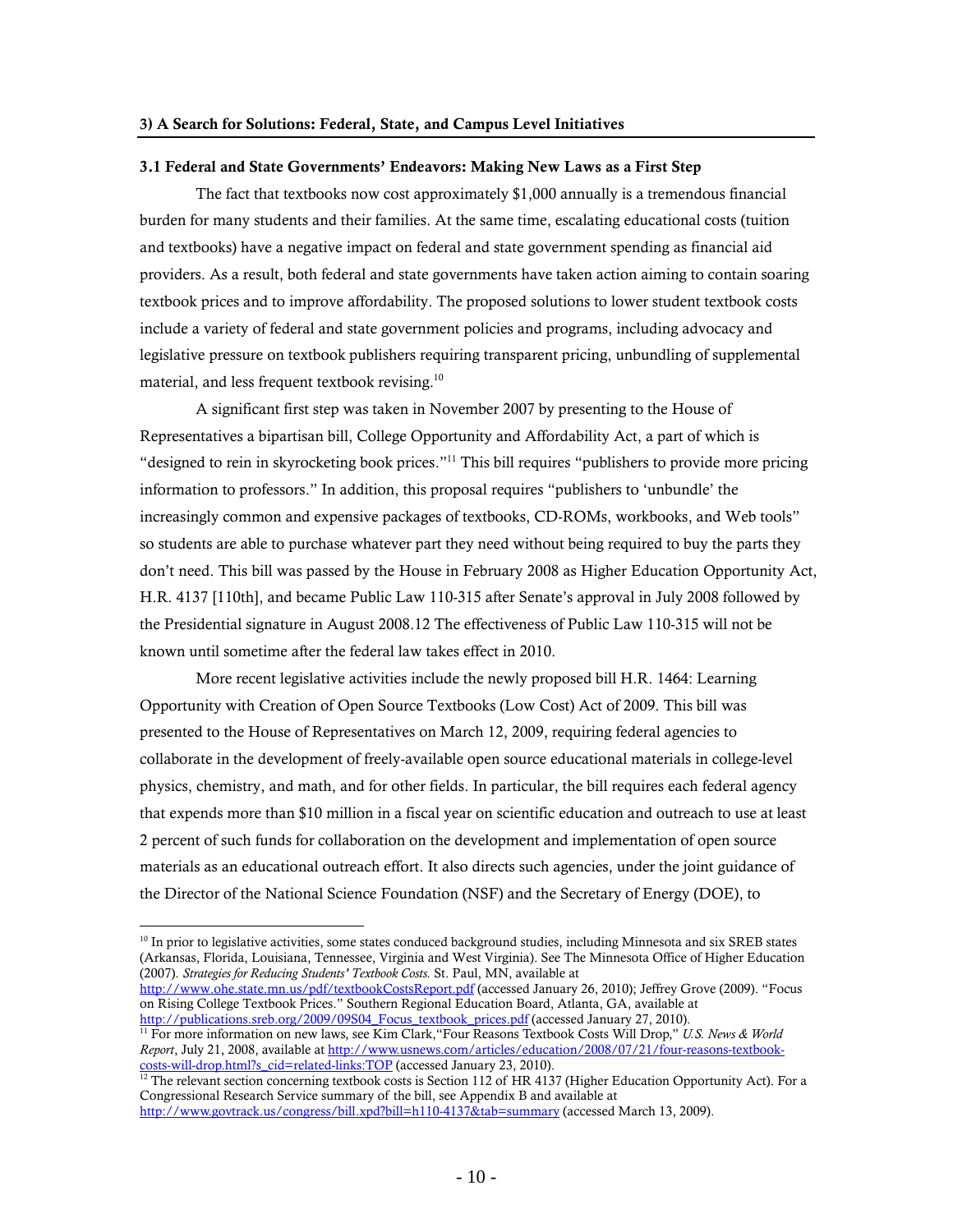collaborate with each other or with any federally supported laboratory or university-based research program to develop, implement, and establish procedures for checking the veracity, accuracy, and educational effectiveness of open source materials.<sup>13</sup>

Much more recently, Senate Richard Durbin [D-IL] introduced S. 1714: Open College Textbook Act of 2009 in September 2009. According to Senate Durbin, "(T)he Open College Textbook Act will create a grant program for the creation of freely-available, online open college textbooks." It is expected that making high-quality open textbooks freely available to the general public would significantly lower college textbook costs. Durbin further notes that "this investment will improve learning in our college classrooms and help bring down the cost of college for students."<sup>14</sup> More importantly, requiring textbooks funded under the program to also use an open license, which the bill defines as "an irrevocable intellectual property license that grants the public the right to access, customize, and distribute a copyrighted material." Wiley (2009) considers the Durbin Bill as an important step for the open education movement as "it will bring a real sense of urgency of impact into the discourse, and provide the OER community with good data and metrics to talk with confidence about the amount of money students are saving thanks to open textbooks."15

In addition to federal legislative activities trying to ease the strain on college students' wallets caused by textbook prices, various states including California, Connecticut, Illinois, Maryland, Missouri, Oklahoma, Oregon, and Washington have taken similar actions. Many states have already proposed and passed similar bills that require changes in order to contain rising costs of college textbooks and to allow students easier access to affordable alternatives.<sup>16</sup> In 2007 alone, more than 85 bills in 27 states dealt with textbook affordability. By the end of 2007, 10 states had enacted 15 laws or resolutions to reduce textbook costs. As Table 1 shows, these legislative efforts take a variety of approaches.

<sup>14</sup> Senate Durbin's remarks as he introduced the bill are available at http://www.govtrack.us/congress/record.xpd?id=111-s20090924-

<sup>&</sup>lt;sup>13</sup> The full text of H.R.1464 is available at http://www.govtrack.us/congress/billtext.xpd?bill=h111-1464 (accessed January 20, 2010).

<sup>47#</sup>sMonofilemx003Ammx002Fmmx002Fmmx002Fmhomemx002Fmgovtrackmx002Fmdatamx002Fmusmx002Fm11 1mx002Fmcrmx002Fms20090924-47.xmlElementm30m0m0m (accessed January 24, 2010). A full text of S. 1714 is <sup>15</sup> David Wiley, "Durbin Open Textbook Bill Finally Introduced!" David Wiley's blog, *Iterating toward Openness*,

September 30, 2009. Available at http://opencontent.org/blog/archives/1103 (accessed January 24, 2010).

<sup>&</sup>lt;sup>16</sup> For discussion about state actions, see Bell and Badolato (2008), Kingsbury (2008), and Clark (2008).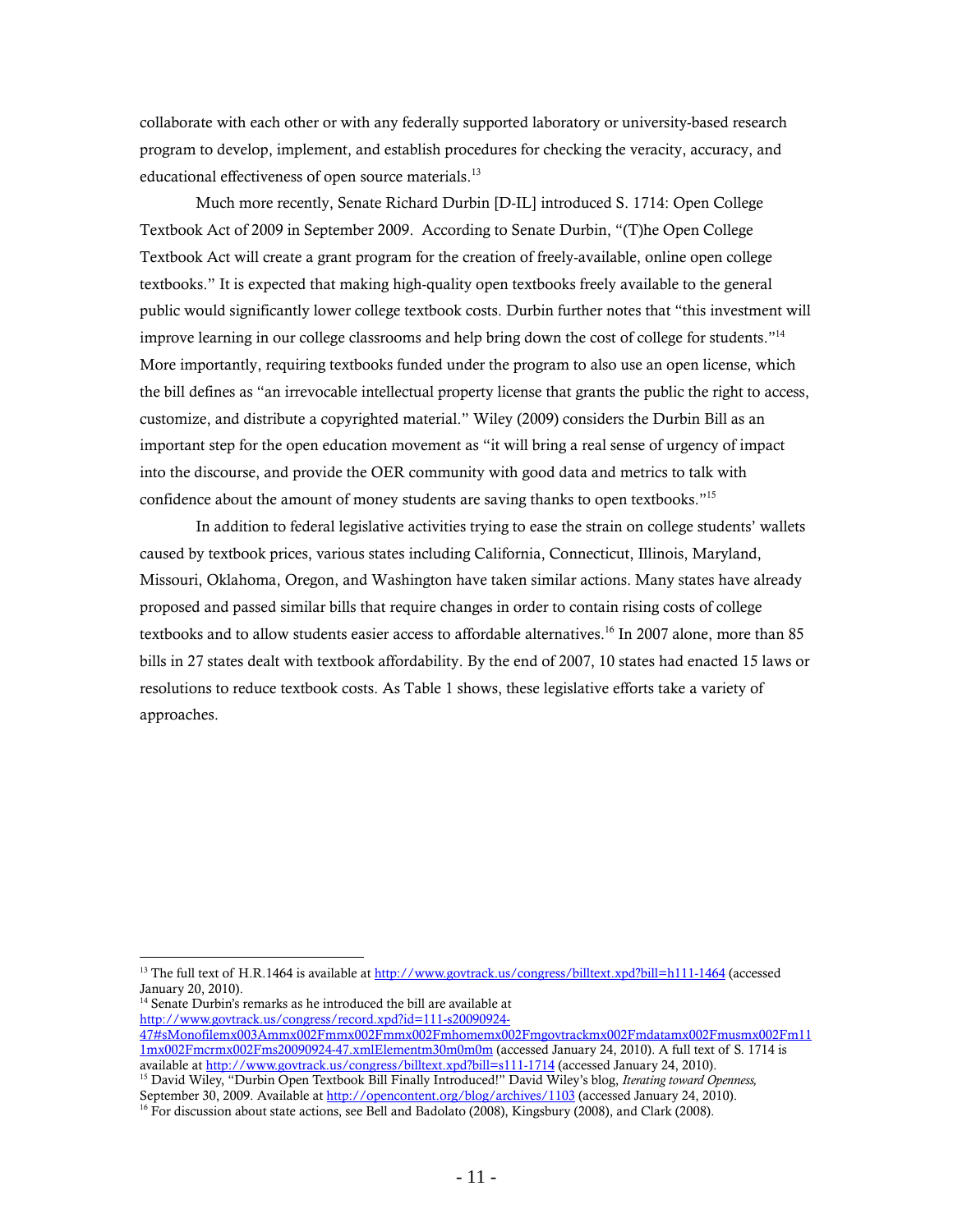|                                                                                              | Year           |                |      |
|----------------------------------------------------------------------------------------------|----------------|----------------|------|
| <b>Topic of Textbook Bills Submitted</b>                                                     | 2005           | 2006           | 2007 |
| Tax-exemption for course materials                                                           | 12             | 13             | 13   |
| Faculty to select less expensive option and<br>financial incentive when selecting a textbook | 5              | 5              | 17   |
| Publishers encouraged to unbundle materials                                                  | $\overline{4}$ | $\overline{7}$ | 16   |
| Universities making book-lists available to<br>students and/or competition                   | $\overline{4}$ | $\overline{4}$ | 8    |
| Focus on buyback and/or rental programs                                                      | $\overline{2}$ | $\overline{4}$ | 8    |
| Creation of review boards to investigate cost of<br>textbooks                                | $\overline{2}$ | 6              | 5    |
| Online book library                                                                          | N/A            | 1              | N/A  |
| <b>TOTAL</b>                                                                                 | 29             | 40             | 67   |

#### Table 1. Number of Submitted Textbook Bills by Topic, 2005-2007

Note: This table is compiled from information provided by CSU (2007) and available at http://www.nacs.org/news/statebills.asp

Some legislation requires bookstores and publishers to offer both bundled and unbundled course materials, publishers to provide summaries of changes in updated text editions, and faculty to consider cheaper options or submit their course material lists by a deadline so students have the opportunity to shop around for the best price (Bell and Badolato 2008). Other legislation exempts textbook purchases from sales tax; requires publishers to provide faculty with a complete list of all different text versions and supplemental material or a printed summary of substantive content differences in new editions; requires bookstores to spell out how new text editions differ from previous editions; actively promotes rental and buy-back programs; and encourages using technology to create and distribute textbooks and instructional materials in more affordable ways, such as electronic textbooks (e-textbooks cost approximately 50 percent of the retail price of a new hard copy textbook) (*Ibid.*).

In January 2009, the California State Senate introduced a new bill SB 48: College Textbooks and Electronic Versions which would express the intent of the Legislature to enact legislation relating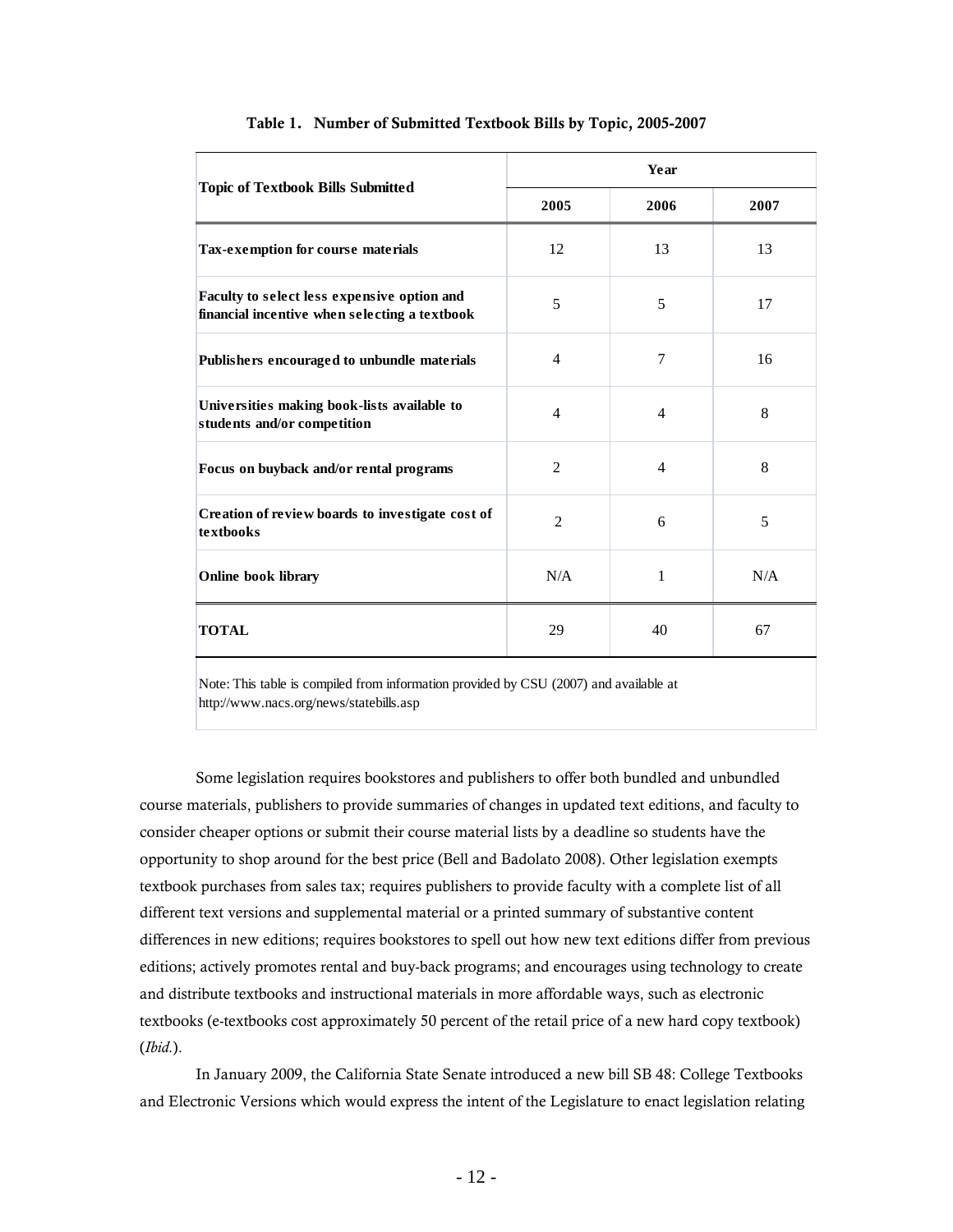to the affordability of college textbooks and the promotion and use of online textbooks. The bill was amended in March and August 2009 and it would require that "publishers of textbooks offered for sale at a public postsecondary institution of education make the textbooks available in an electronic format by January 1, 2020." The bill would also require that "electronic versions of textbooks include the same content as the printed versions and would allow the electronic versions to be copy-protected. The bill would prohibit charging a higher amount for an electronic version than is charged for the printed version."17 Although the year of 2020 seems still a long way off and it may not be always the case that e-textbooks are less expensive than print printed versions, it is likely that the transition to etextbooks may occur rapidly and the overwhelming majority of textbooks will be available electronically long before this California State bill goes into effect.

While all these endeavors have been under way from coast to coast, the state of Michigan has been somewhat behind in enacting textbook bills. Michigan has failed to enact laws or resolutions to reduce textbook costs, although attempts were made in 1999, 2000, 2001, 2004, and 2006. In those years, Michigan legislators proposed bills to eliminate the sales tax on textbooks required for courses at postsecondary institutions (Michigan House Bill 5568, January 2006). Also, a different bill was introduced in order to provide an income tax credit for the full cost of college textbooks, credit available only after the taxpayer or taxpayer's dependents pass the courses for which the books were bought (Michigan House Bill 6356, August 2006).<sup>18</sup> In addition to tax-exempt or tax-credit proposals, in 2005 the Michigan legislature presented a resolution, first urging state school faculty to coordinate textbook selection to pressure publishers to make books more affordable, and also urging state institutions to explore group textbook purchasing (Michigan Senate Resolution 24, April 2005).<sup>19</sup> Unfortunately, since the state's struggling economy and unbalanced budget made politicians reluctant to support tax credits or exemptions, none of these bills or resolutions has been approved in Michigan as of this writing, although legislators in many other states have been at the forefront of legal solutions for curbing the rising costs of college textbooks.

#### 3.2 Campus Efforts at the University of Michigan

While the Michigan legislature has been unsuccessful in making state laws to curb textbook prices and/or to increase textbook affordability, there has been a series of campaigns and activities around campuses in Michigan in seeking a variety of ways to lower textbook prices.<sup>20</sup> Since 2001 the Association of Michigan Universities has been lobbying the state legislature to pass a tax-exempt law

 $\overline{a}$ <sup>17</sup> A full text of SR 48 (amended) is available at  $\frac{http://info.sen.ca.gov/public/09-10/bill/sen/sb_0001-0050/sb_48 \text{ bill } 20090323 \text{ amended sen } v98.pdf}$  (accessed January 24, 2010).

<sup>&</sup>lt;sup>18</sup> Summaries of state legislative activity are available at http://www.nacs.org/news/statebills.asp, and Michigan legislation can be found at http://www.legislature.mi.gov/ (both accessed March 13, 2009).

The report of the California State University Textbook Affordability Taskforce (2007) lists all 50 states' legislative activities concerning textbook affordability for 2005, 2006, and 2007. 19 See footnote 16.

<sup>&</sup>lt;sup>20</sup> Editorial, *The Michigan Daily*, February 21, 2001. Available at http://www.michigandaily.com/content/cuttingtextbook-costs (accessed March 13, 2009).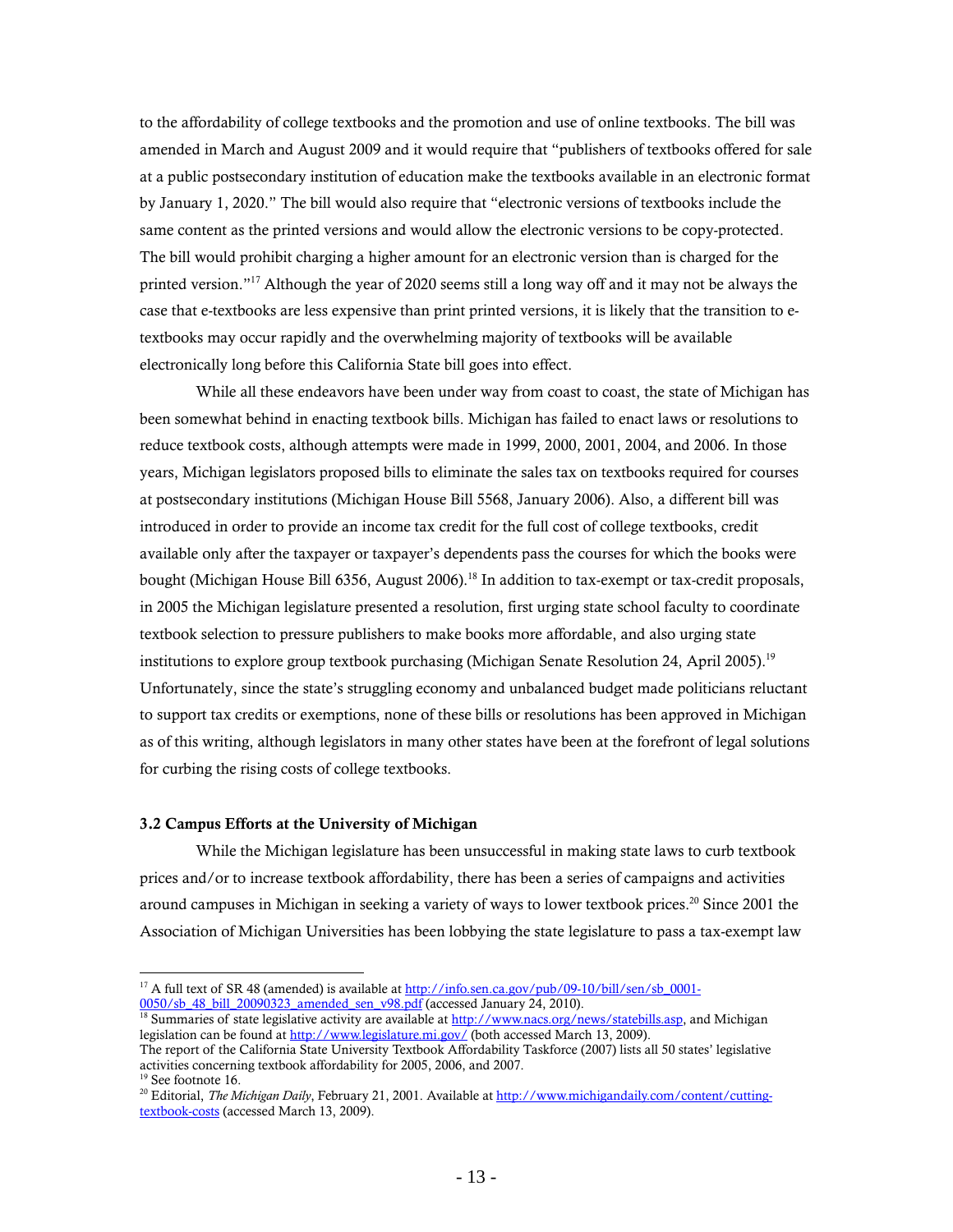as abolishing the sales tax on textbooks will ease the financial constraints of many students, although the Michigan legislature has ceased even making any efforts to formulate textbook-related bills for the last two years. $21$ 

Since 2004, the Michigan Student Assembly and University of Michigan officials have been actively working to find more affordable, alternative ways for students to get the textbooks, coursepacks, and other materials needed for their classes. The increased concerns about rising textbook costs addressed by UM student leaders and University officials eventually resulted in the establishment of the UM Textbook Task Force in fall 2006. One of their proposed solutions is to require faculty to release book lists a certain number of days before beginning of the term. This is because timely textbook adoptions enable students to sell their used textbooks during buyback at local bookstores at the end of each term and then to purchase relatively inexpensive used textbooks either at local bookstores or online in the next term.

Increasingly, the timeliness of textbook adoptions has been a central focus of review boards at various campuses (e.g. California State University 2007; University of Michigan 2007; University of Wisconsin System 2007), partly because state legislatures have taken aim at the textbook problem from the same angle. Several states, for instance, Arkansas, Minnesota, and Texas, passed legislation requiring college faculty to submit textbook adoption information early enough to allow local bookstores and students to find used books, comparison-shop for the best prices, and avoid additional shipping fees.<sup>22</sup>

While the Michigan legislature has not introduced this type of bill (in contrast to the aforementioned tax exempt/credit bills), the University President Sue Coleman strongly stated that "I do not think that legislators need to be involved here. …(t)rying to create laws to control prices is not productive… (t)he best way to make textbooks affordable for students is to require professors to release book lists early" Nelson (2007).<sup>23</sup> In this regard, it is not surprising that the issue of textbook adoptions has become a primary focus of the UM Textbook Task Force report, which recommends that the University establish required dates by which textbook lists should be posted to allow students to take advantage of the used book market and seek cost savings in other ways. $^{24}$ 

<sup>&</sup>lt;sup>21</sup> *Ibid.* See also, Nelson (2007).<br><sup>22</sup> One of the most recent state legislative activities regarding textbook adoption is the case of Minnesota. The newly proposed textbook bill, if passed in February 2010, requires all eight of Mississippi's public institutions to establish textbook adoption deadlines that are no later than the beginning of the registration period for succeeding semesters and are at least 40 days prior to the end of the preceding semester. A new, and controversial, aspect of the bill is that it strongly encourages the same course material to be adopted for all sections of a course as well as a minimum textbook adoption period of two years for most upper-division courses; therefore, implementation may be a challenge. For more information, see http://media.www.reflector-online.com/media/storage/paper938/news/2010/01/29/News/Msu-

Officials.Textbook.Plan.Likely.To.Pass-3860629.shtml (accessed January 24, 2010).<br><sup>23</sup> For a similar discussion emphasizing the role of University rather than state of Michigan, see Royce (2007).<br><sup>24</sup> According to the UM T

<sup>&</sup>lt;sup>24</sup> According to the UM Textbook Task Force, data on textbook adoption rates on 39 campuses reveals that the University is way behind 50 percent, which ranks UM 38<sup>th</sup> out of 39. This indicates faculty have not been enco make textbook selections early and most do not make decision until it is too late to support a used book market. The full text of the Textbook Task Force report prepared by the UM Provost's Office (2007) is available at http://www.provost.umich.edu/reports/Textbook\_Task\_Force\_Final\_Report.pdf (accessed March 13, 2009).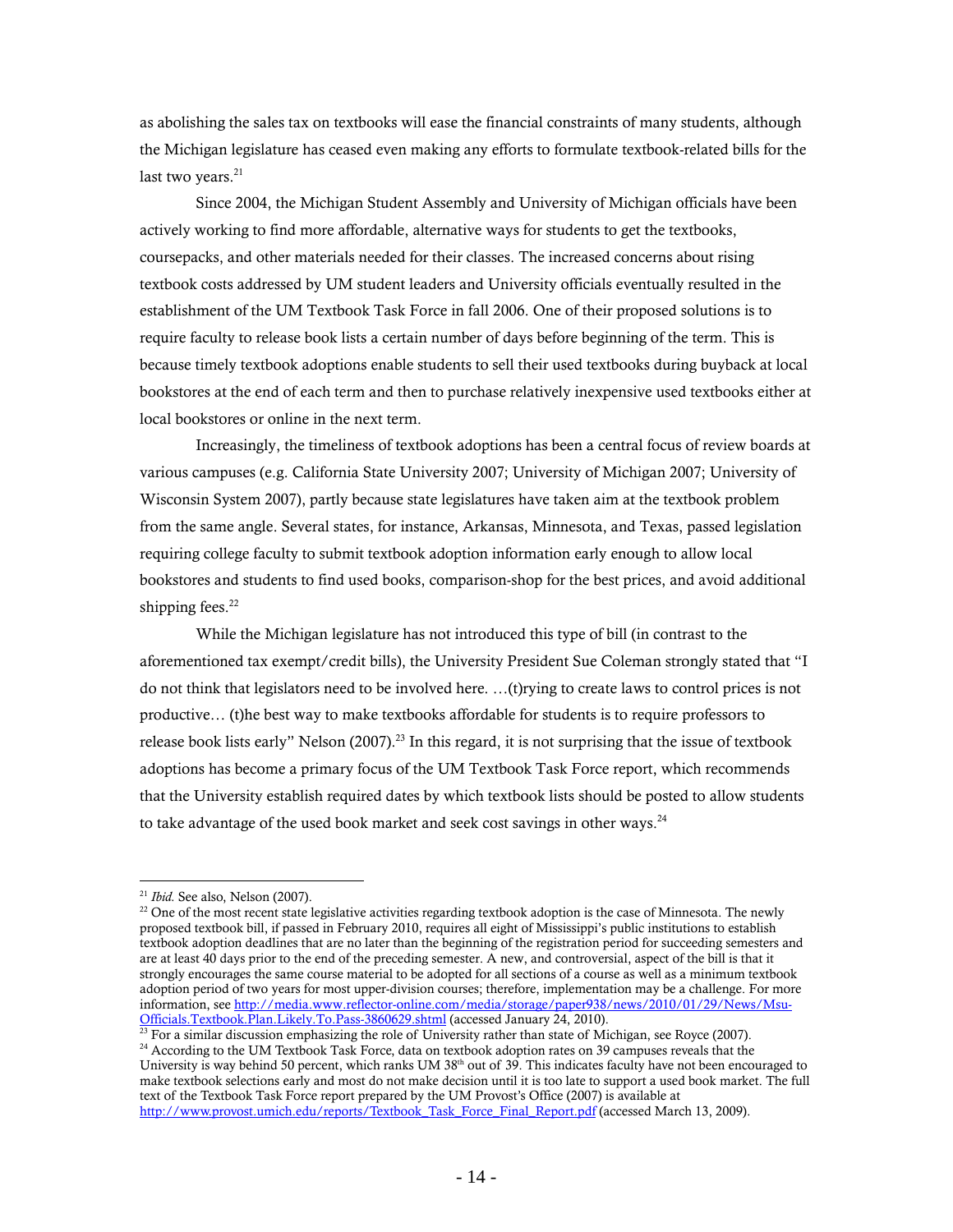To accelerate textbook adoption rates and to encourage other cost-saving practices, the UM Textbook Task Force further recommends that: (1) the University should develop, test, and implement an online textbook tool that, a) allows faculty to enter and share their textbook lists with students and book sellers, b) allows students to find other students who want to buy or sell textbooks being reused in a subsequent term; and (2) the University should provide a structure for rolling out, publicizing, and managing the various new systems and processes by naming the Office of the Registrar as the business owners and appointing a Faculty/Student Textbook Steering Committee to rally faculty support, advise the Office of the Registrar as it administers the textbook listing process, and monitor changes in practice and their impact on textbook costs.

After a recommendation from the University's Textbook Task Force encouraging faculty, particularly those in large courses where common textbooks are used, to select their books early, thereby fostering a used market that is beneficial to students and local booksellers, campus efforts have resulted in building an online system called Textbooks Tool, described as a "significant work" and a "win-win" by Brenda Gunderson, chair of the Task Force (Gnagey 2008; Swanson 2008a, 2008b). This new online tool, comprised by CTools<sup>25</sup> and UBook, which launched on October 6, 2008, helps faculty communicate their textbook selections early to both students and booksellers. Beginning in Winter Term 2009, faculty and instructors create textbook lists through Wolverine Access Faculty Center/M-Pathways and distribute the lists to the bookstore of their choice, while students can access the lists in their CTools My Workspace while choosing classes.<sup>26</sup>

In the words of UM's senior vice provost Lester Monts, "faculty benefit by finding out early if there are problems stocking a particular title, if there is a new edition, or if a title is out of print."27 On top of that, a major advantage of this Textbooks Tool is to give students early notice so they can shop around and save money on their books. Before that, students often received their textbook requirements on the first day of class, making it too late for them to obtain cheaper copies via the Internet. Therefore, this online program is indeed one of the cost-saving solutions to increase textbook affordability here at the University of Michigan. Yet, the University does not require professors to use the system, although the University Task Force recommended that professors make their booklists available to students at least six weeks before the start of the term, especially for courses that use a

<sup>&</sup>lt;sup>25</sup> CTools is the University of Michigan's implementation of the Sakai CLE (Collaboration and Learning Environment). Sakai was and continues to be developed in an open-source project with other members of the Sakai Foundation. The Sakai Foundation is made up of over 100 schools, institutions, and commercial affiliates. For more information about Sakai, visit sakaiproject.org. CTools has evolved from the earlier applications CTNG (CourseTools Next Generation), UM.WorkTools, and the original UM.CourseTools. Information on how to use CTools is available at https://heprod.dsc.umich.edu/htmldoc/eng/dftie/lsaa/htm/sr\_fb\_textbooks.htm and https://ctools.umich.edu/portal  $\frac{1}{\text{(both accessed March 13, 2009)}}$ 

Textbook information entered in Wolverine Access is shared with local bookstores.

https://heprod.dsc.umich.edu/htmldoc/eng/dftie/lsaa/htm/images/CU\_TB\_TextbooksOnline\_Oct2008.pdf (accessed March 13, 2009).

<sup>&</sup>lt;sup>27</sup> UM News Service, "U-M's Ubook, Other Tools Help Students Buy and Sell Used Textbooks," news release, December 23, 2008, available at http://www.ns.umich.edu/htdocs/releases/story.php?id=6911 (accessed March 13, 2009).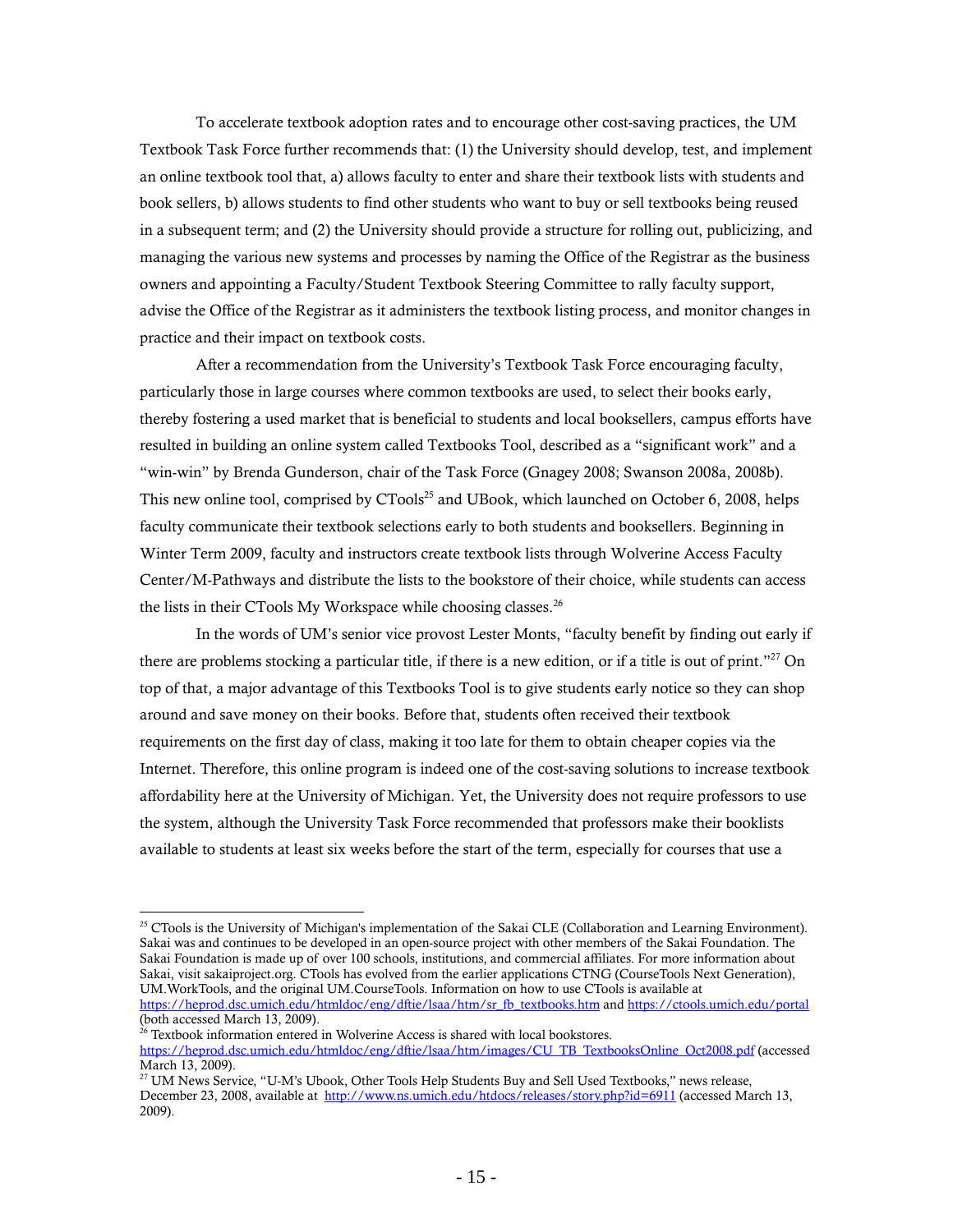particularly expensive book.<sup>28</sup> Unfortunately, as of this writing there are no plans to make the use of Textbooks Tool in creating reading lists and ordering textbooks through the Wolverine Access Faculty Center mandatory for professors. However, as for the usage of CTools, here is a positive indicator: the average scale score of UM faculty ( $n=1,504$ ) is 4.39 (from 1: strongly disagree to 5: strongly agree) to the survey question of whether CTools is valuable for course-related activities (Lonn et al. 2008). Furthermore, according to the most recent focus group study, "CTools is the preferred portal for faculty and their students, and faculty are familiar with how to post content within a course site. Some faculty do use personal or departmental web space for some materials and course activities, but CTool is by far the most common" (Bradley et al. 2009: 4). These positive findings are encouraging.

In addition to a new CTools feature, as part of the Textbooks Tool, UM has introduced a university-sponsored textbook exchange website called UBook designed for students to buy and sell books among themselves. This also became available in the fall 2008 for Michigan students to start finding books for Winter Term 2009. Those making the transactions also benefits from early adoption, as students are able to buy with confidence from their peers.<sup>29</sup> UM junior Cameron Cropek said, "It will simplify the textbook buying and selling process a lot, and bring it down to a local level. …(i)n the past, I have sold my old textbooks online, and the transactions are difficult. They send you a check in the mail, you have to pay for shipping, and it is hard to tell if the buyer is even legitimate."<sup>30</sup>

Because the new textbook data entry system has been introduced so recently, "(i)t is too early to tell how successful the (early adoption) program will be," according to Lester Monts, UM's senior vice provost.<sup>31</sup> However, it is worth noting here that MAIS, Michigan Administrative Information Service, considers the results concerning the new textbook system as "successes" as of this writing for Winter 2009, the new textbook web tool has been adopted by faculty and students alike, thereby approximately 3,000 textbooks were entered on the system; put differently, 62 percent of classes with enrollment greater than 100 students had textbooks or course pack information entered prior to the textbook calendar date, 29 October 2008 that had been set for Winter 2009.<sup>32</sup> Regarding the usage of a newly introduced university-sponsored textbook exchange website UBook, it is reported that for

 $\overline{a}$ <sup>28</sup> For Winter 2009 textbook information was considered most useful if entered by October 29.

https://heprod.dsc.umich.edu/htmldoc/eng/dftie/lsaa/htm/images/CU\_TB\_TextbooksOnline\_Oct2008.pdf (accessed March 13, 2009).

Also see Textbook Calendar on the Office of the Registrar's website for dates, available at

http://www.umich.edu/~regoff/calendar/ (accessed March 13, 2009).<br><sup>29</sup> It should be noted that financial transactions do not take place in UBook; rather students complete transactions via person-to-person emails. Information on UBook is available at http://www.umich.edu/~umctdocs/Textbooks.html (accessed March 13, 2009).

<sup>30</sup> UM News Service, *op. cit.*

<sup>31</sup> *Ibid.*

<sup>32</sup> *MAIS Announcement,* March 2, 2009. Available at

http://www.mais.umich.edu/project\_infocenter/announcement\_what.php?guid=20090302143003 (accessed January 25, 2010). Not all departments are expected to reach 100 percent as some classes do not use course packs or textbooks. Data calculation that generated this average is available at

http://www.mais.umich.edu/project\_infocenter/executive\_report/winter\_2008/online\_textbooks\_100\_or\_more.php (accessed January 25, 2010).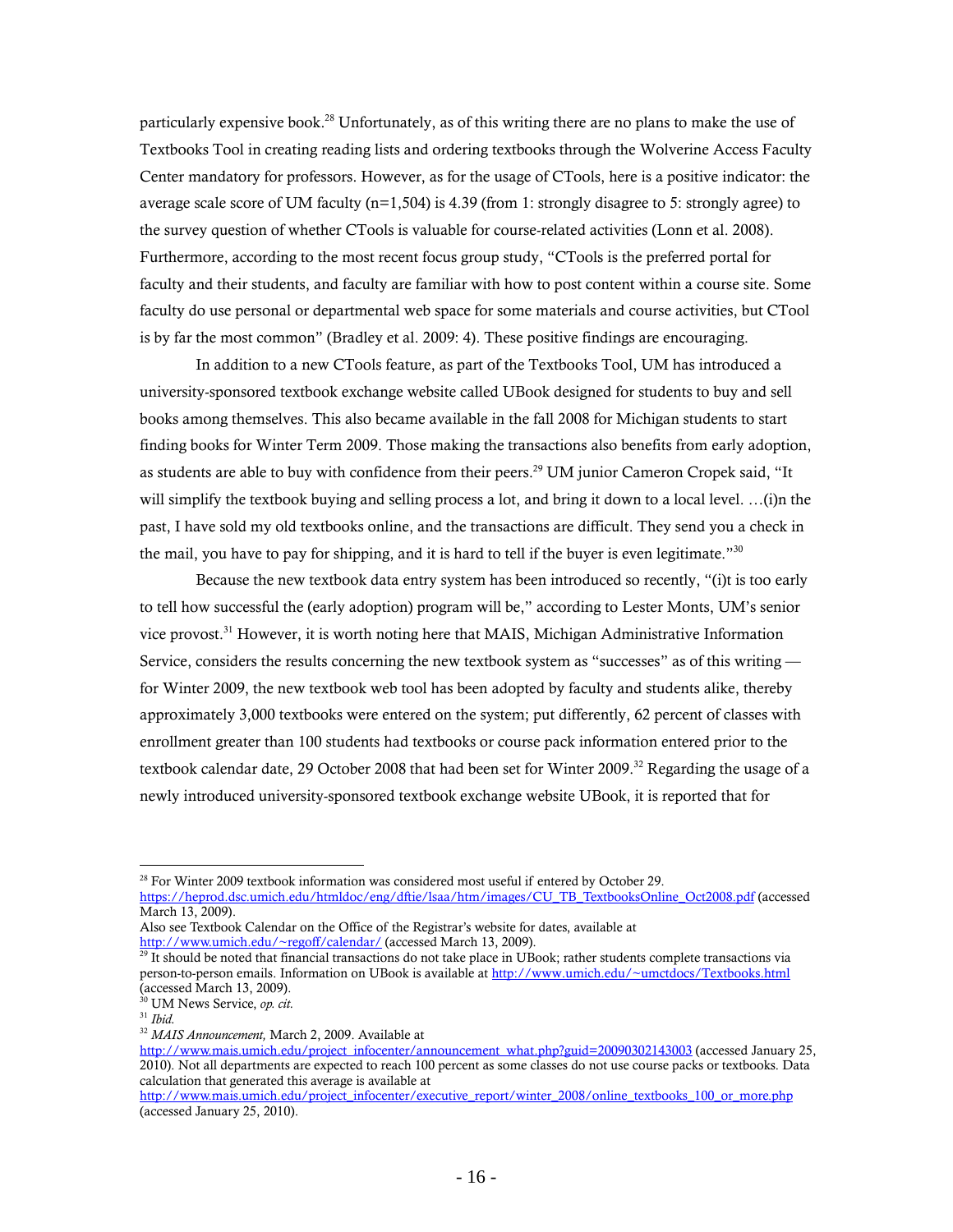Winter 2009 students posted 4,417 textbooks for sale on UBook. This result is also regarded as a success by MAIS.<sup>33</sup>

UM has taken a step forward by integrating online measures into its course management system in an attempt to address student concerns about rising textbook expenses.<sup>34</sup> Indeed, this online system constitutes a significant development of infrastructure.<sup>35</sup> Yet, the extent to which conventional and new UM-developed infrastructure can be utilized will depend on what other low-price options are available and feasible. This explains why many universities, including the University of Michigan led by the University Library, have studied possibilities of, and adopted, other more affordable alternatives to conventional expensive print textbooks by altering textbook formats and/or using technology to create and distribute instructional materials in new ways.<sup>36</sup> Such technological innovations include low-cost electronic textbooks, no-cost online textbooks, open educational resources (OER), open courseware  $(OCW)^{37}$ , and print-on-demand (POD) services.<sup>38</sup> Without a doubt, the more faculty members discover and take advantage of these options, the more students will benefit; accordingly, to identify how and where future UM efforts should be directed, a further discussion on digital textbooks should be helpful. This is what I now address.

<sup>33</sup> *MAIS Announcement, op.cit.*

<sup>&</sup>lt;sup>34</sup> Another reason for the University to encourage these practices is to help the University comply with the aforementioned recently passed Higher Education Opportunity Act of 2008 (Public Law 110-315). This federal legislation, which will become effective on July 1, 2010, requires institutions to list textbooks (with ISBN and price) in their online systems. UM News Service, *op. cit.*

<sup>&</sup>lt;sup>35</sup> As for the development and the use of University infrastructure, the University Library reserve program to offer textbooks and other course materials is already well established and an excellent way to provide students with free access to necessary or supplemental materials. Although library reserve programs are not new, today's strength of the UM Library Reserves is that both faculty and students are able to access electronic course reserves from CTools. For more information, http://www.lib.umich.edu/reserves/ (accessed March 13, 2009).

<sup>&</sup>lt;sup>36</sup> Publishers can produce low-price options by altering either the format or content of a textbook. Format alternatives, known as no-frills textbooks, include paperbacks, limited color texts, spiral-bound versions, and loose-leaf hole-punched versions. No-frills textbooks are cheaper than regular textbooks, usually by 25-50 percent. Content alternatives, known as custom textbooks, are created when a publisher combines specific chapters from one or multiple texts and other forms of educational content into a single custom text. Drawbacks of these alternatives are that they have little or no resale value. For more details, see Koch (2006) and US Department of Education (2007).<br><sup>37</sup> OCW is a subset of OER and both OCW and OER are subsets of open access contents. See Figure 3.

<sup>&</sup>lt;sup>38</sup> Despite its importance, a discussion of POD is beyond a scope of this report. Here I simply note that Espresso Book Machine (EBM) was purchased by the UM library in the fall of 2008. This machine can produce a perfect-bound paperback book in 5-7 minutes. With the use of EMB, we could distribute book production to point of need, which in many contexts would be cheaper and more convenient than the current system. Eventually, the University Library hopes to partner with people from the University community to experiment with printing new works like textbooks. For the demonstration of UM library's Espresso Book Machine, see http://www.ns.umich.edu/podcast/video.php?id=405 (accessed March 13, 2009). As for POD, I also would like to mention that since February 2009 the University of Michigan Library has begun to participate in MyCopy, a pilot project offering low-cost Print on Demand (POD) copies of Springer ebooks the Library has previously purchased. The MyCopy titles are English language with a copyright year of 2005 or later and a maximum of 832 pages. Titles include monographs, textbooks, reference works, and handbooks in a wide range of subjects. For library patrons, to purchase a print copy of an ebook costs \$24.95 including shipping.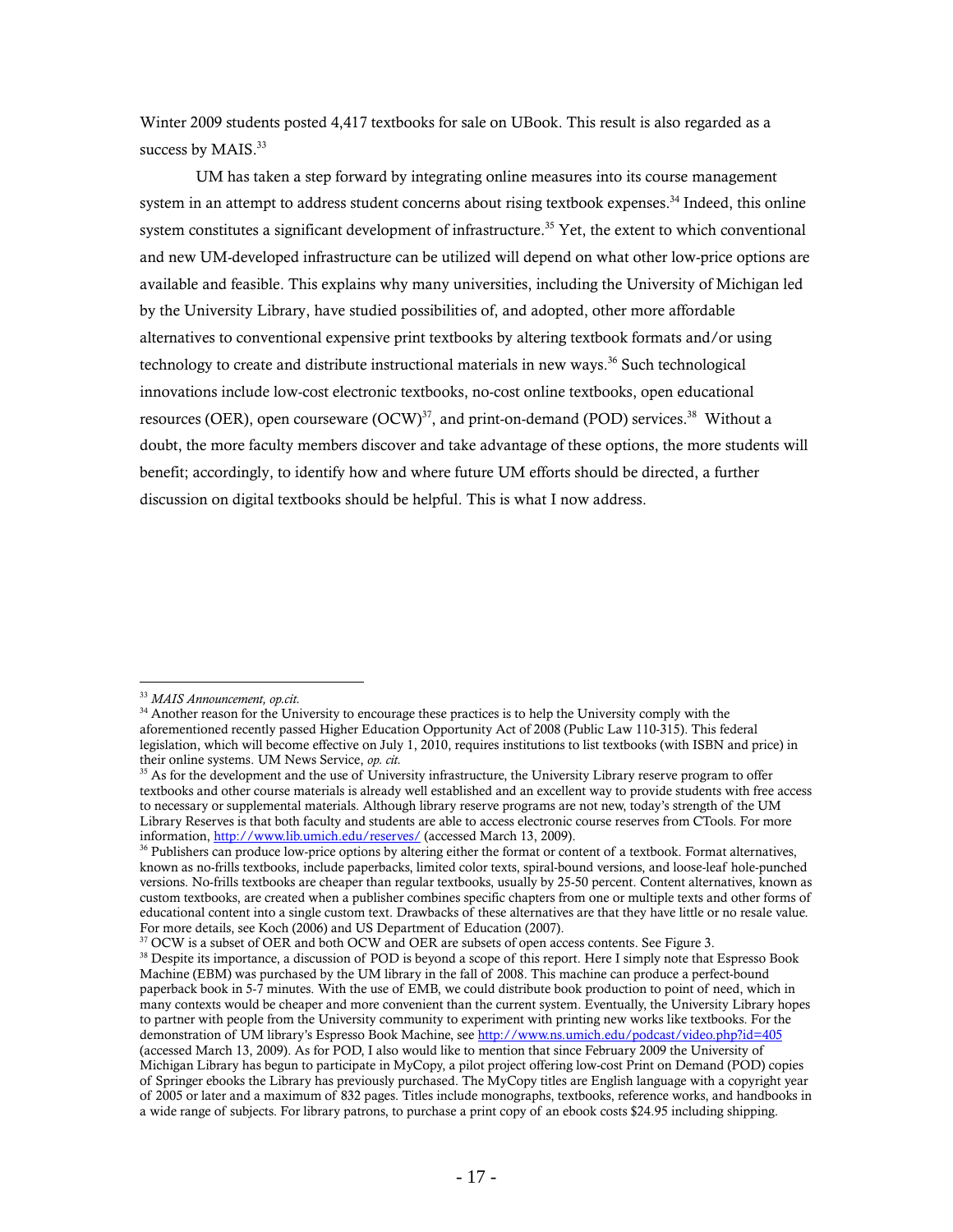Figure 3. The Relationship among Open Access (OA), Open Educational Resources (OER), and Open Coursewares (OCW)

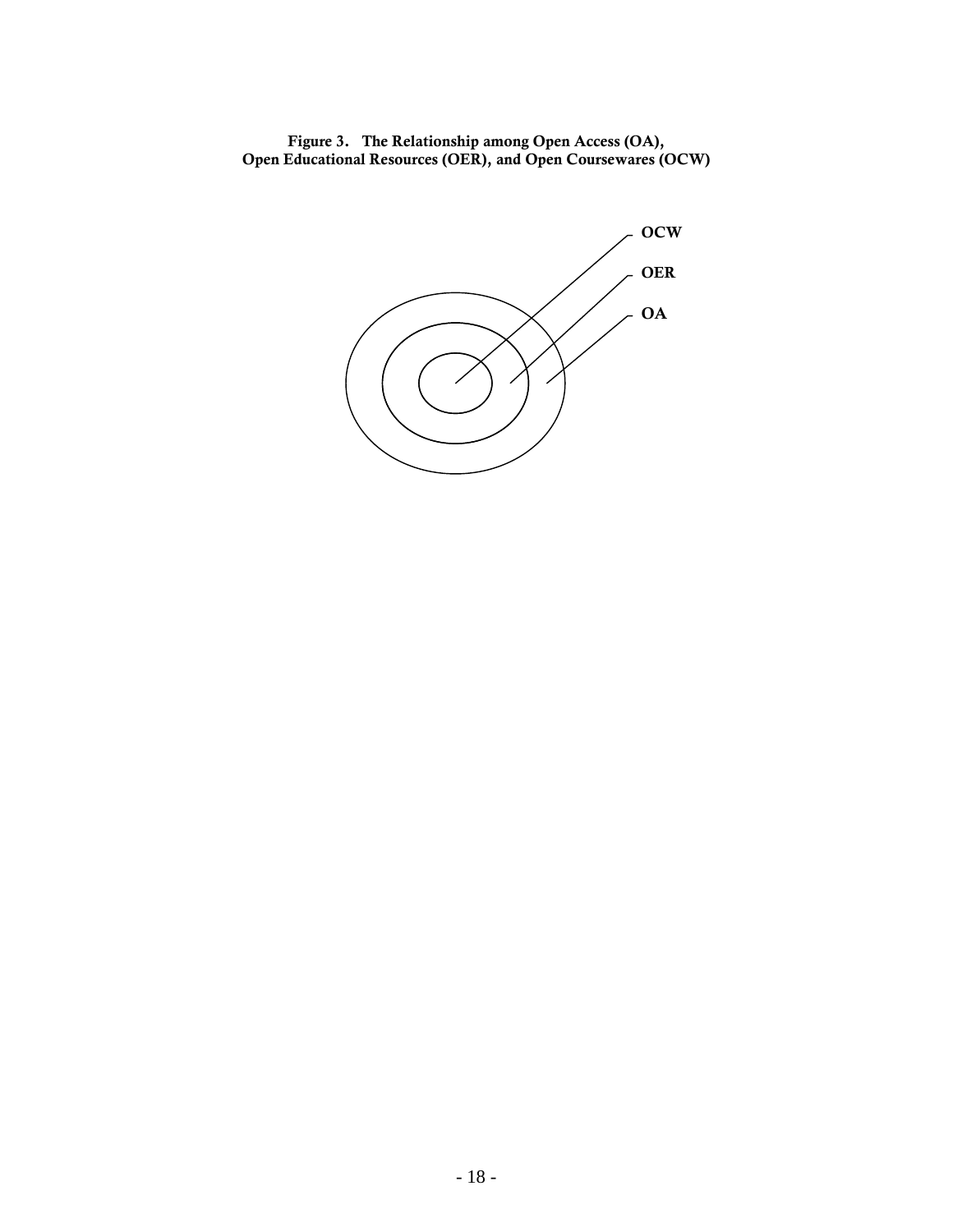#### 4.1 The Evolution of the E-book Market

Electronic textbooks, also known as e-textbooks, are one alternative to high-priced traditional textbooks. Generally, e-books are the replication of traditional books in digital format made available through authenticated, online access. While e-books have been available for a while now, for instance through Project Gutenberg (the first producer of free electronic books, since 2002), the number of ebooks (both in supply and demand) has been dramatically increased during the last several years. According to the e-book sales statistics reported by the International Digital Publishing Forum (IDPF), publishers sold 1,692,964 e-book units and \$11,875,783 in revenues for 2005 (IDPF 2005). It is also reported 5,242 e-books published during this time.<sup>39</sup> Just as expected by the US Department of Education noted in 2007 that "new (e-book) titles are added regularly (2007: 21),"<sup>40</sup> a number of ebooks continues to grow today. According to the recent data from the Association of American Publishers (AAP), in the first three quarters of 2009 (through September), U.S. e-book content sales have more than doubled from a year ago (see Figure 4). Because AAP data represents only a subset of trade e-book publishers, and it excludes major markets like education, libraries, and professional electronic sales, some argue that it is reasonable to project overall e-book revenue will top \$500 million in the U.S. in 2010.<sup>41</sup>



Figure 4. US Trade Wholesale Electronic Book Sales

Source: IDPF (2009)

 $\overline{a}$  $39$  A total of 18 publishers contributed to the four quarterly 2005 IDPF reports including DigitalPulp Publishing; Elib AB; Ellora's Cave Publishers; E-Reads; Fictionwise, Inc.; Hard Shell Word Factory; Harlequin Enterprises Ltd.; HarperCollins; Houghton Mifflin Company; John Wiley & Sons, Inc.; McGraw-Hill; Pearson Education; Random<br>House; RosettaBooks LLC; Simon & Schuster; Stonehouse Press; Time Warner Book Group and Zondervan. <sup>40</sup> These publishers include McGraw-Hill Higher Education, Pearson's SafariX Textbooks Online, Springer and

Thomson Learning's iChapters.com. For a discussion on the UK supply model for the paper textbook and electronic textbook chapter, see Taylor (2001).

<sup>41</sup> Sarah Rotman Epps and James McQuivey, "Ten Predictions For The E-Reader/E-Book Market In 2010," December 1, 2009, *paidContent.org*, available at http://paidcontent.org/article/419-ten-predictions-for-the-e-book-market-in-2010/ (accessed January 27, 2010).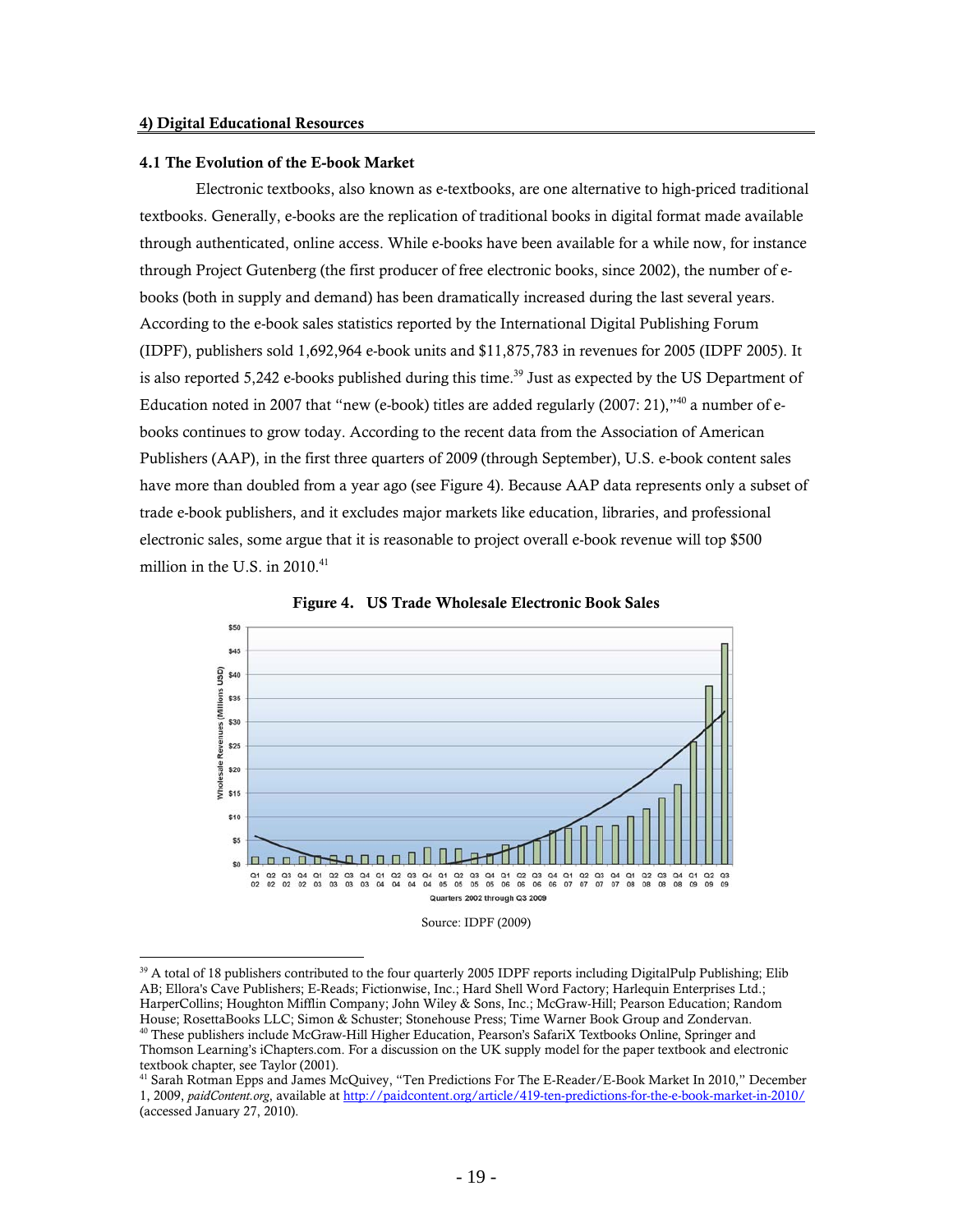Perhaps with the introduction of e-book readers like Amazon's Kindle and Barnes&Noble's Nook, the pace of e-book adoptions is more likely to accelerate as the Kindle store offers over 250,000 electronic books with more titles being available all of the time, and thanks to a partnership with Google, Barns&Noble also gives its users access to over 500,000 public domain books—another feature that is currently not available on the Kindle. As of this writing, Apple Inc. is reportedly in talks with Hearst Corp., McGraw-Hill Cos. and Hachette Book Group about putting their publications, including textbooks, on its tablet computer.<sup>42</sup> Overall, the e-book market is expected to heat up.

#### 4.2. Online Textbook Initiatives for Research, Teaching, and Learning

In general, e-books cost approximately 50 percent of the retail price of conventional print books. These savings arise because publishers do not incur printing or production costs. Other benefits include easier updating, and the ability for readers to make electronic notes in some texts, as well as search, print, and bookmark. For these advantages, e-books have become increasingly popular not just in the US but other foreign countries like Japan. But more importantly, it is not just the number of ebook publications and its market that are growing. Rather, according to the 2007 Springer survey results, the end user awareness and usage of e-books among researchers and librarians are also on rise as e-books began to form a growing part of the collections at research and academic libraries (The Springer Team 2008). "(S)urvey respondents (at six institutions) overwhelmingly said that e-books are useful and that they would like to incorporate e-books into their information experience more frequently" (*Ibid.*, 2).<sup>43</sup>

While adoption of e-books continued to increase, the transition to e-books has been expected to happen faster for research and teaching-related activities, rather than leisure purposes (*Ibid.*). Perhaps, this partly explains why there are a number of different types of nonprofit and commercial initiatives operating in the market for online college-level textbooks today. For instance, a couple of new publishers have started offering free digital textbooks to students. Freeload Press was created in 2004 to help reduce educational expenses for students. Textbooks are available online at no charge to students because the books are subsidized by academically appropriate advertisements placed at the beginning and end of each chapter. Students can print directly from the website or order paperback alternatives that range in price from \$9 to \$35. Professors at over 1,000 institutions are using Freeload Press (US Department of Education 2007).

More recently, Flat World Knowledge, a publisher founded in 2007, launched a new service in January 2009, providing free e-textbooks online, particularly in the field of business and economics.

 $42$  Spencer E. Ante and Greg Bensinger, "Apple Said to Talk to McGraw-Hill, Hearst About Tablet Content" BusinessWeek. January 25, 2010, available at http://www.businessweek.com/news/2010-01-25/apple-said-to-talk-tomcgraw-hill-hearst-about-tablet-content.html (accessed January 27, 2010).<br><sup>43</sup> Institutions participating in the Springer 2007 survey included the following: University of Illinois at Urbana-

Champaign (US); University of Florida (US); University of Library of Turku (Finland); Center for Mathematics and Computer Science Amsterdam (The Netherlands); University of Muenster (Germany)l and Victoria University (Australia).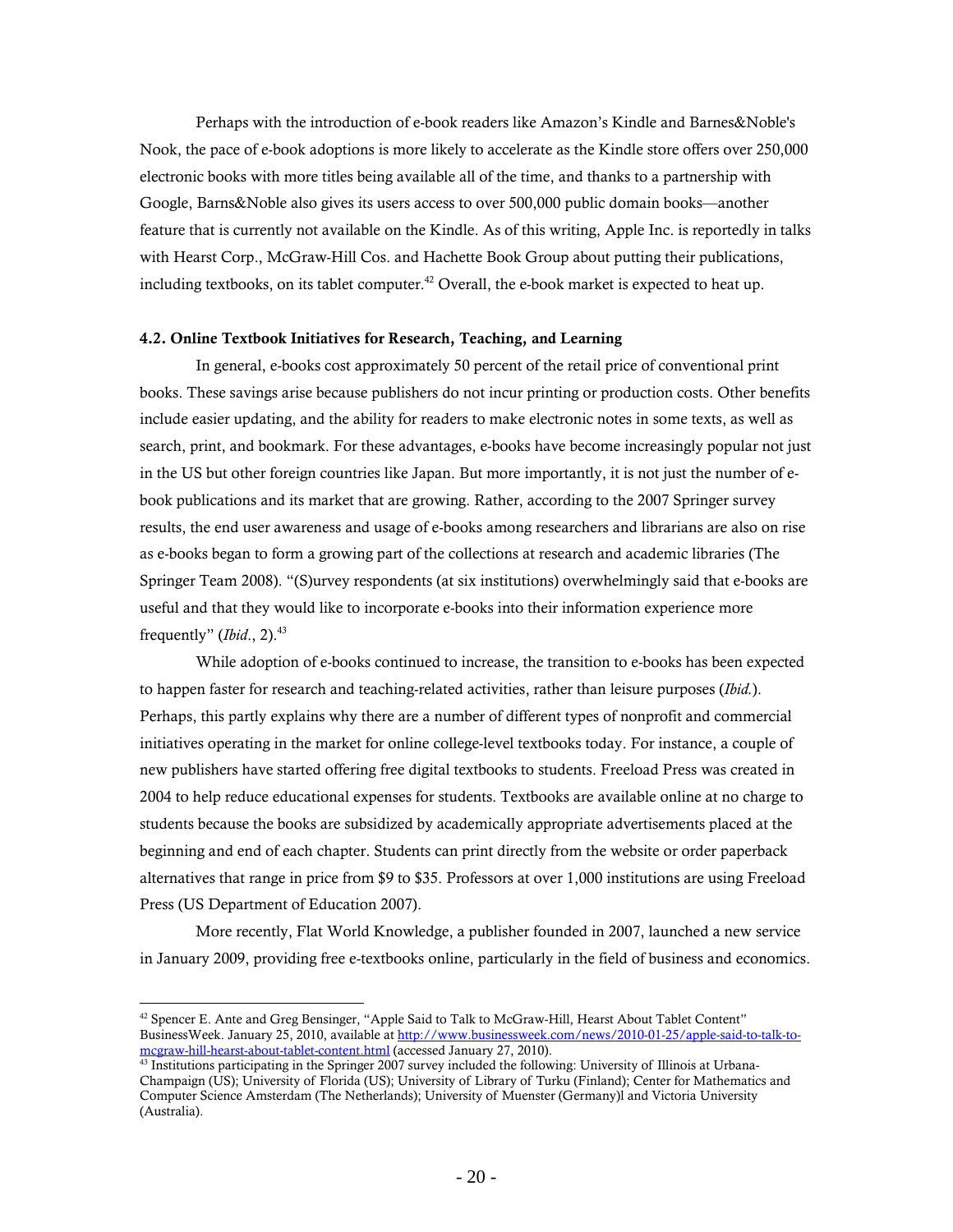Flat World is publishing their textbooks online, entirely open and free as the books are licensed under a Creative Commons license. According to the press release from Flat World Knowledge, it is estimated that approximately 40,000 college students at more than 400 colleges/universities (in over 500 course adoptions) have saved \$3 million by utilizing Flat World Knowledge open source textbooks in Fall 2009 semester.<sup>44</sup> As of today, Flat World Knowledge has partnered with a number of universities/professors including Professor Preston McAfee, California Institute of Technology, who has been a pioneer in putting out textbooks online for free.<sup>45</sup> The New York Times quotes Professor Preston McAfee, "(i)f I had finished my own book, I would have finished a couple years ago. It would have taken five years. It would have spent five years in print and sold 2,000 copies. Instead, I posted it on the Web site and there have been 2.8 million page views of my textbook."46

It should be noted that like other publishers, Flat World organizes peer-review for the books it publishes and provides copy editing and design services. But how do they make money if students get a free online book? This is one of the most common questions addressed by many including Kevin Smith from Duke University Library who describes this groundbreaking business model of open source textbooks from two different "control" points—that of the author and that of the adopting instructor.<sup>47</sup> First, textbook authors have an opportunity to earn royalties on every dollar that is spent on their book due to strong royalties (50% of students currently opt to purchase a book that has been adopted for their course at \$29.95 for a print-on-demand copy), but at the same time, authors are able to continually update and correct the text. In addition, textbook authors also get to decide if, and when, to move to new editions. Therefore, as Smith (2009) describes, "these authors have a level of continuing control over their work that is unprecedented in the print world." Second, open source textbooks published by Flat World Knowledge also gives a certain level of control to those who adopt a Flat World textbook because adopting faculty can also customize any part of the text. $48$ 

As many colleges and universities are increasingly embracing new and more creative methods of textbook development and distribution in order to rein in runaway costs, the new digital textbooks, which can often be presented online free of charge or in hard copies for as little as one-fifth the cost of traditional books, have become an increasingly popular and most affordable option. As a

<sup>44</sup> Flat World Knowledge Press Release, August 20, 2010, available at

http://www.flatworldknowledge.com/sites/all/files/38000 students save 3 mm 0.pdf (accessed January 27. 2010).<br><sup>45</sup> In March 2009 Flat World Knowledge released a new edition of McAfee's textbook *Introduction to Economic An* sell (downloadable) print version of his textbook anywhere from \$29.95. More information on Flat World Knowledge is available at http://www.flatworldknowledge.com/ (accessed January 27, 2010).

<sup>&</sup>lt;sup>46</sup> Noam Cohen, "Don't Buy That Textbook, Download It Free," op. cit.; Park (2008); Seidel (2009).<br><sup>47</sup> Kevin Smith (2009). "The Textbook is Getting Flat" *Scholarly Communications@Duke*, December 23, 2009,<br>http://library

 $48$  In addition to open source textbook publishers like Flat World Knowledge, there are also other online textbook initiatives by conventional publishers. For instance, CourseSmart (http://www.coursesmart.com) is a partnership of

major commercial higher education textbook publishers that provides an online marketplace for digital textbooks. The site provides a common platform for distributing e-textbooks controlled by Pearson; Wiley; Cengage Learning; McGraw Hill Education; Bedford, Freeman & Worth Publishing Group; and Jones and Bartlett Publishers. The site currently offers almost 6,000 titles, in 851 course areas, and across 109 disciplines. Yet, CourseSmart has been criticized by open textbook advocates for the restrictive digital rights management terms it imposes on the textbooks it offers, including printing restrictions, time-based licenses, and other use restrictions.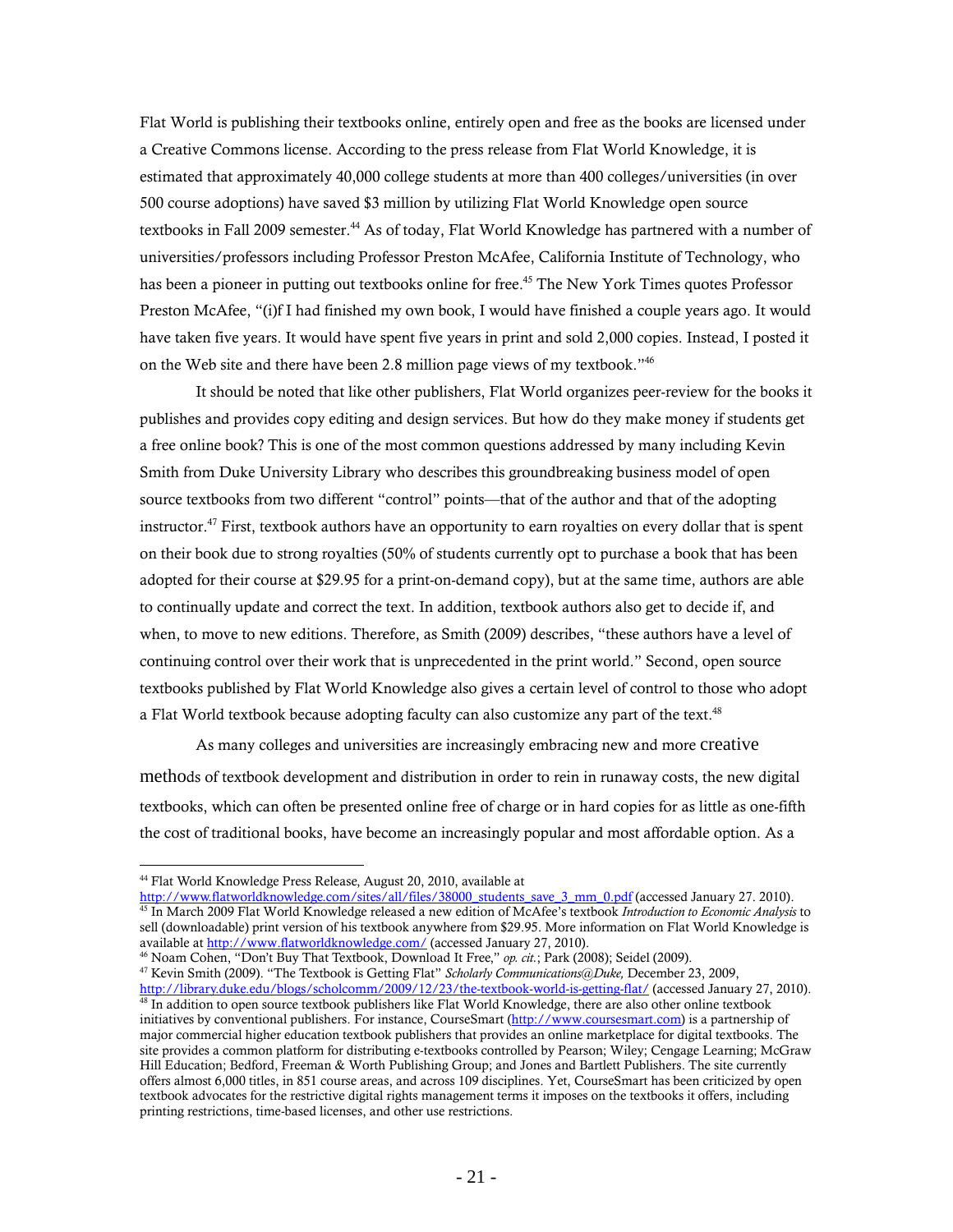result, some universities are working to establish the infrastructure and policies needed to accommodate the widespread use of digital materials. Today, several institutions have considered and decided to digitally license content and provide e-textbooks.

For instance, as mentioned in footnote 37, since February 2009 the University of Michigan Library has begun to participate in MyCopy, a pilot project offering low-cost POD copies of Springer e-books the Library has previously purchased. The MyCopy titles are English language with a copyright year of 2005 or later and a maximum of 832 pages. Titles include monographs, textbooks, reference works, and handbooks in a wide range of subjects. For library patrons, to purchase a print copy of an e-book costs \$24.95 including shipping.

Other university-based digital distribution initiatives include the Wiley e-textbook pilot at the University of Texas at Austin launched in January 2009.<sup>49</sup> Through this program, the UT has licensed the books to test how functional e-textbooks are for faculty and 1,300 students enrolled in six different classes. Additionally, for students that prefer a book in a print format, the campus store will print any textbook at a cost of 1.5 cents per page. As the UT is providing the content via an institutional licensing model and therefore the content will only be free initially. In other words, currently Texas is paying \$25 to \$45 per book and negotiated roughly a 50% discount on full price of the textbooks. If the program proves successful, UT students could pay \$25-45 a book in licensing fees. Overall, according to UT's financial aid website, students could potentially save over 75% by going digital.

California State University's Digital Marketplace Initiative has a broader focus on creating an online digital infrastructure to provide teaching and learning services. A primary goal of the initiative is to obtain and to provide digital instructional materials and other resources from a variety of sources, including MERLOT (Multimedia Educational Resource for Learning and Online Teaching), in an easy-to-use format.  $50$  One benefit is the reduction of costs to students, partially through the use and development of OER, which are free and allow faculty members to collaborate in developing and refining resources in their area of expertise. In addition to affordability, the Digital Marketplace is developed to improve acceesability and choice of academic content.<sup>51</sup>

In all, the issue of textbook affordability is central to the increasing popularity and availability of open content in higher education. Therefore, to better understand the present and future context of campus initiatives directed at raising awareness of more affordable or open access textbooks and expanding the usage of digital materials for research, teaching, and learning activities, a further

<sup>50</sup> The CSU already manages an alliance of higher education institutions in the MERLOT Consortium (e.g. California Community Colleges, State University of New York System, Minnesota State Universities and Colleges, University of North Carolina System, Oklahoma Board of Regents, Tennessee Board of Regents, and 8 other state systems). Many of the institutions who are partners in MERLOT are expected to adopt and use Digital Marketplace. http://www.calstate.edu/ats/digital\_marketplace/documents/CSU\_Presidents\_Briefing\_Package.doc (accessed January 25, 2010).

 $\overline{a}$ 49 Edward Nawotka, "Wiley Tests e-Texts in Texas" *Publishers Weekly,* January 19, 2009, available at http://www.publishersweekly.com/article/CA6630346.html. See also, http://thecite.blogspot.com/2009/02/wiley-etextbook-pilot-at-university-of.html

<sup>&</sup>lt;sup>51</sup> The news release regarding Digital Marketplace Initiative is available at http://www.calstate.edu/ats/digital\_marketplace/ (accessed January 25, 2010).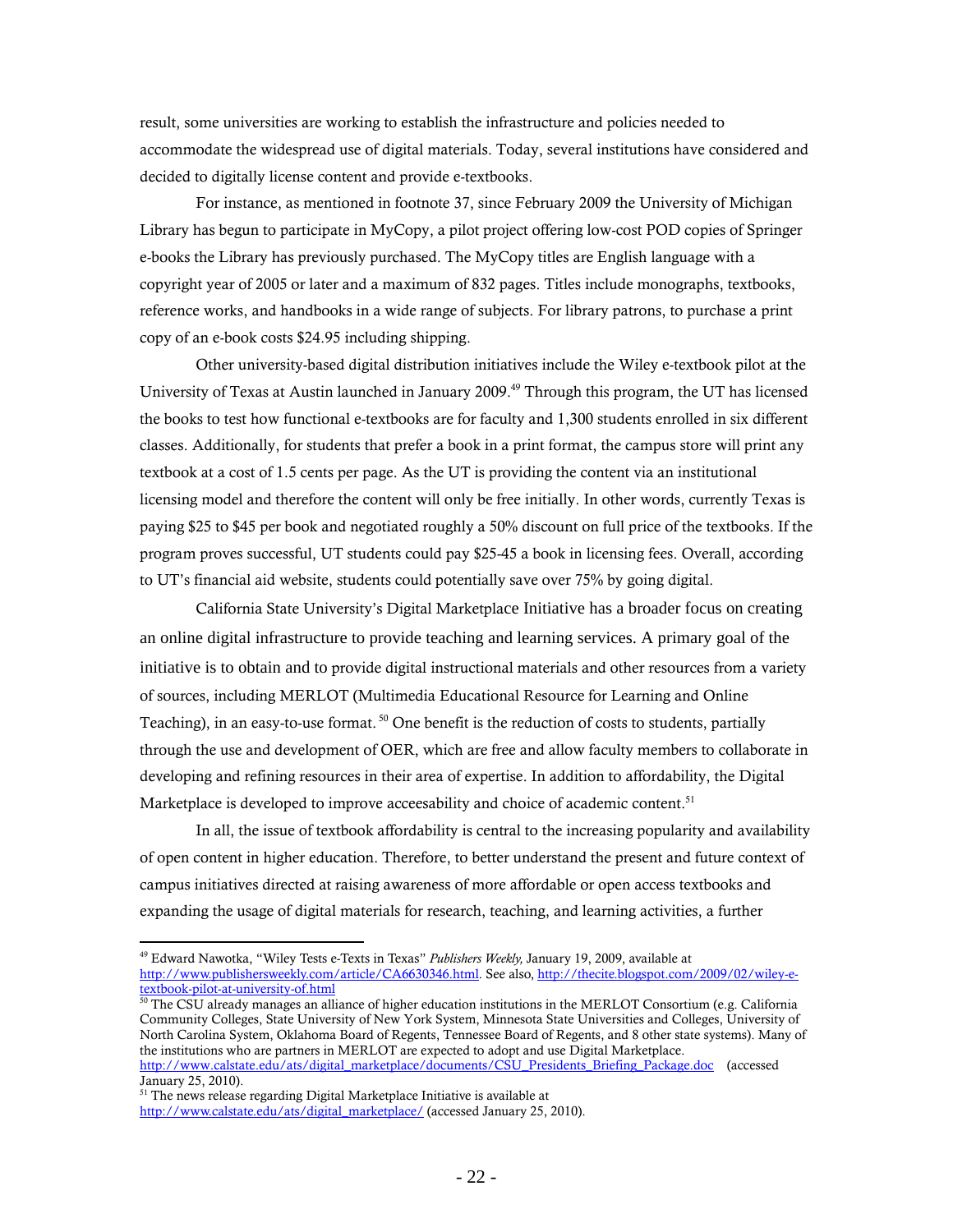discussion on open access textbooks, and more broadly, open source instructional digital materials, will be provided in the following section.

#### 4.3 What are Open Access Textbooks?: From OER to OCW

Open Educational Resources (OER) are digital learning resources shared at no charge over the Internet, primarily by faculty engaged in course development and collaborative teaching and research. OER can be used and adapted for non-commercial purposes by teachers, educational institutions, and students (US Department of Education 2007). These resources rely on open source applications, which are software programs that can be freely shared or distributed. OER has become increasingly popular among faculty, students, and institutions both within the US and internationally.

An emerging development in OER is open textbooks, textbooks that are available with nonrestrictive licenses.<sup>52</sup> Kanter and Baker define an open textbook as "a body of educational content made openly available via the Internet, by mail, or in a bookstore with a copyright license that permits reproduction and distribution by the user (2008: 2)." Covering a wide range of disciplines, open textbooks are available to download and print in various file formats from several websites and OER repositories. Open textbooks can range from public-domain books to existing textbooks to textbooks created specifically for OER. Open textbooks should not only help solve the problem of the high cost of textbooks in the US, but also help overcome book shortages and other obstacles to access to textbooks in developing countries around the world, providing the capacity to better meet teaching and learning needs everywhere.<sup>53</sup>

Nicole Allen, director of the aforementioned Make Textbooks Affordable Campaign, the non-profit student advocacy network actively engaged in pushing for open textbooks, says that "open textbooks can change the way textbooks are used, produced, and sold (Shkolnikova 2008)." Allen further notes that it is critical to keep asking a greater number of faculty members to consider using and writing open textbooks. Besides cost savings, adopting an open textbook has a number of other advantages over adopting a traditional textbook. Table 2 nicely summarizes and compares the capabilities of open and traditional textbooks.

<sup>&</sup>lt;sup>52</sup> For definitions of an open textbook, see also Appendix A of this article and the Connexions page "What are Open Textbooks?" available at  $\frac{http://cnx.org/content/m15226/latest/}$  (accessed March 13, 2009).

<sup>&</sup>lt;sup>53</sup> Connexions, an "OER pioneer" at Rice University, which I will discuss later, launched a partnership with the Shuttleworth Foundation's open education project Siyavula, in November 2008. Related information is available in the Connexions news release, http://cnx.org/news/rice-african-partnership-is-open-education-blockbuster (accessed March 13, 2009). Also, the Global Text Project, a joint project of the Terry College of Business of the University of Georgia and the Daniels College of Business of the University of Denver, aims to create a free library of 1,000 electronic texts for students in developing world. The library will cover the range of topics typically encountered in a university's undergraduate programs. The global academic community and global corporations will be engaged in creating and sponsoring this library. Information available at the Global Text Project FAQs, http://globaltext.terry.uga.edu/news\_faqs?q=node/14 (accessed March 13, 2009).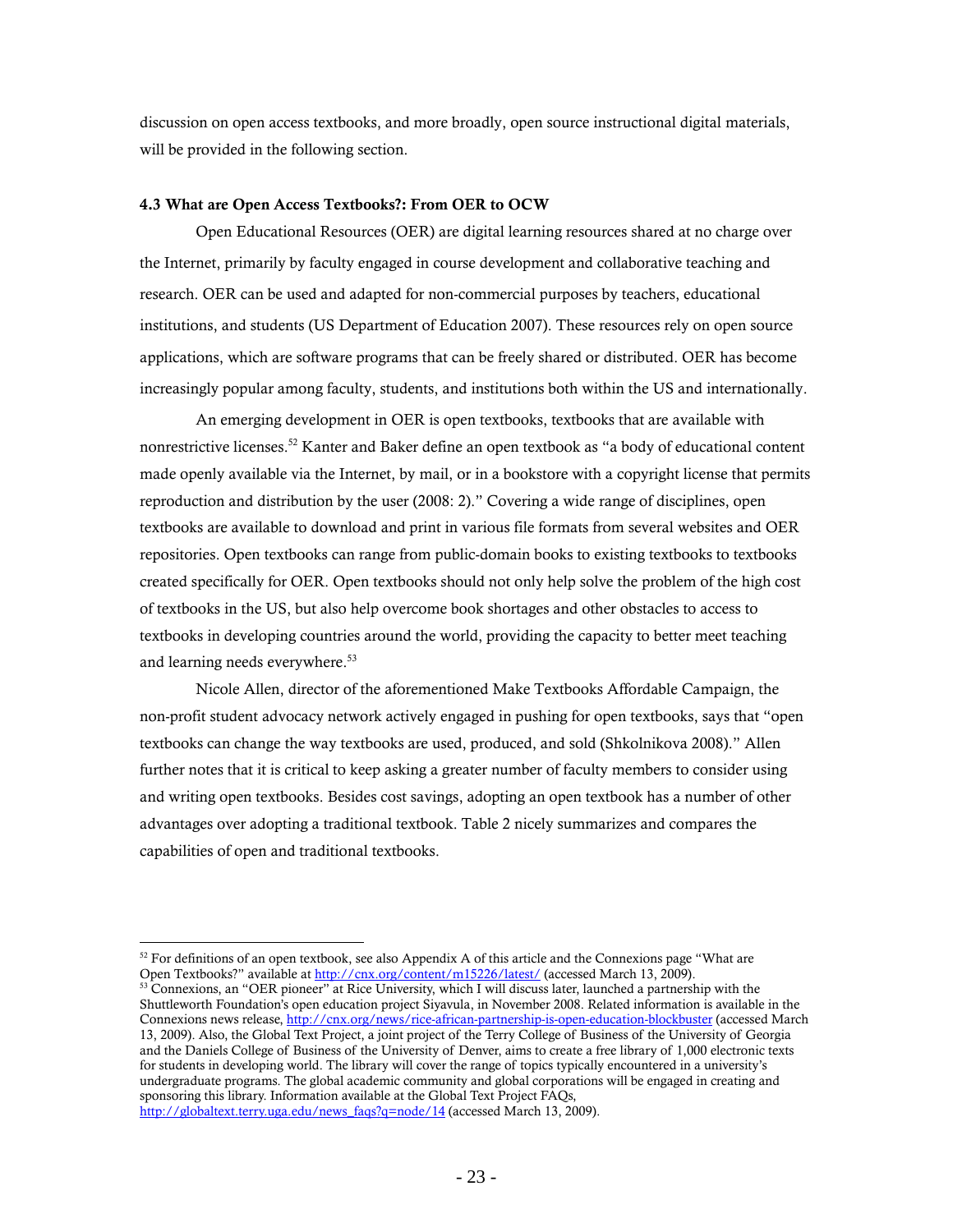| <b>Open Textbook</b>                                                                    | <b>Traditional Textbook</b>                 |  |  |  |
|-----------------------------------------------------------------------------------------|---------------------------------------------|--|--|--|
| Dynamic                                                                                 | <b>Static</b>                               |  |  |  |
| Customizable                                                                            | Non-customizable                            |  |  |  |
| Open content, post-publication peer review                                              | Closed content, pre-publication peer review |  |  |  |
| Personalized for local conditions                                                       | Standardized content                        |  |  |  |
| Targeted in-depth material                                                              | Generic material                            |  |  |  |
| Timely                                                                                  | Dated                                       |  |  |  |
| Integrate research findings into curriculum quickly                                     | Unlikely so                                 |  |  |  |
| Addresses multiple learning styles                                                      | Assumes a uniform learning style            |  |  |  |
| Low-cost or Free                                                                        | Costly                                      |  |  |  |
| Note: This table is compiled from information provided by Henry (2004) and available at |                                             |  |  |  |

Table 2. Characteristics of Open and Traditional Textbooks

http://cnx.org/content/m15226/latest/

A widely known OER project is Rice University's Connexions founded in 1999. The Connexions repository provides an effective means for educational professionals and others to develop, modify, share, and disseminate instructional materials and open textbooks under the Creative Commons Attribution license (Baker et al. 2009). Connexions repository is a globally accessible and permanent collection of openly available educational content. Use of content posted to Connexions is free for instructors or students to view, to repurpose, or to download as a PDF, including entire textbooks. This OER project began with only 200 modules, but by the end of 2007 the repository contained 4,500 modules.<sup>54</sup> There are approximately 552,000 unique visitors from 194 countries in January 2007, 96 percent from outside Rice University.<sup>55</sup> The mission of Connexions is to provide and maintain a commons where individuals and communities worldwide can create and freely share knowledge, and the objects are to: (1) Provide a content commons of free, interconnected educational materials, (2) Facilitate access to the commons and foster its growth, (3) Facilitate content reuse, (4) Foster community participation in the commons, (5) Ensure sustainability of this resource into the future (Baraniuk 2008; Henry 2004). Connexions' website explains its principal goal: "Most textbooks are a mass of information in linear format: one topic follows after another. However, our brains are not linear – we learn by making connections between new concepts and things we already know. Connexions mimics this by breaking down content into smaller chunks, called modules, that can be linked together and arranged in different ways. This lets students see the relationships both within and between topics and helps demonstrate that knowledge is naturally interconnected, not isolated into

 $\overline{a}$ <sup>54</sup> "Connexions – Project History," <u>http://cnx.org/aboutus/history</u> (accessed January 22, 2010).<br><sup>55</sup> <u>http://cnx.org/help/faq</u> (accessed March 13, 2009).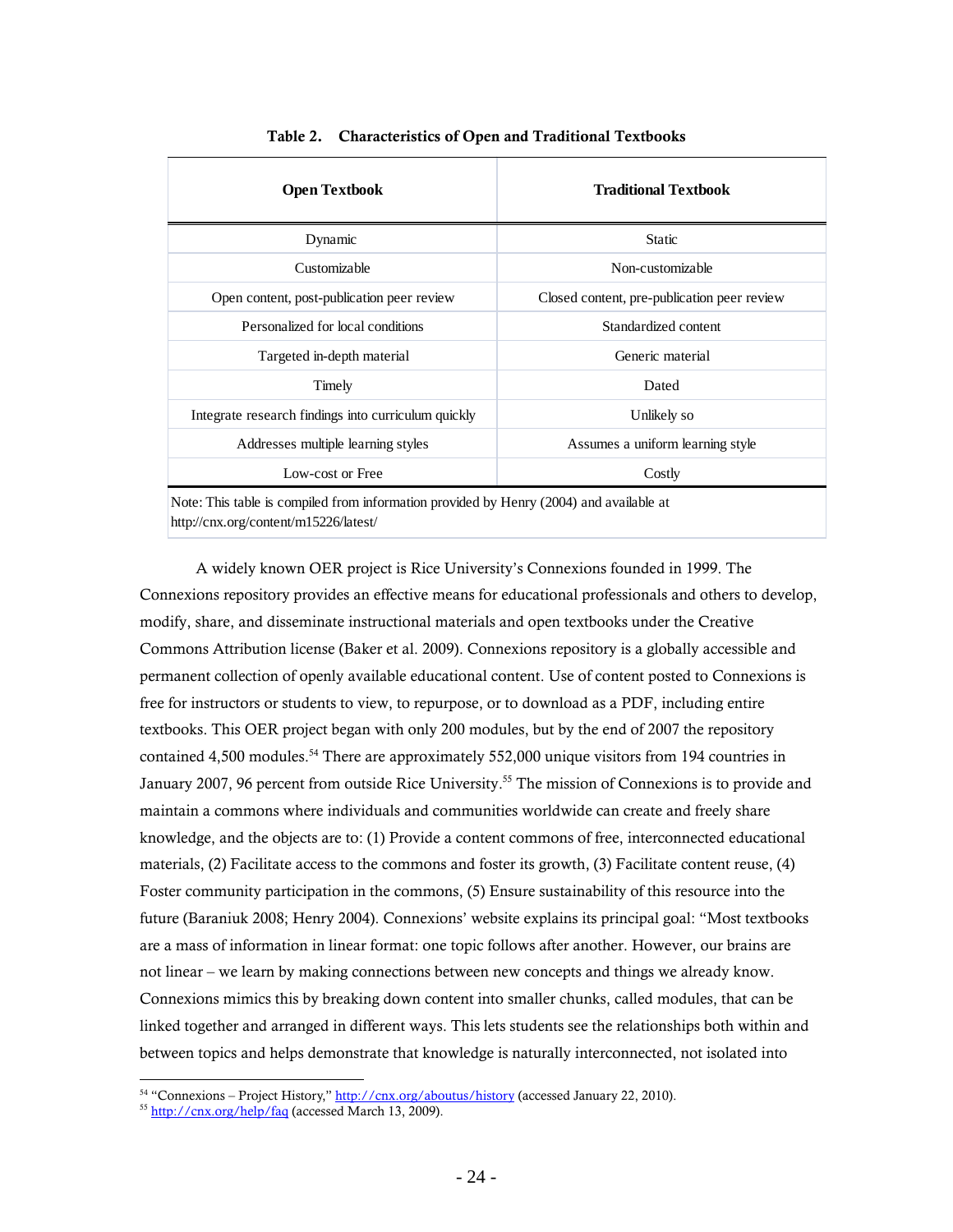separate classes or books."<sup>56</sup> Joel Thierstein (2009) notes that Connexions' materials are available in many languages, including English, Chinese, Spanish, Japanese, Vietnamese, Italian, French, Portuguese, and Thai. He further points out that through a partnership with innovative publisher QOOP, Connexions is part of an exciting new distribution system that allows for print-on-demand and will accelerate the delivery of educational materials into classrooms worldwide.

Connexions receives 50 percent of the traffic originating from outside the US.To have an overall idea of the diversity of visitors to Connexions from within and outside the US, see figures 5 and 6.



Figure 5. Views Rice University Connexions receives from colleges and universities

Source: Henry (2004)



Figure 6. Connexions worldwide access, 2004

Source: Henry (2004)

<sup>56</sup> Connexions – Philosophy, *http://cnx.org/aboutus/* (accessed March 13, 2009).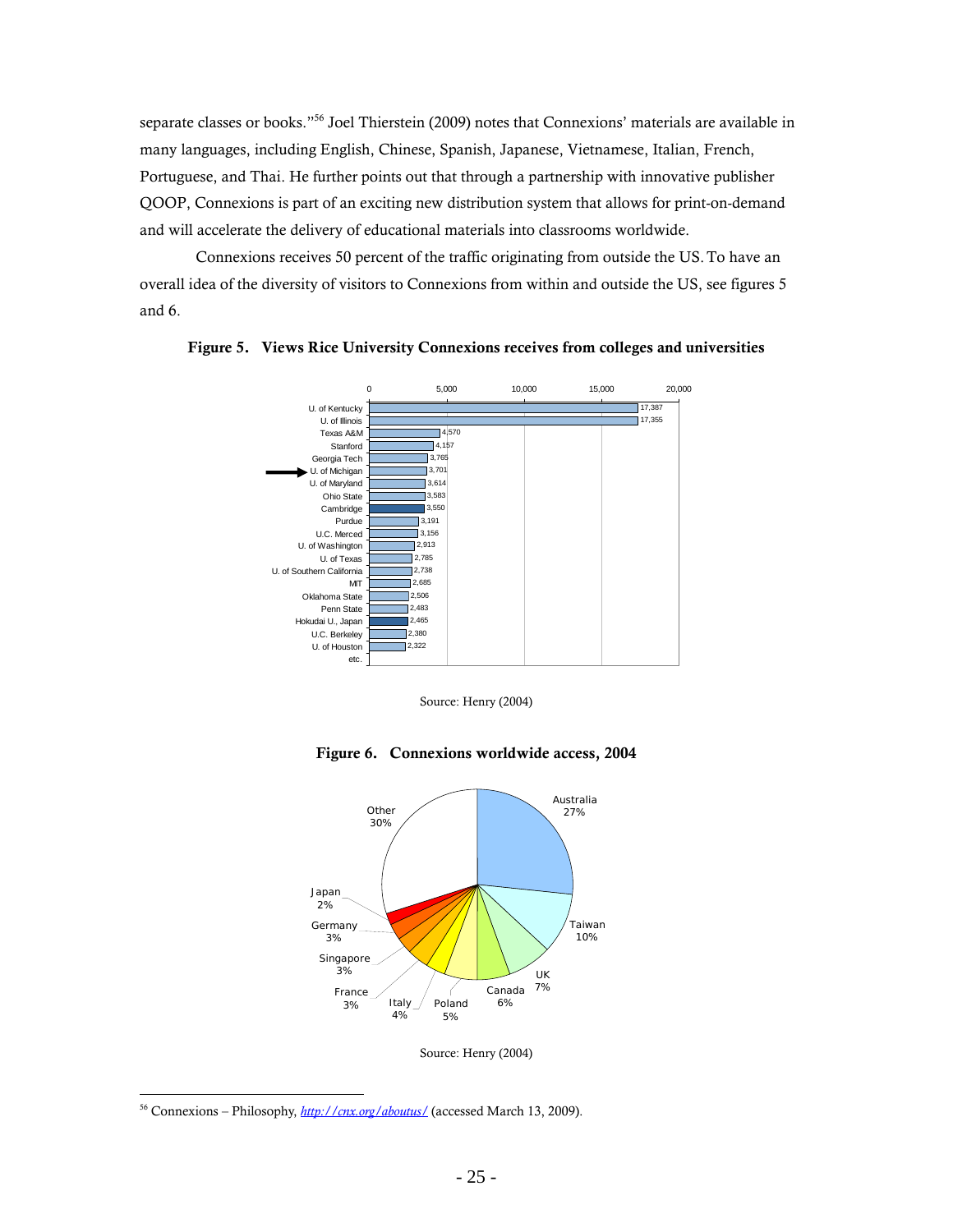Another well-known OER initiative is OpenCourseWare (OCW), started by the Massachusetts Institute of Technology (MIT) in the fall of 2002. The OCW website launched as a pilot program with the help of \$11 million from the William and Flora Hewlett and the Andrew W. Mellon foundations (and \$1 million from MIT). It contains free lecture notes, syllabi, reading lists, course calendars, exam and quiz questions (and some answers), labs, and some video lectures for undergraduate and graduate courses available online at no cost, accessible to anyone. And its the primary goal is to provide the content that supports and education (Kirkpatrick 2006; Lerman and Miyagawa 2002; Lerman et al. 2008).<sup>57</sup> MIT faculty are not required to post materials, but the participation rate has been extremely high, 75 percent as of November 2005 (Lerman et al. 2008). At its launch, the site contained 50 courses and, currently, there are over 2,000 courses posted. Today, over 100 institutions have partnered with MIT OCW.<sup>58</sup>

Regarding OCW, it is also relevant here to mention OCW Consortium (OCWC), "a collaboration of more than 200 higher education institutions and associated organizations from around the world creating a broad and deep body of open educational content using a shared model," launched in 2003.59 The mission of the OCWC is "to advance education and empower people worldwide through opencourseware"; in other words, the OCWC is to advance formal and informal learning through the worldwide sharing and use of free, open, high-quality education materials organized as courses (Bays 2009). In general, by participating the OCWC members benefit from gaining "a public repository of [their own] curriculum materials and making them accessible worldwide," which will "encourage faculty to share pedagogical ideas, curriculum materials, and tools and to discover common interests and concerns. Many institutions have reported that their participation in the OCWC has accelerated the use of learning management systems as faculty better grasp the potential of digital curriculum materials."<sup>60</sup>

Another significant OER project is MERLOT (Multimedia Educational Resource for Learning and Online Teaching), a web-based resource development by California State University (CSU) implemented in 1997.<sup>61</sup> MERLOT is a no-fee digital library and interactive ("user-centered,

<sup>&</sup>lt;sup>57</sup> It should be noted that the MIT OCW materials are open source, but the content management system (CMS) used to maintain the site is not. Because the site grew too large for programmers to handle the hand-coded HTML with Deamweaver software, they were forced to use a CMS that would work with their large-scale goals for the OCW program (Kirkpatrick 2006: 55).<br><sup>58</sup> http://ocw.mit.edu/OcwWeb/web/about/history/index.htm (accessed March 13, 2009).

<sup>&</sup>lt;sup>59</sup> http://www.ocwconsortium.org/ (accessed March 13, 2009). Also, Bays 2009, slide 6.

Today, OCWC includes worldwide member and affiliate institutions, including Open University in the UK, a leading edge provider of OCW through OpenLearn. The University of Michigan is an affiliate member of OCWC. In general, "[i]nstitutional members commit to publishing, under the institution's name, materials from at least 10 courses in a format that meets the agreed-upon definition of an opencourseware," while "[af]filiate members either publish courses in an area other than higher ed. (e.g. corporate training or K-12) or engage in activities that further Consortium goals (e.g. software development, translation, distribution or regional support)." (Bays 2009, slide 12).<br><sup>60</sup> Open Course Ware Consortium: Proposal for UMB's participation, v.12/15/06, p. 2, available at http://ocw.umb.edu/abo

<sup>&</sup>lt;sup>61</sup> In 1997, the California State University Center for Distributed Learning (CSU-CDL at www.cdl.edu) developed and provided free access to MERLOT (www.merlot.org). In 1998, a State Higher Education Executives Organization/American Productivity and Quality Center (SHEEO/APQC) benchmarking study on faculty development and instructional technology selected the CSU-CDL as one of six best practices centers in North America.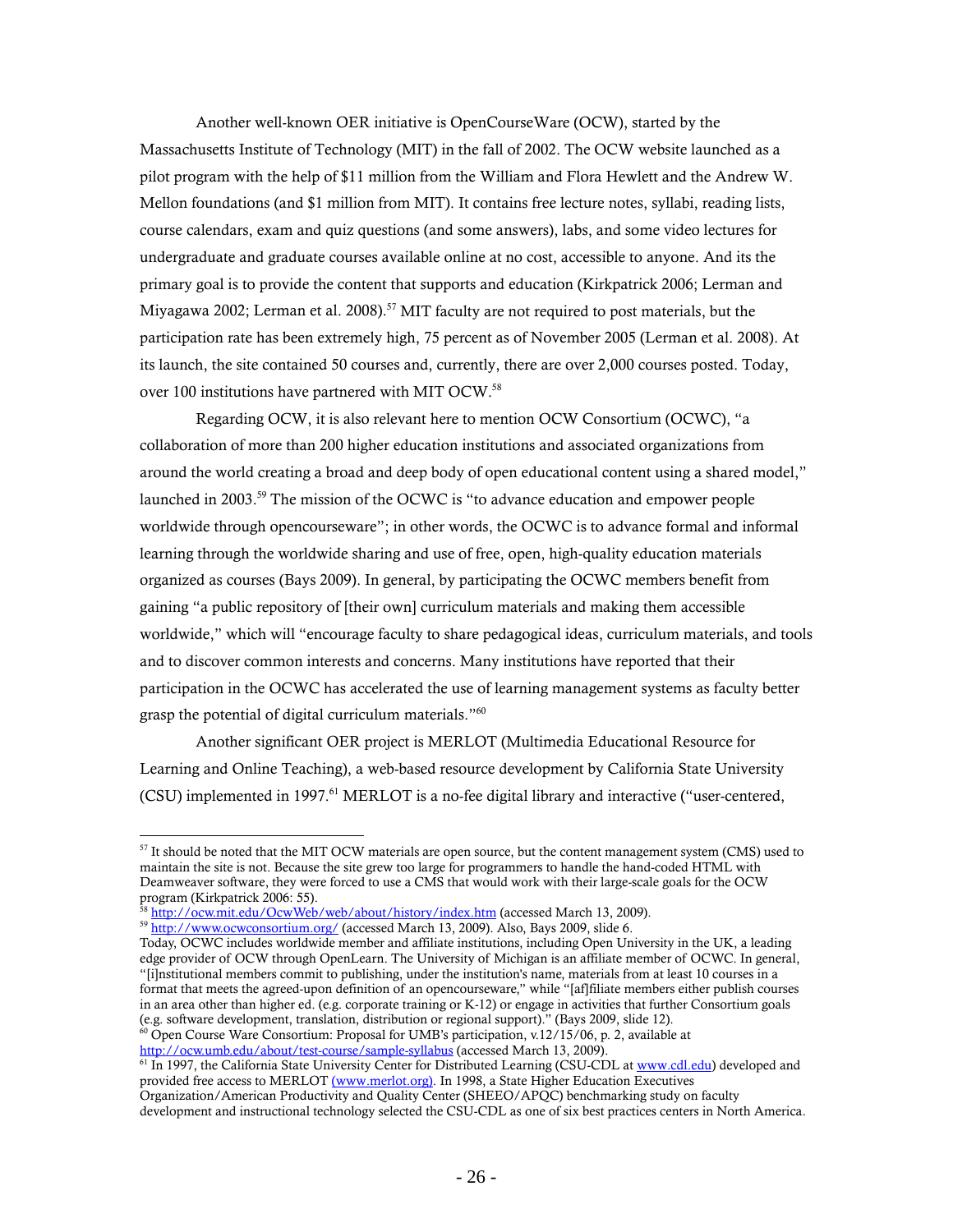searchable collection of peer reviewed") collection of 20,000+ online digital course materials in 14 different types that have been created to meet students' different learning styles. MERLOT is a leading edge, catalogued by registered members and a set of faculty development support services. MERLOT's vision is to be a premiere online community where faculty, staff, and students from around the world share their learning materials and pedagogy. The system infrastructure allows faculty collaboration on teaching and learning materials. Editorial boards in 19 different disciplines have been selected to carry out a peer review process to ensure high quality content.<sup>62</sup>

In evaluating the lessons learnt from MERLOT, Carey and Hanley (2008) argue that open content is of growing importance in extending access and quality for higher education and in increasing teaching materials' affordability. New open content online educational materials are now frequently made available through repositories, such as MERLOT, of varying scopes appearing at the international, national, regional, state, and discipline levels. However, they further argue, educational resources and materials can be more effective and more frequently reused when faculty have the motivation, time, and expertise to incorporate effective learning designs that meet the needs of their students.

In this regard, as the standpoint of this study is that more attention to alternatives to traditional textbooks are necessary to increase textbook affordability, it is all the more important to raise awareness of UM faculty and University officials of how open academic content (OER, OCW, Open Textbooks) helps not only to increase productivity and efficiency of teaching but also to provide low-cost instructional materials to students, making education and resources more affordable.<sup>63</sup>

Finally, I would like to mention a more recent project called the Community College Open Textbook Project (CCOT Project). This project is a pilot study that is both relevant to current UM initiatives and suggestive of future possibilities for the development and use of open textbooks. The CCOT Project was launched in March 2008, with funding from the William and Flora Hewlett Foundation, as "a one-year feasibility study in partnership with the Foothill-De Anza Community College District, the Monterey Institute for Technology and Education, Rice University's Connexions, University of California College Prep, Flat World Knowledge, California State University System's California Digital Marketplace, the Institute for the Study of Knowledge Management in Education

Visitations to the CSU-CDL by higher education institutions participating in the benchmarking students resulted in interest in collaborating with the CSU on the MERLOT project. The University of Georgia System, Oklahoma State Regents for Higher Education, University of North Carolina System, and the California State University System created an informal consortium representing almost one hundred campuses serving over 900,000 students and over 47,000 faculty. SHEEO was the coordinator for the cooperative of the four state systems. In 1999, the four systems recognized the significant benefits of a cooperative initiative to expand the MERLOT collections, conduct peer reviews of the digital learning materials, and add student learning assignments. The CSU maintained its leadership of and responsibilities for the operation and improvement of processes and tools.

responsibilities for the operation and improvement of provement of provement of provement of provement of  $\frac{13}{2009}$ . Also see Carey and Hanley (2008).

<sup>&</sup>lt;sup>63</sup> The UM Community of Practice for MERLOT was founded in 2006 here at Michigan aiming to make MERLOT more relevant on campus as well as to institutionalize Michigan's support for MERLOT. In the 2006-2007 academic year board members included Victor Wong (Provost Office), several faculty members, and one librarian. For more information, see Wong et al. (2007).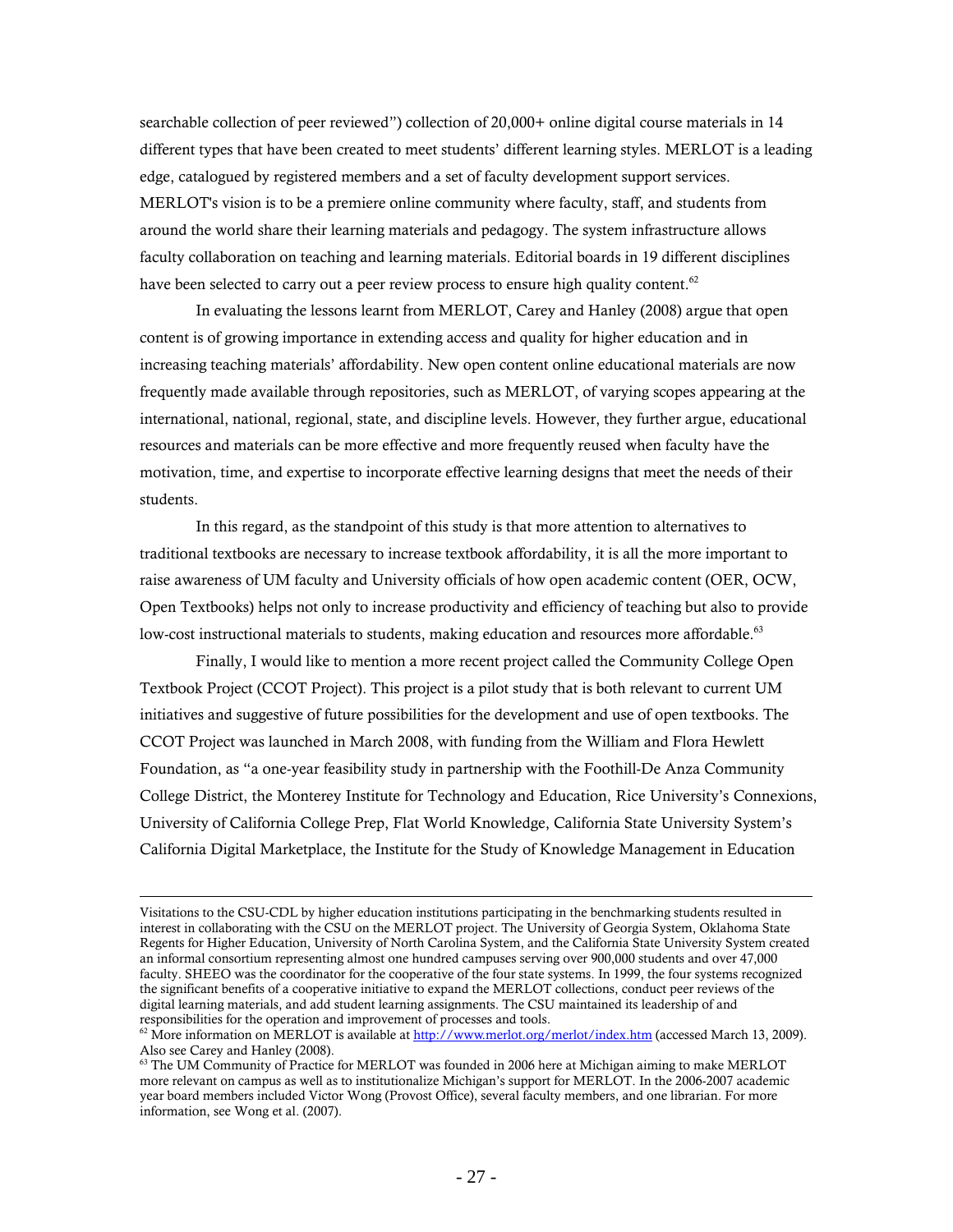(ISKME), the High Tech Center Training Unit, and the Student PIRGS" (Baker 2009: 31). The goals of the CCOT Project are stated "to centralize critical open textbook information for use by community college professors and other interested parties and to document sustainable workflow approaches for producing, maintaining, and disseminating open textbooks" (CCOT 2009: 1). To meet this goal, the one-year feasibility study is currently under way in order to examine a sustainable workflow for the development and use of open textbooks. A pilot of one approach, the CCOT Project has worked closely with Connexions staff to make the open textbook *Collaborative Statistics*, by Barbara Illowsky and Susan Dean, available for students in introductory statistics courses to view online or to download for free" (Baker 2009: 31). In the fall 2008 and Winter/Spring 2009 sessions combined, the CCOT Project estimates that *Collaborative Statistics* has been adopted for use in at least 43 course sections at 8 colleges and one high school in Ontario, Canada (CCOT 2009).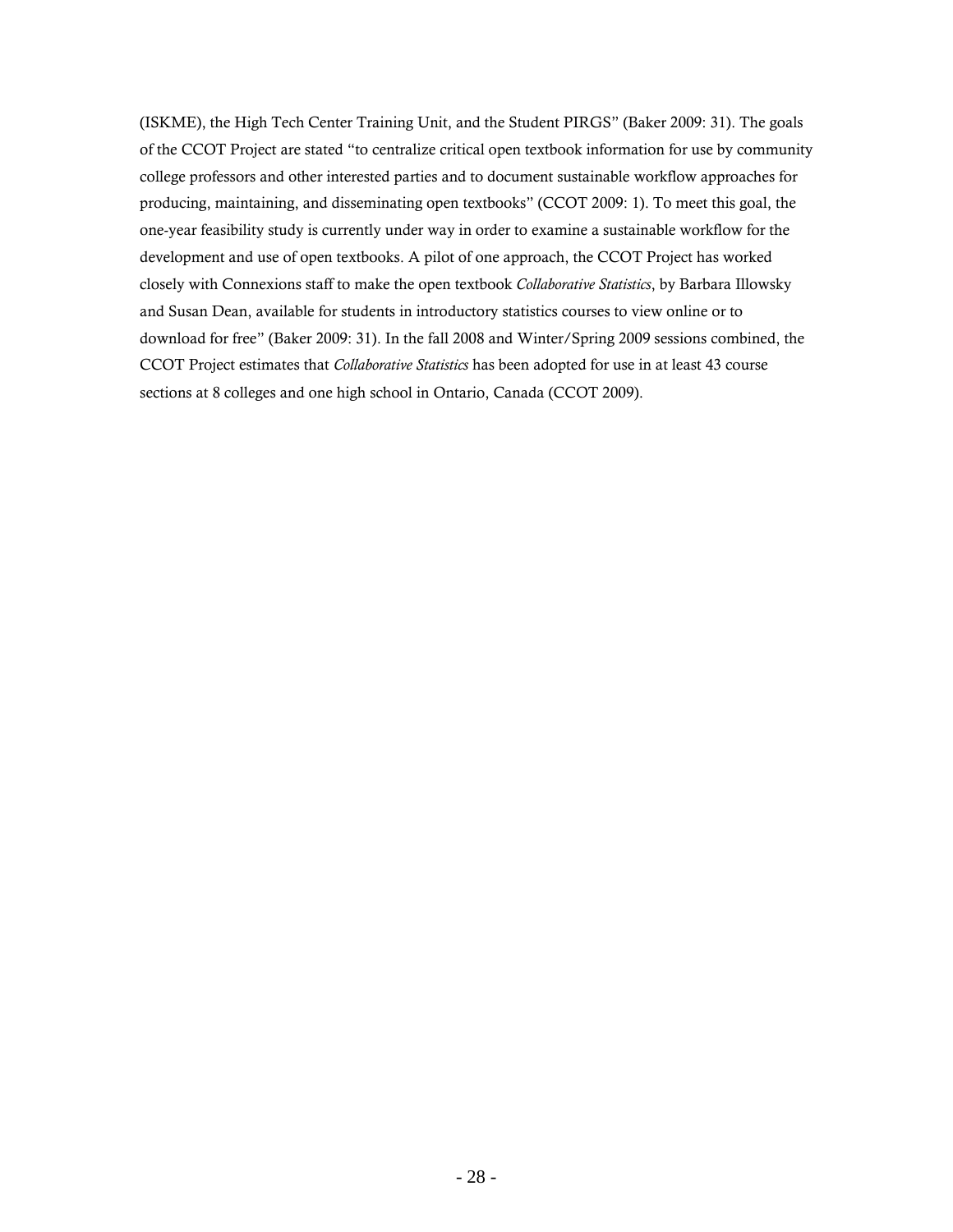#### 4.4 Michigan's Engagement in OER Development

As Table 3 shows, an increasing number of universities and colleges are pursuing new and creative means to develop and use more affordable teaching and learning materials through OER. Furthermore, OCW contents are rapidly increasing (see Figure 7).

| <b>Name of University</b>           | Name of OCW                       |
|-------------------------------------|-----------------------------------|
| California State University         | <b>MERLOT</b>                     |
| Carnegie Mellon University          | OpenLearningInitiative            |
| Columbia University                 | Columbia Interactive              |
| Indiana University                  | Open.IU (in process)              |
| Johns Hopkins University            | <b>JHSPH OCW</b>                  |
| <b>MIT</b>                          | MITOpenCourseWare                 |
| The Open University (UK)            | OpenLearn                         |
| Rice University                     | Connexions                        |
| <b>Stanford University</b>          | Open Stanford on iTunes U         |
| <b>Tufts University</b>             | Tufts OpenCourseWare              |
| University of Massachusetts, Boston | <b>UMassBoston OpenCourseWare</b> |
| <b>UC</b> Berkeley                  | Webcast.Berkeley                  |
| <b>UC</b> Irvine                    | UC Irvine OpenCourseWare          |
| The University of Michigan          | Open.Michigan                     |
| The University of Notre Dame        | Notre Dame OCW                    |
| The University of Utah              | <b>UofU OCW</b>                   |
| The University of Washington        | UW OnlineLearning                 |
| <b>Utah State University</b>        | Utah State OpenCourseWare         |
| Yale University                     | Open Yale                         |

Table 3. List of University-based open courseware resources

Note: To compile this table, the author visited a great number of Web sites, starting with the site of OCW Consortium, http://www.ocwconsortium.org/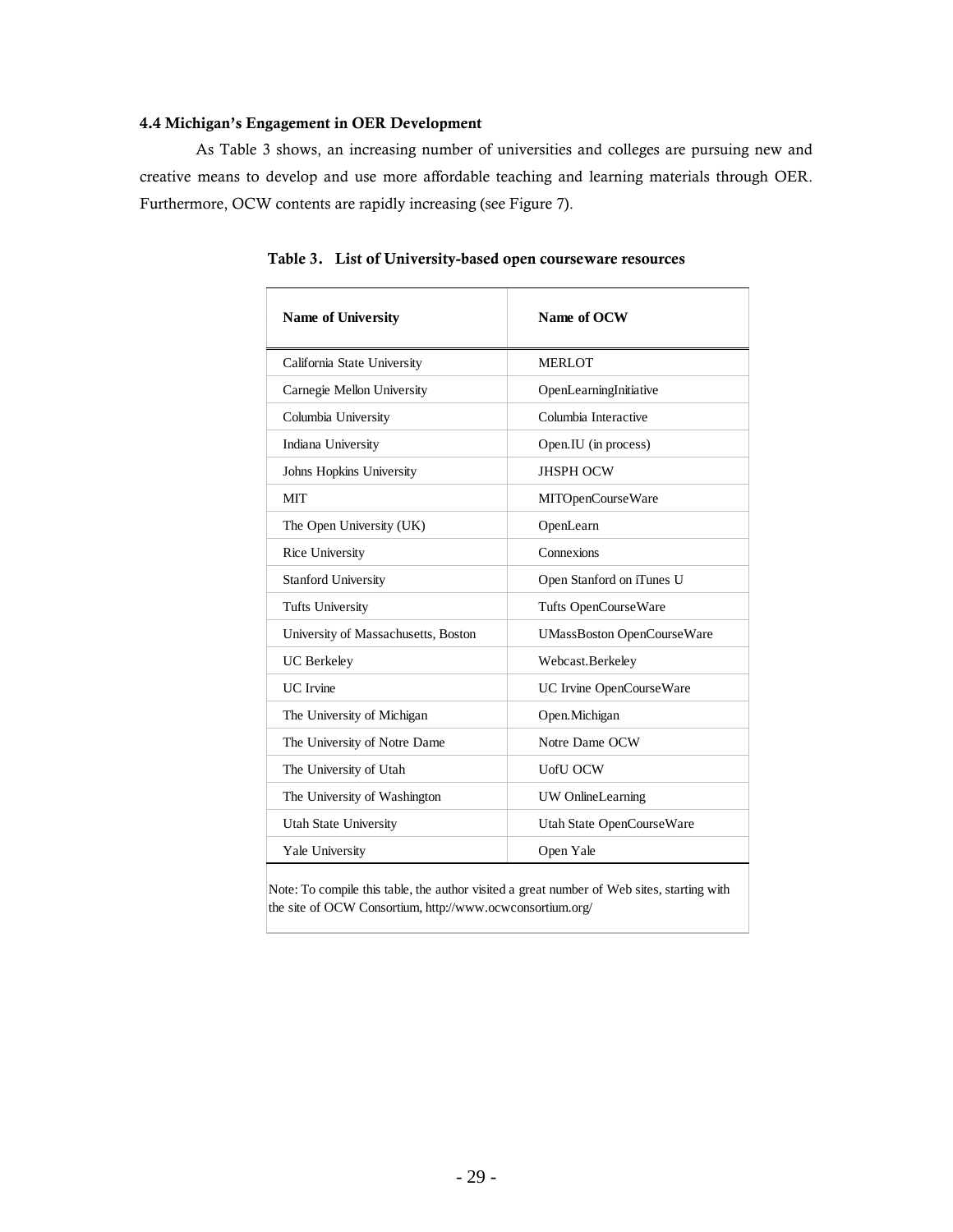

Figure 7. Increases in number of OCWs

Source: Fons et al. (2008)

At present, the University of Michigan's Open.Michigan project is taking a particularly unique approach to Open Educational Resources. While it aims to develop a curriculum-based Open Educational Resources initiative that will make University of Michigan course materials available to learners beyond the University, Open.Michigan also realizes that OER does not just mean publishing course materials. Moreover, Open.Michigan is a space for communication and collaboration. Its website serves as an introduction to the projects and the partners that form the basis of our open community, but it is also a virtual forum where collaborators from across the University and the larger OER community can learn more about what's happening within the open community at the University of Michigan, connect with other projects and people, and share best practices and other resources. At the same time, Open.Michigan envisions "an environment beyond a collection of courses." It builds "a space where the interplay and visualization of curricular paths, learning modules, and discrete pieces of educational content expand a user's ability to comprehend material, adapt it to their individual needs, and contribute it back to the global community." Its "[c]urrent efforts focus on developing a repository of course materials and identifying discrete educational content objects."64 Most recently, Open.Michigan has launched a model called dScribe, a model proposing a cost-minimizing system that "leverages the existing faculty-student relationship to gather, vet and publish course material on U-M's Open.Education website."65 dScribe is an opportunity to mobilize student activity in the teaching and learning process and generate "a powerful new

<sup>&</sup>lt;sup>64</sup> https://open.umich.edu/education/ (accessed March 13, 2009).<br><sup>65</sup> https://open.umich.edu/wiki/index.php5/Main\_Page (accessed March 13, 2009).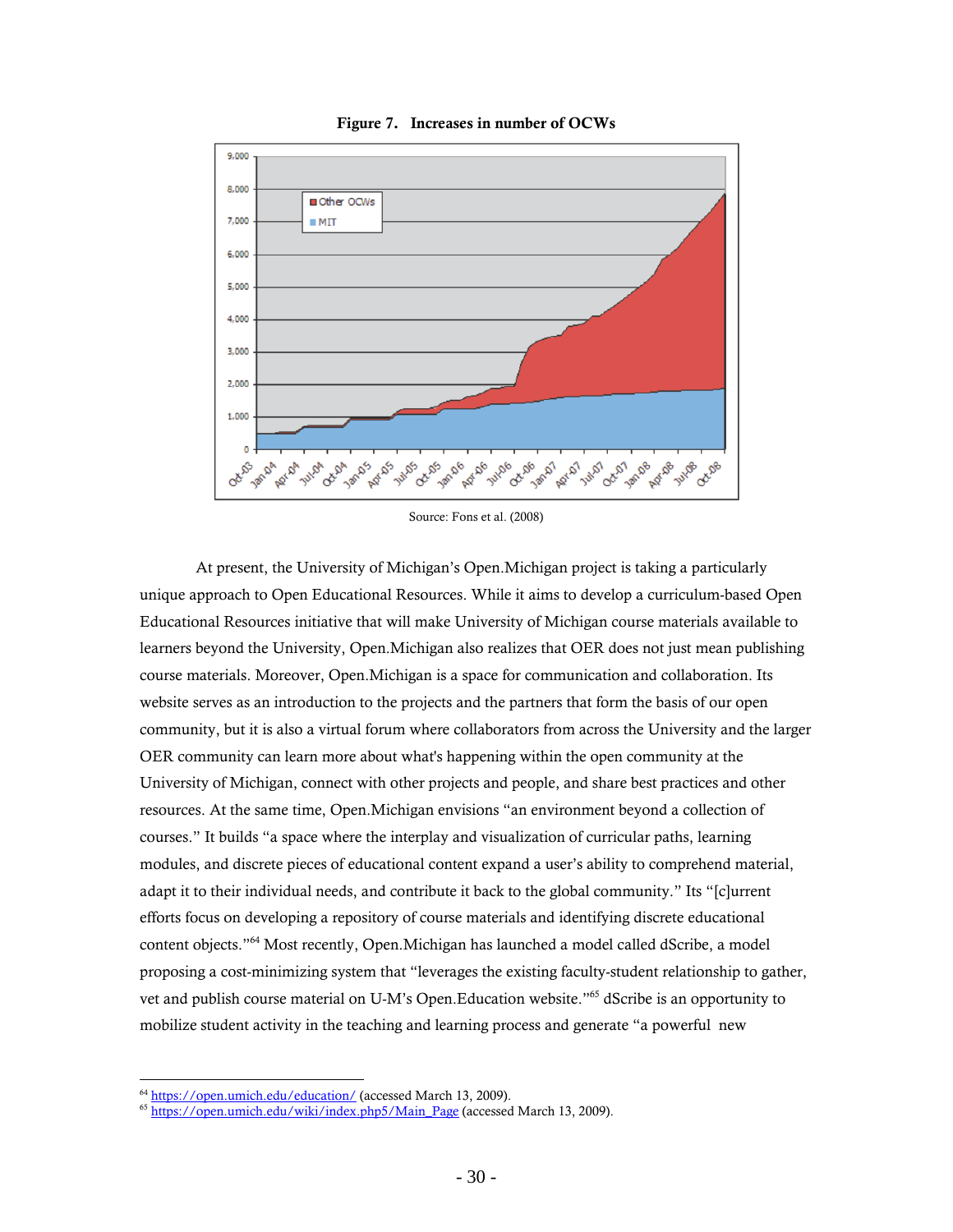participatory paradigm in higher education."66 According to Fons et al. (2008), the dScribe model reduces even OER publishing costs, scales up throughout the university. This is a portable, adaptable process that "could offer institutions worldwide a set of tools to sustain a grassroots OER initiative."67

 $\overline{a}$ 

<sup>&</sup>lt;sup>66</sup> https://open.umich.edu/projects/oer.php#dscribe (accessed March 13, 2009).<br><sup>67</sup> https://open.umich.edu/wiki/index.php5/Main\_Page (accessed March 13, 2009).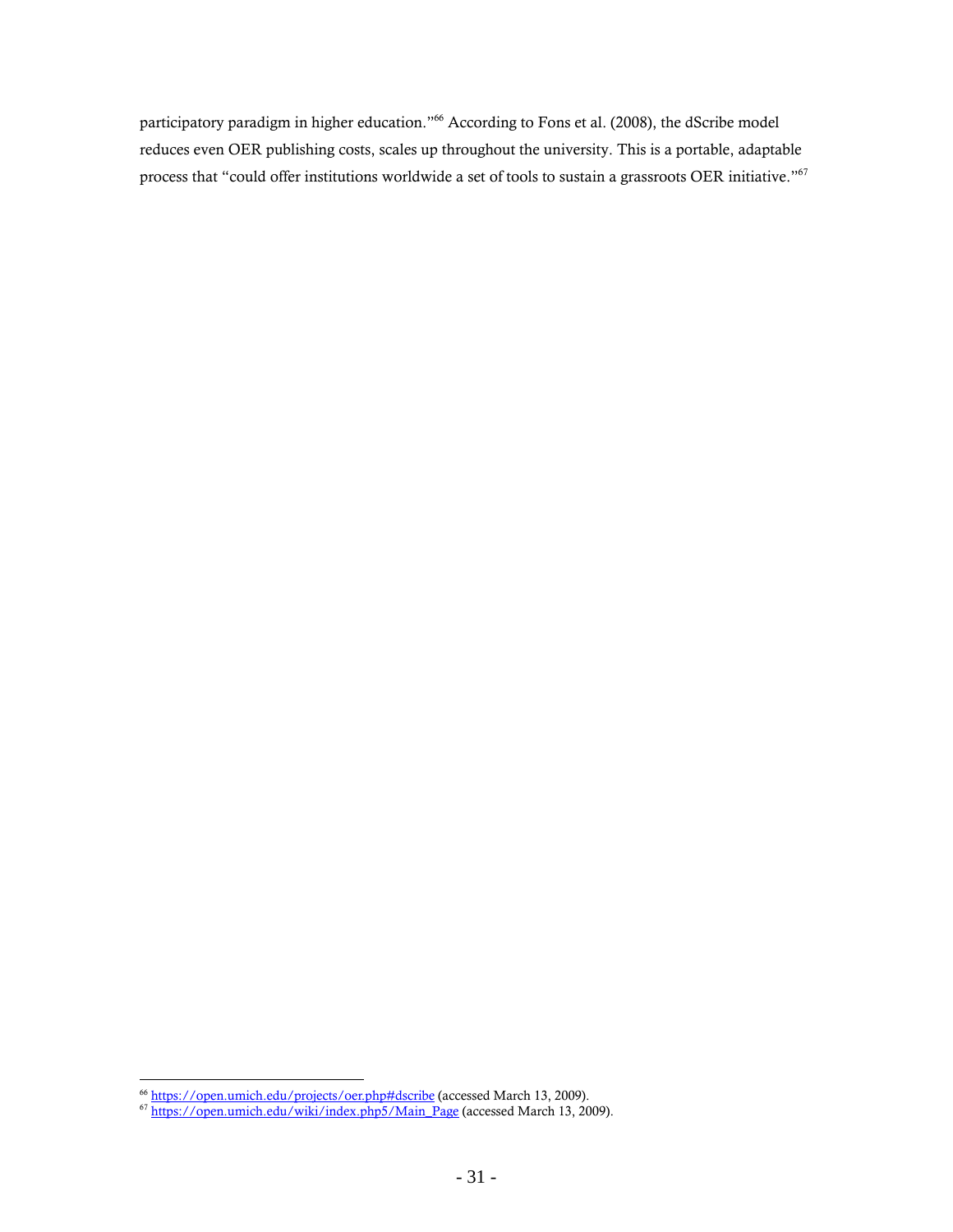#### 5) Summary

 $\overline{a}$ 

In this report we have investigated the facts concerning the rapidly rising cost of college textbooks. The issue of the lack of textbook affordability has drawn increased nationwide attention over the last decade. A number of review boards have been established at federal, state, and campus levels, proposing a variety of new and more creative methods of textbook development and distribution. The University of Michigan was not an exception.

This article aimed to help us better understand an overall context of today's textbook problem, and then to tackle the questions of what choices we have today and what other alternatives, such as open textbooks, we should further consider in order to increase productivity and efficiency of teaching for faculty as well as to provide low-cost instructional materials for students, making education and resources more accessible and affordable.

We should note that this was a preliminary study in preparation for my in-depth analysis that will explore the potential for turning Michigan ideas into practice, including launching a library-based college textbook publishing program as a new approach to textbook affordability.

So, what else can Michigan do? The answers await our full analysis based on this background work. As Table 3 showed, an increasing number of universities and colleges are pursuing a new and creative means to the development and use of more affordable teaching and learning materials through OCW. Future research is needed to evaluate the strengths and weaknesses of OCW projects at different universities, including Michigan's ongoing effort. In addition, a follow-up study will be required to specifically identify UM faculty and student needs by conducting a survey and interviews.<sup>68</sup>

<sup>&</sup>lt;sup>68</sup> In December 2009, the University of Michigan Library completed a year-long study of the opportunities to help alleviate an increasingly significant financial burden on students and their families with a special focus on the possible uses of digital publishing and networked resources. This study consists of two major components: 1) A formal exploratory business feasibility analysis to determine the costs and benefits (both financial and social) of three textbookrelated initiatives, carried out with the assistance of an outside consultant; 2) An in-depth survey, followed by extensive interviews, to better understand Michigan faculty attitudes and motives in the selection of textbooks and their willingness to consider adopting, contributing to and authoring alternatives to mainstream commercial textbooks. In tandem with the business feasibility study, Scholarly Publishing Office has undertaken a study aiming to explore the potential for and viability of a library-based textbook publishing program to assist in lowering the costs of textbooks for our students. As part of the Michigan case study, the Scholarly Publishing Office invited all faculty of the College of Literature, Science, and the Arts (LS&A) to take a survey in order to help us identify which factors most influence the selection of instructional materials and to better understand faculty views about rising textbook costs, more affordable alternatives to traditional textbooks, and the potential role that the University Library might play in textbook publishing. To follow up the textbook survey, we conducted extensive interviews with Michigan faculty members. The report is now available to download at: http://www.lib.umich.edu/files/SPOTextbookStudy.pdf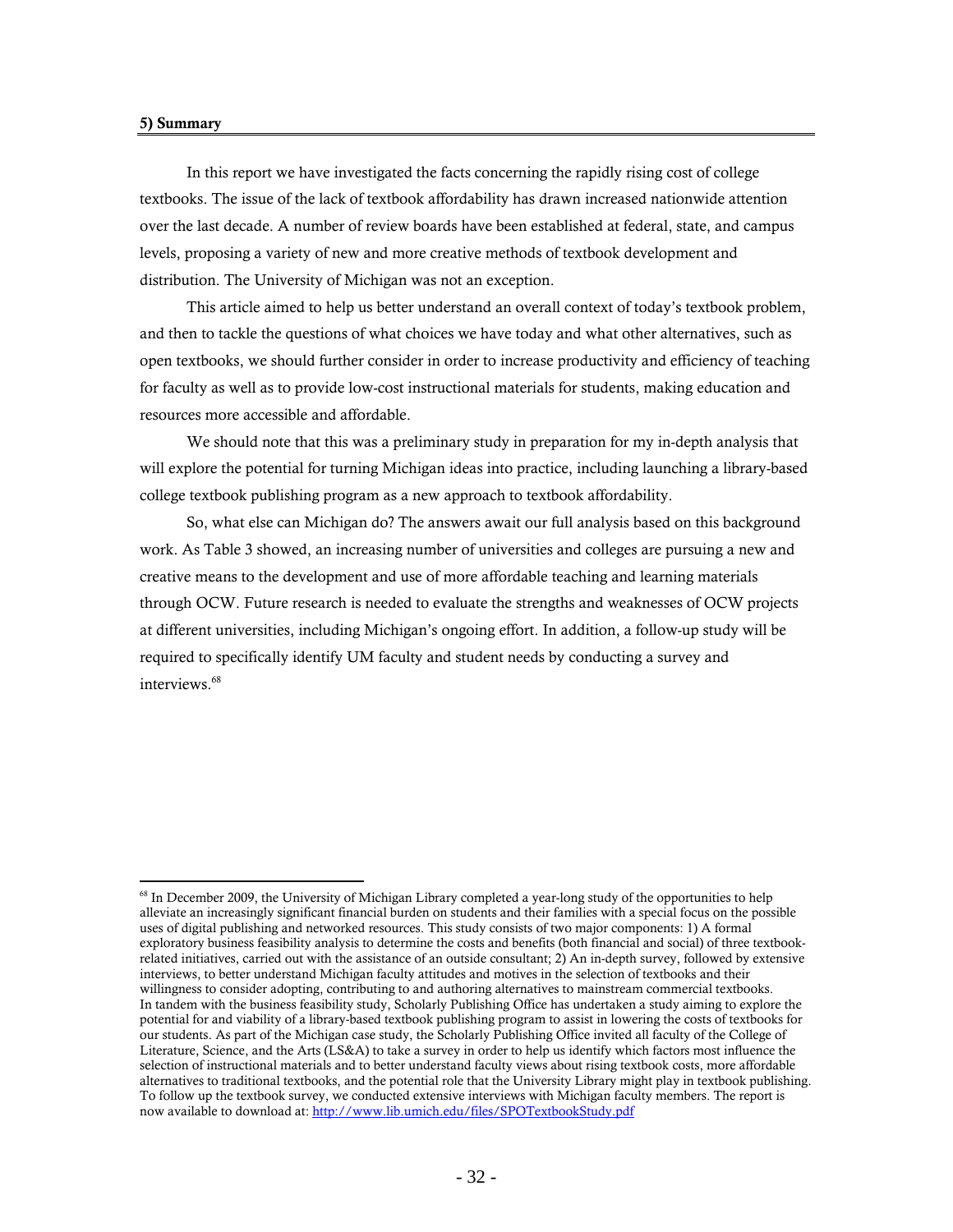#### References

- Baker, Judy. 2009. "It Takes a Consortium to Support Open Textbooks." *EDUCAUSE Review* 44 (1): 30-32.
- Baker, Judy, Joel Thierstein, Kathi Fletcher, Manpreet Kaur, and Jonathan Emmons. 2009. "Open Textbook Proof-of-Concept via Connexions" *International Review of Research in Open and Distance Learning*, 10 (5): ISSN 1492-3831. Available at http://www.irrodl.org/index.php/irrodl/article/view/633/1390 (accessed January 30, 2010).
- Baraniuk, Richard. 2008. "Challenges and Opportunities for the Open Education Movement: A Connexions Case Study." In Toru Iiyoshi and M.S. Vijay Kumar, eds., *Opening Up Education: The Collective Advancement of Education Through Open Technology, Open Content, and Open Knowledge*, 229- 246*.* Cambridge, MA: MIT Press.
- Bays, Terri. 2009. "Open Sharing, Global Benefits." Presentation at Connexions Conference, 5-6 February 2009, Rice University, Houston, Texas. Available at http://www.ocwconsortium.org/docs/RiceIntro2009.ppt (accessed March 4, 2009).
- Bell, Julie Davis, and Vincent Badolato. 2008. "Textbook Turmoil: Is Containing the Cost of College Textbooks a Role for State Legislatures?" *State Legislatures* February, 26-29.
- Board of Governors for High Education, Department of Higher Education, State of Connecticut. 2006. *A Report to the Joint Standing Committee of the General Assembly Having Cognizance on Matters Rrelating to Higher Education and Employment Advancement Regarding Special Act No.04-3, An Act Concerning Student Textbook Purchasing Policies and Public Act 05-3, Section 70, Textbook Summit.* Hartford, CT: Board of Governors for Higher Education.

Bradley, Doreen, Susan Hollar, and Karen Reiman-Sendi. 2009. *Focus Group Study: Preferred Environment for Provision of Course Content.* Ann Arbor, MI. Available at http://www.lib.umich.edu/staff/reports/fgs\_pepcc\_12009.pdf (accessed March 13, 2009).

- The California State University. 2007. *Report of the CSU Textbook Affordability Taskforce: Improving Access and Reducing Costs of Textbook Content*. Available at http://www.calstate.edu/ats/textbook\_affordability/documents/Textbook\_Taskforce\_Report.pdf (accessed January 31, 2009).
- Carey, Tom, and Gerard Hanley. 2008. "Extending the Impact of Open Educational Resources through Alignment with Pedagogical Content Knowledge and Institutional Strategy: Lessons Learned from the MERLOT Community Experience." In Toru Iiyoshi and M.S. Vijay Kumar, eds., *Opening Up Education: The Collective Advancement of Education Through Open Technology, Open Content, and Open Knowledge*, 181-196*.* Cambridge, MA: MIT Press.
- CCOT (Community College Open Textbook) Project. 2009. "Open Textbook Proof of Concept." Presentation at Connexions Conference, 5-6 February 2009, Rice University, Houston, Texas. Available at http://www.collegeopentextbooks.org/Collaborative%20Statistics%20CNX%20Conf%20handou t<sup>%20Feb5.pdf</sup> (accessed March 4, 2009).
- Clark, Kim. 2009. "Four Reasons Textbook Costs Will Drop." *U.S. News & World Report*, 21 July. Available at http://www.usnews.com/articles/education/2008/07/21/four-reasons-textbookcosts-will-drop.html?s\_cid=related-links:TOP (accessed January 27, 2009).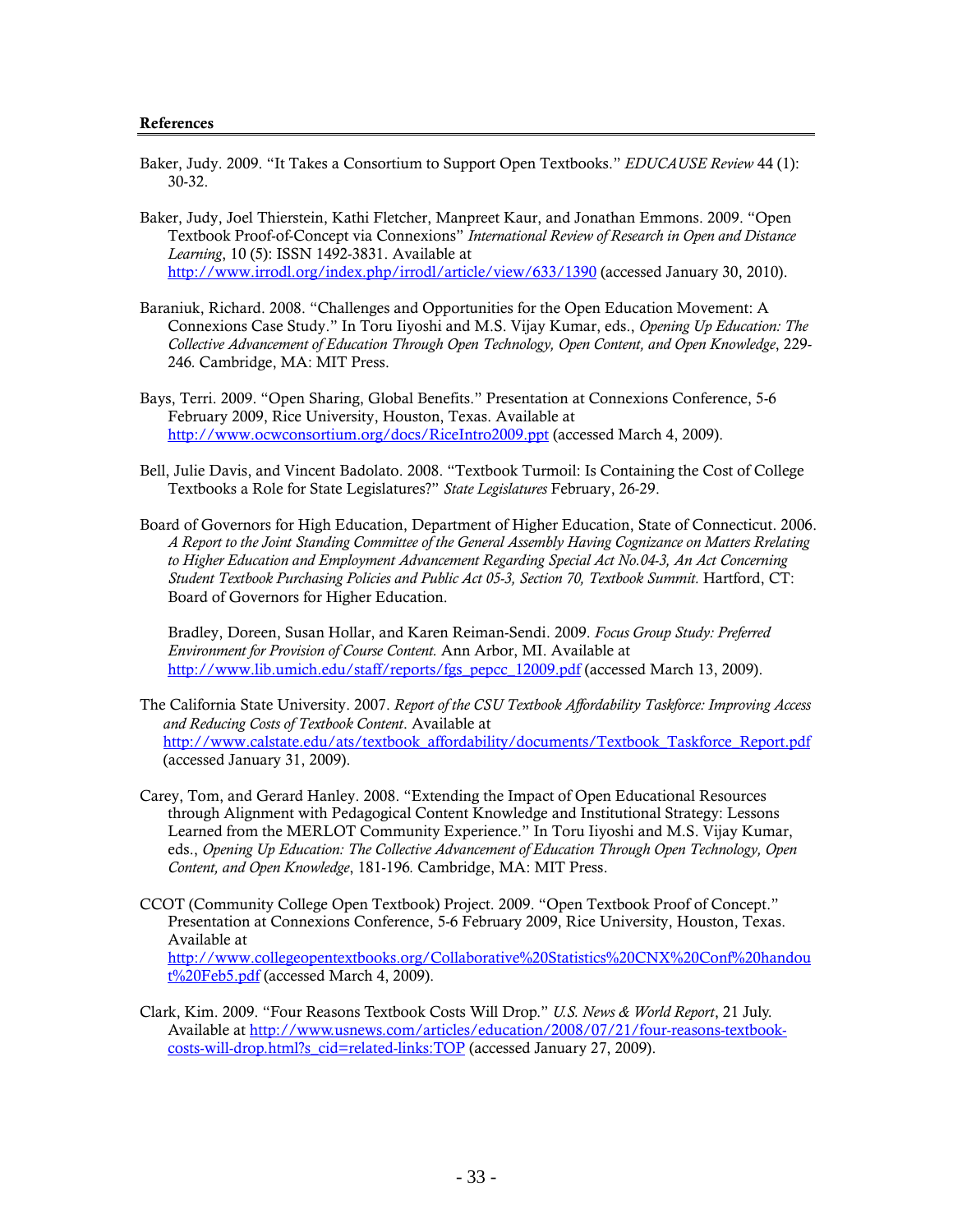- The College Board. 2003. *Trends in College Pricing.* Available at http://www.collegeboard.com/prod\_downloads/press/cost03/cb\_trends\_pricing\_2003.pdf (accessed January 30, 2009).
- Cohen-Vrignaud, Gerard and Kristin Wright. "Dueling Platforms" *The Michigan Daily*, 13 March 1998. Available at http://www.pub.umich.edu/daily/1998/mar/03-13-98/news/news24.html (accessed January 29, 2009).
- Editorial, *The Michigan Daily*, February 21, 2001. Available at http://www.michigandaily.com/content/cutting-textbook-costs (accessed February 23, 2009).
- Fairchild, Merriah. 2004. "Rip-off 101: How the Current Practices of Textbook Industry Drive Up the Cost of College Textbooks." CALPIRG Higher Education Project. Available at http://www.maketextbooksaffordable.org/ripoff101.pdf (accessed January 30, 2009).
- Fons, Garin, Pieter Kleymeer, Ted Hanss, and Joseph Hardin. 2008. *dScribe: The University of Michigan's Student-centric Open Educational Resource Publication Model*, Ann Arbor: MI. Available at https://open.umich.edu/wiki/images/4/4a/DScribe\_presentation.pdf (accessed March 13, 2009).
- Gnagey, Laurel Thomas. 2008. "Online Tool Helps Support Early Textbook Adoption," *The University Record Online,* September 29. Available at http://www.ur.umich.edu/0809/Dec08\_08/10.php (accessed March 13, 2009).
- Government Accountability Office (GAO). 2005. *College Textbooks: Enhanced Offerings Appear to Drive Recent Price Increases.* Washington, D.C. Available at http://www.gao.gov/new.items/d05806.pdf (accessed January 30, 2009).
- Henry, Geneva. 2004. "Connexions: An Alternative Approach to Publishing.," Paper presented at ECDL 2004 European Conference on Digital Library, University of Bath, United Kingdom. Available at http://cnx.org/aboutus/publications/Connexions-alt-pub-color.pdf (accessed February 4, 2009).

International Digital Publishing Forum. 2009 *Document Library: Industry Statistics.* Available at http://www.idpf.org/doc\_library/industrystats.htm (accessed January 27, 2010).

International Digital Publishing Forum. 2005. "Publishers Report Continued Increases in eBooks Revenues for 2005" *Document Library: Industry Statistics.* Available at http://www.idpf.org/doc\_library/statistics/2005.htm (accessed March 13, 2009).

- Kanter, Martha, and Judy Baker. 2008. "Sustainability Models for Community College Open Textbooks." Available at http://cosl.usu.edu/events/opened2008/full\_papers/Sustainability\_Models\_baker\_thierstein\_ka nter\_forte.doc. (accessed March 4, 2009).
- Kingsbury, Kathleen. 2008. "Coming This Fall: Free Textbooks," *Time Magazine,* 16 July. Available at http://www.time.com/time/nation/article/0,8599,1823395,00.html (accessed January 16, 2009).
- Kirkpatrick, Karie. 2006. "OpenCourseWare: An 'MIT Thing'?" *Searcher: The Magazine for Database Professionals* 14, no. 10 (November/December): 53-58. Available at http://dlist.sir.arizona.edu/1873/01/OpenCourseWare.pdf (accessed March 13, 2009).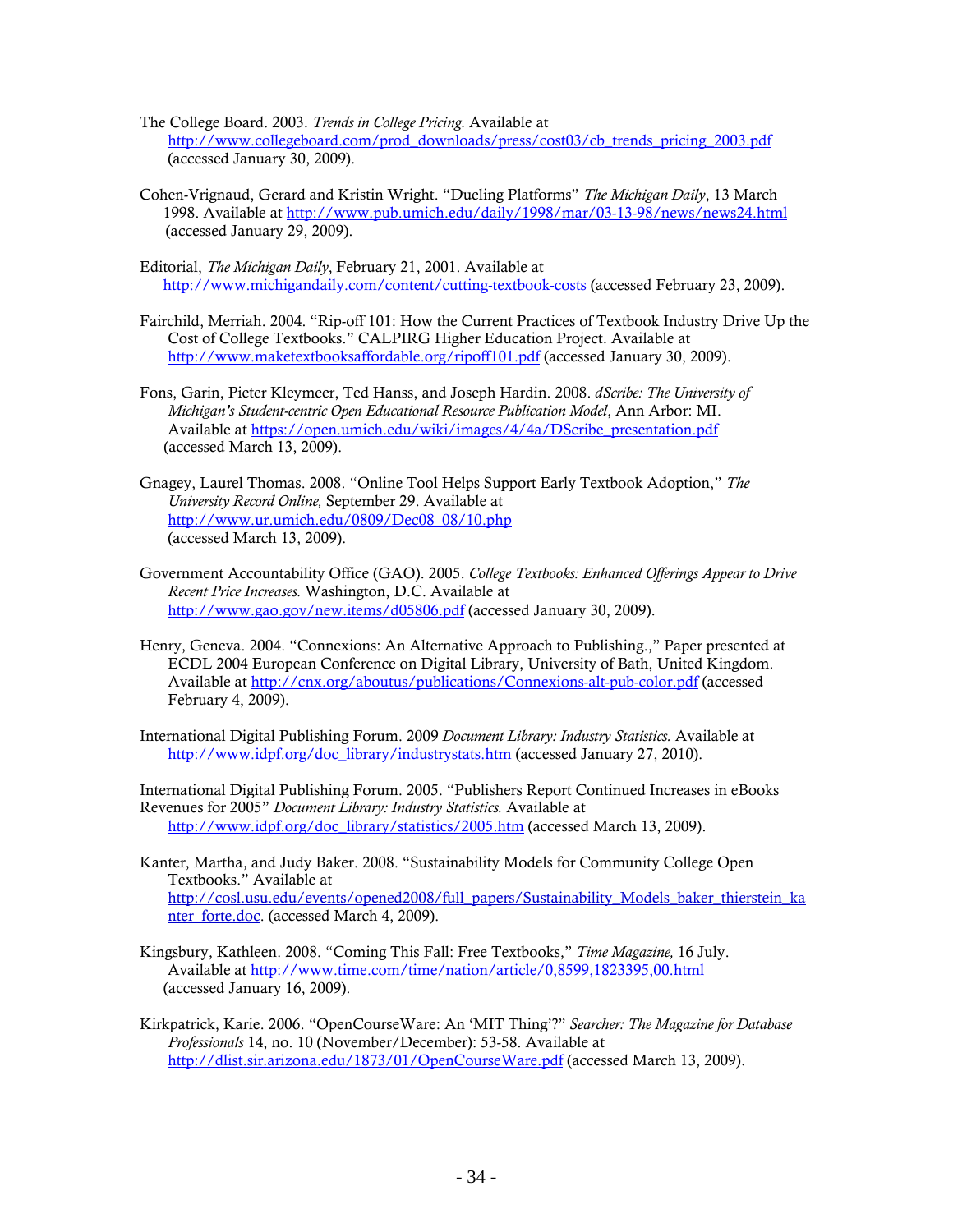- Koch, James. 2006. *An Economic Analysis of Textbook Pricing and Textbook Markets.* ACSFA College Textbook Cost Study Plan Proposal, report prepared for the Advisory Committee on Student Financial Assistance.
- Lerman, Steven, and Shigeru Miyagawa. 2002. "OpenCourseWare: A Case Study in Institutional Decision Making" *Academe*, 88 (5): 23-27.
- Lerman, Steven, Shigeru Miyagawa, and Ann Marfulies. 2008. "OpenCourseWare: Building a Culture of Sharing." In Toru Iiyoshi and M.S. Vijay Kumar, eds., *Opening Up Education: The Collective Advancement of Education Through Open Technology, Open Content, and Open Knowledge*, 213- 228*.* Cambridge, MA: MIT Press.
- Lewis, David W. 2009. "How to Make Good Affordable Textbooks." Available at http://hdl.handle.net/1805/1881 (accessed December 16, 2009).
- Lonn, S., S. D. Teasley and A. Krumm. 2008. *Selected Results from the 2008 CTools Survery: Ann Arbor Campus Instructors and Students.* Ann Arbor, MI. Available at https://ctools.umich.edu.access.contest/public/survesys/a2\_08/a2208.html (accessed March 12, 2009).
- The Minnesota Office of Higher Education. 2007. *Strategies for Reducing Students' Textbook Costs.* St. Paul, MN. Available at http://www.ohe.state.mn.us/pdf/textbookCostsReport.pdf (accessed January 26, 2010).
- National Association of College Stores. 2005. Available at http://www.nacs.org (accessed January 21, 2009).
- Nelson, Gabe. 2007. "Around Country, New Laws on Books," *The Michigan Daily*, September 6. Available at http://www.michigandaily.com/content/around-country-new-laws-books (accessed February 22, 2009).
- Nawotka, Edward. 2009. "Wiley Tests e-Texts in Texas" *Publishers Weekly,* January 19, 2009. Available at http://www.publishersweekly.com/article/CA6630346.html.
- Park, Jane. 2008. "Back to School: Open Textbooks Gaining in Popularity." Creative Commons weblog*,* 16 September, available at http://creativecommons.org/weblog/entry/9470 (accessed February 3, 2009).
- Rice University. 2006. "Connexions: Sharing Knowledge and Building Communities." Connexions White Paper. Available at http://cnx.org/aboutus/publications/ConnexionsWhitePaper.pdf (accessed February 4, 2009).
- Royce, Sarah. 2007. "Textbook Solutions: Universities, Not State, Must Act to Address Textbook Issue," *The Michigan Daily*, March 26, 2007. Available at http://www.michigandaily.com/content/textbook-solutions (accessed February 18, 2009).
- Seidel, Kim. 2009. "Online Textbooks Deliver Timely, Real-World Content." *EDUCAUSE Review* 44 (1): 28-30.

The Springer Team. 2008. *eBooks: The End User Perspective.* White Paper. Available at http://www.springer.com/cda/content/document/cda\_downloaddocument/eBooks++the+End+Us er+Experience?SGWID=0-0-45-608298-0 (accessed March 13, 2009).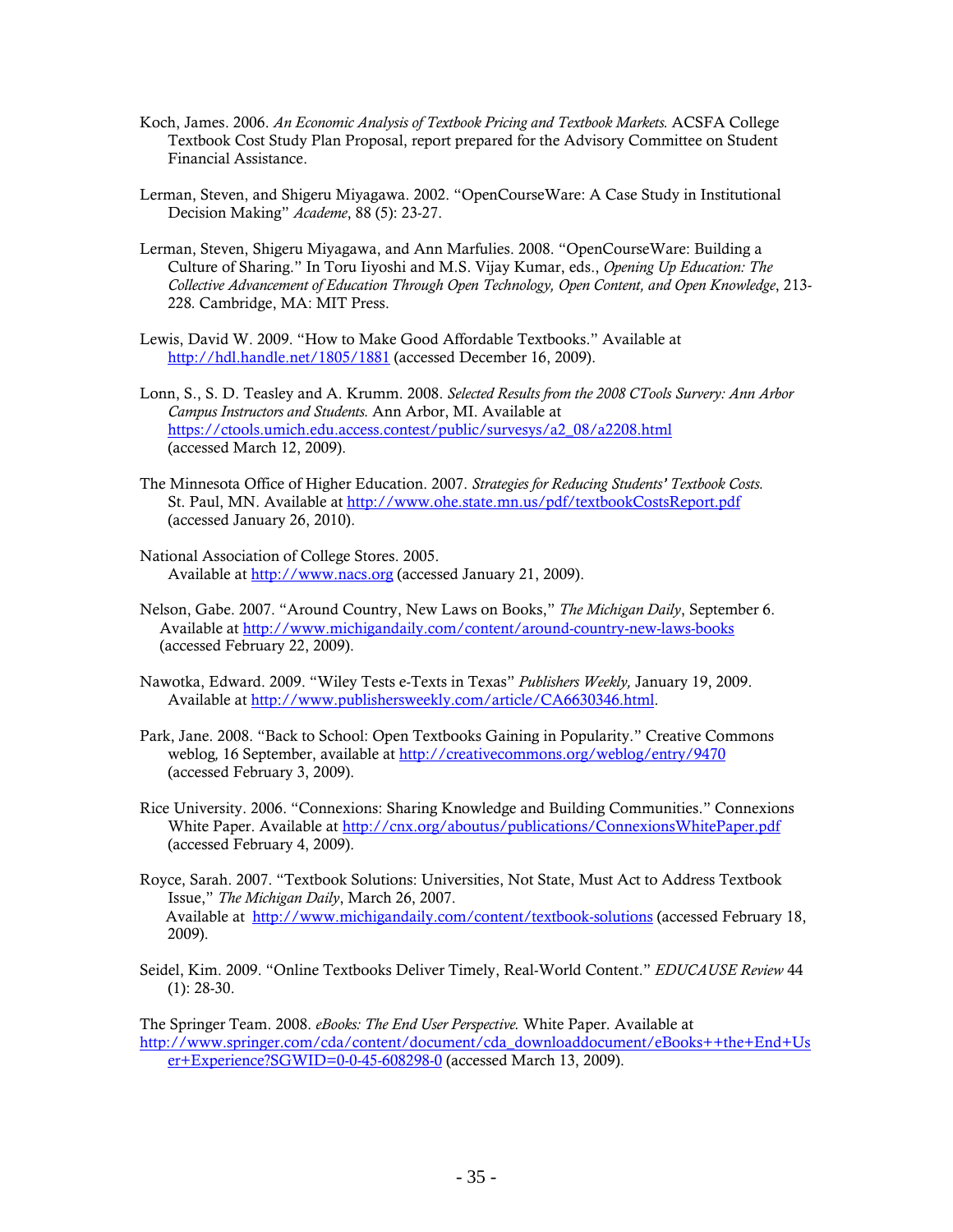- State Public Interest Research Groups. 2005. *Rip-Off 101:How the Publishing Industry's Practices Needlessly Drive Up Textbook Costs.* Available at http://www.maketextbooksaffordable.org/ripoff\_2005.pdf (accessed January 18, 2009).
- Swanson, Kyle. 2008a. "Textbook Website Launches, But Professors Don't Have to Use It," *The Michigan Daily*, 30 October. Available at http://www.michigandaily.com/content/2008-10-31/ubook-launches-professors-not-requiredparticipate (accessed February 23, 2009).
- Swanson, Kyle. 2008b. "Private Websites Rush to Fill Gap in Used Textbook Market," *The Michigan Daily*, September 8. Available at http://www.michigandaily.com/content/private-websites-rush-fill-gap-used-textbook-market (accessed February 23, 2009).
- Taylor, David. 2001. "Never Mind the Textbooks—Here's the Chapters." *Learned Publishing* 14 (2): 107-112.
- Thierstein, Joel. 2009. "Education in the Digital Age." *EDUCAUSE Review* 44 (1): 33-34.
- UM News Service. 2008. "U-M's Ubook, Other Tools Help Students Buy and Sell Used Textbooks." News release, 23 December 2008, available at http://www.ns.umich.edu/htdocs/releases/story.php?id=6911 (accessed February 6, 2009).
- University of Michigan Office of the Provost. 2007. *Textbook Task Force Report: Research and Recommendations Concerning the Costs of Textbooks.* Ann Arbor, MI: UM Office of the Provost. Available at http://www.provost.umich.edu/reports/Textbook\_Task\_Force\_Final\_Report.pdf (accessed January 30, 2009).

University of Wisconsin System. 2007. *Textbook Costs in Higher Education.* Madison, WI.

- US Department of Education. 2007. *Turn the Page: Making College Textbooks More Affordable.* Report presented to Advisory Committee on Student Financial Assistance, a Federal advisory committee chartered by Congress, Washington D.C. Available at http://www.ed.gov/about/bdscomm/list/acsfa/turnthepage.pdf (accessed January 30, 2009).
- Shkolnikova, Svetlana. 2008. "Online 'Open Textbooks' Save Students Case" *USA Today*. July 9, 2008. Available at http://www.usatoday.com/news/education/2008-07-09-opentextbooks N.htm#us|PageReturn (accessed February 19, 2009).

Wernert, Doug. "Students Seek Out Best Book Deals" *The Michigan Daily*, 6 January 2005. Available at http://www.michigandaily.com/content/students-seek-out-best-book-deals (accessed January 30, 2009).

Wong, Victor, Nancy Kerner, Ted Hanss and Brenda Gunderson. 2007. "The U is Flat: Cross-Disciplinary Support for Critical Evaluation and Effective Use of Web-Based Learning Resources" Presented at MERLOT 7th International Conference, New Orleans, Louisiana, 7-10 August 2007. Available at http://conference.merlot.org/2007/Thursday/Victor\_Wong.ppt (accessed March 13, 2009).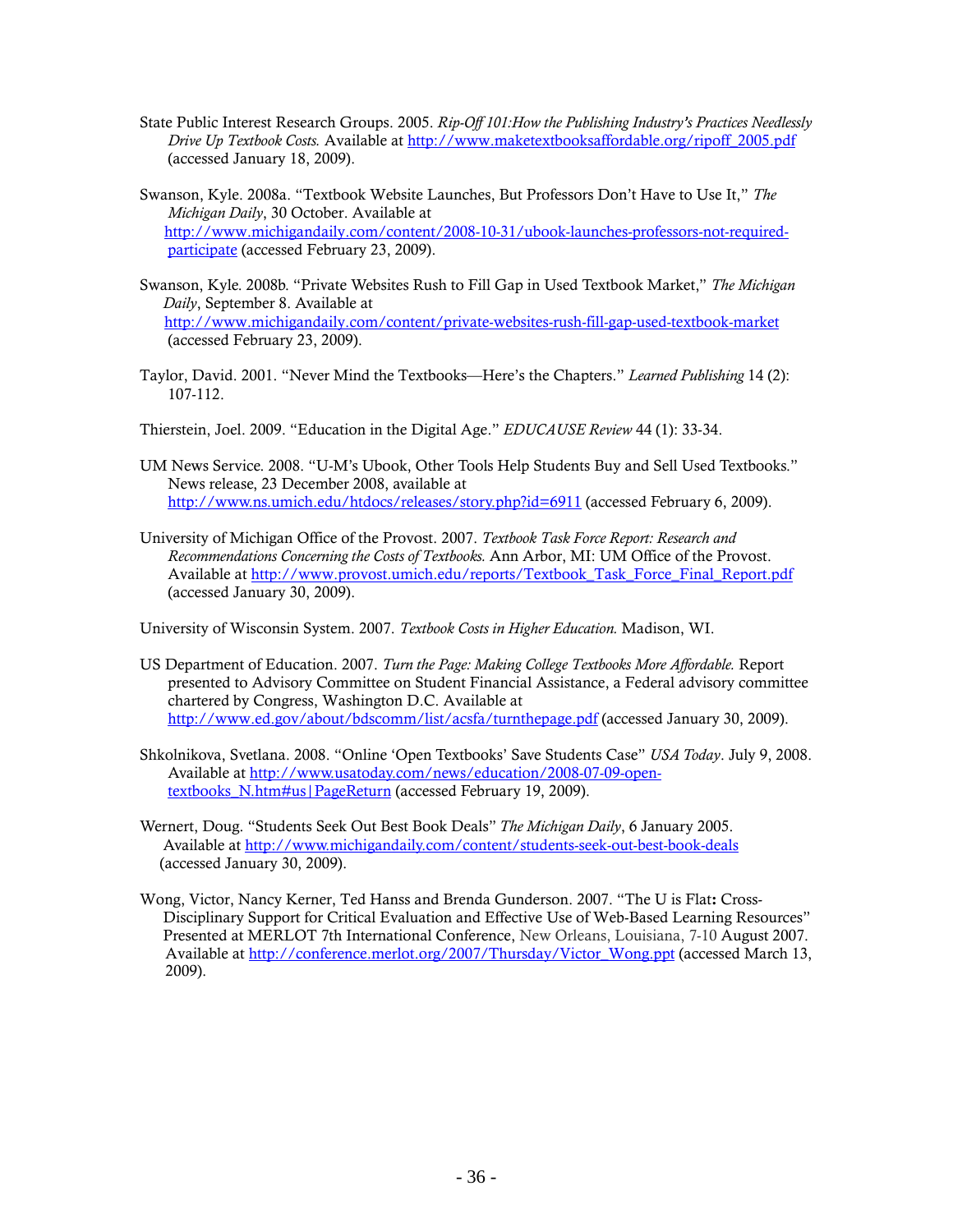Appendix A: Full Text of the Open Textbooks Faculty Statement of Intent from the Affordable Textbooks Campaign<sup>69</sup>

### Preamble

The cost of college textbooks has become a major affordability issue for low and middle income students, adding to the potential that these students will either drop out, take on additional loan debt to pay for textbooks, or undercut their own learning by forgoing the purchase of textbooks.

Textbook publishers have not responded adequately to these concerns, but have continued to exacerbate this problem by raising prices and employing practices such as unnecessarily issuing new editions of textbooks.

Faculty and students both share a concern about textbook affordability and its impact on student success.

We must address this problem without undermining the academic freedom of faculty to choose course content.

# Open Textbooks Statement of Intent

As faculty members, we affirm that it is our prerogative and responsibility to select course materials that are pedagogically most appropriate for our classes. We also affirm that it is consistent with this principle to seek affordable and accessible course materials for our classes whenever possible. This includes "open textbooks," which are textbooks offered online to students at no cost.

Open textbooks and other open educational resources present an affordable, comparable and flexible alternative to commercial course materials:

- Open textbooks are available online at no cost to students, and they can be printed for a low cost in various formats. This ensures all students have equal access to the content, while still preserving the option to use a conventional textbook format.
- Open textbooks that are of comparable quality to commercial textbooks are already available. An example of an open textbook is Caltech Professor R. Preston McAfee's Introduction to Economic Analysis, which has been adopted at NYU and Harvard.
- Open textbooks are flexible. Instructors are free to use a particular edition indefinitely or customize content if desired.

 $\overline{a}$ 69 Source: http://www.maketextbooksaffordable.org/statement.asp?id2=37614 (accessed March 13, 2009).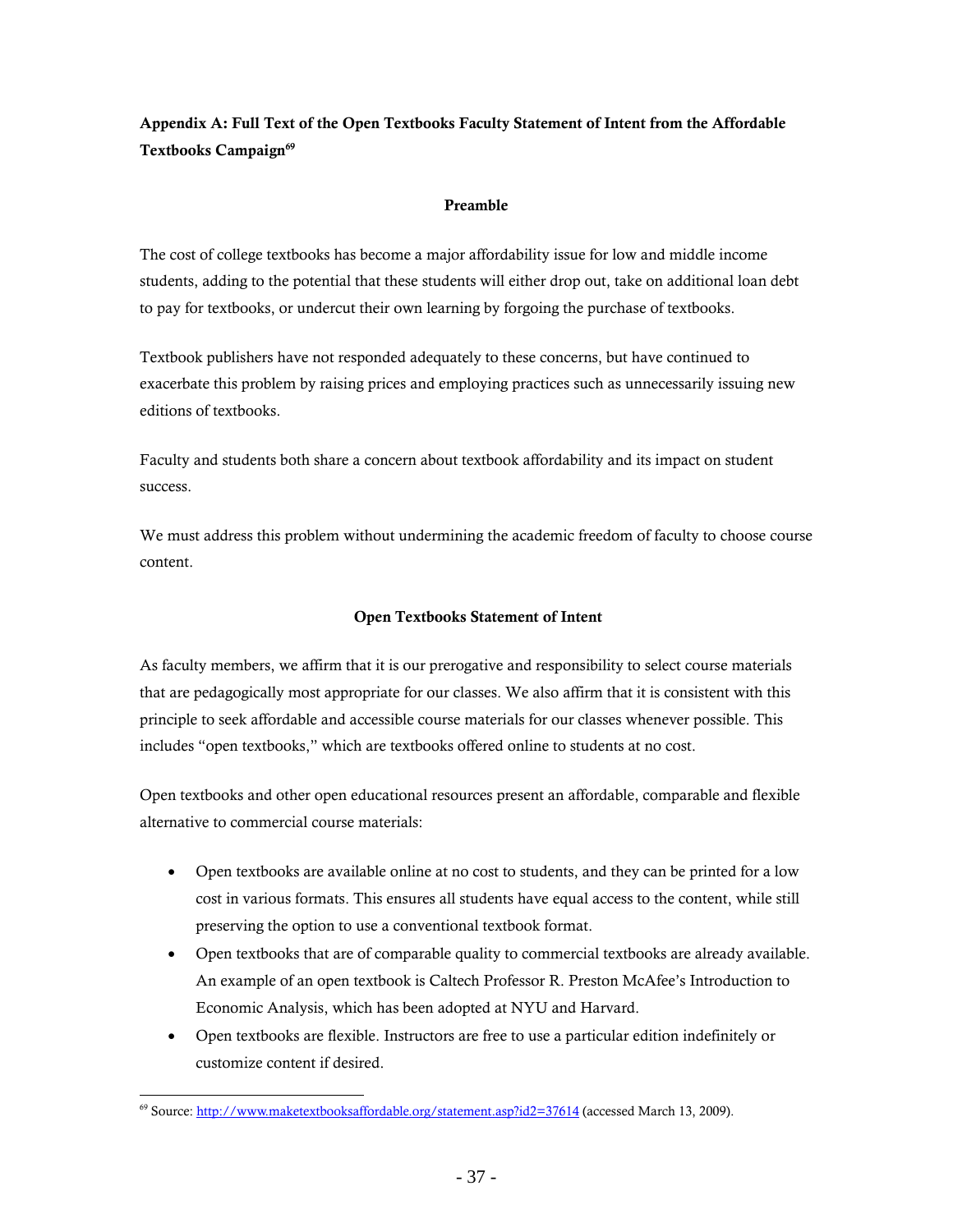Therefore, we the undersigned declare our intent to:

- Seek and consider open textbooks and other open educational resources when choosing course materials.
- Give preference to a low or no cost educational resource such as an open textbook over an expensive, commercial textbook if it best fits the needs of a class.
- Encourage institutions to develop support for the use of open textbooks and other open educational resources.